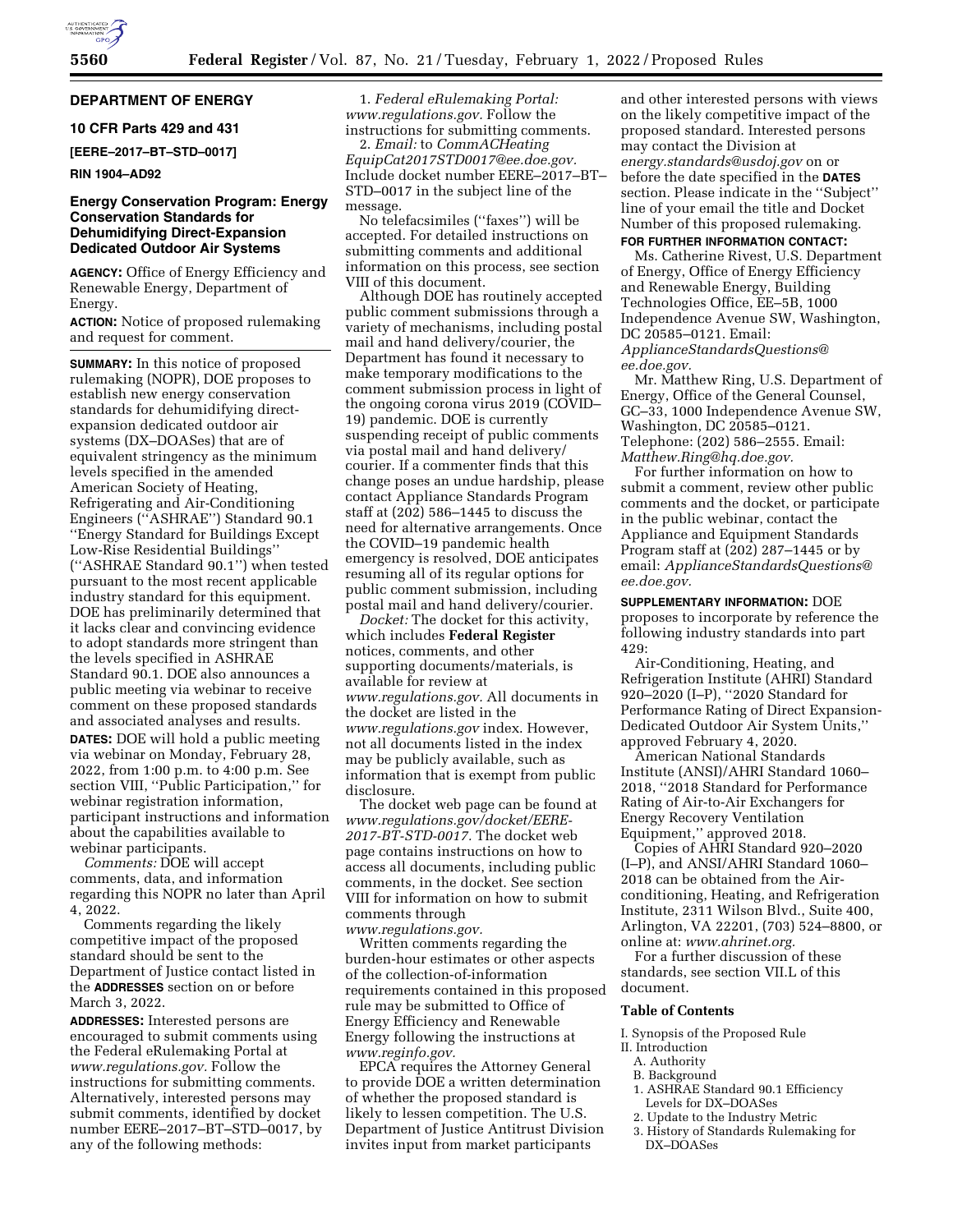- C. Deviation From Appendix A
- III. General Discussion
	- A. Scope of Coverage
	- B. Equipment Classes
	- C. Test Procedure
	- D. Considerations for Energy Conservation Standards
	- 1. Technological Feasibility
	- a. General
	- b. Maximum Technologically Feasible Levels
	- 2. Significant Additional Conservation of Energy
	- 3. Economic Justification
	- a. Economic Impact on Manufacturers and Consumers
	- b. Savings in Operating Costs Compared to Increase in Price (LCC and PBP)
	- c. Energy Savings
	- d. Lessening of Utility or Performance of Products
	- e. Impact of Any Lessening of Competition
	- f. Need for National Energy Conservation
- g. Other Factors IV. Crosswalk Analysis
	- A. Overview
	-
	- B. ISMRE-to-ISMRE2 Crosswalk 1. Dehumidification Efficiency Test
	- Procedure Changes
	- 2. Technical Analysis
	- C. ISCOP-to-ISCOP2 Crosswalk
	- 1. Heating Efficiency Test Procedure Changes
	- 2. Technical Analysis
- D. Crosswalked Standard Levels
- V. Conclusions
	- A. Proposed Energy Conservation Standards
	- B. Consideration of More Stringent Efficiency Levels
- VI. Representations, Certification and Compliance Requirements
	- A. Representations
	- B. Certification and Enforcement Provisions
	- 1. Scope
	- 2. Equipment Selection and Sampling Plan
	- 3. Certification Requirements
	- 4. Enforcement Provisions
	- C. Compliance Dates
- VII. Procedural Issues and Regulatory Review A. Review Under Executive Orders 12866 and 13563
	- B. Review Under the Regulatory Flexibility Act
	- 1. Description of Reasons Why Action Is Being Considered
	- 2. Objectives of, and Legal Basis for, Rule 3. Description on Estimated Number of
	- Small Entities Regulated 4. Description and Estimate of Compliance
	- Requirements Including Differences in Cost, if Any, for Different Groups of Small Entities
	- 5. Duplication, Overlap, and Conflict With Other Rules and Regulations
	- 6. Significant Alternatives to the Rule
	- C. Review Under the Paperwork Reduction Act
	- D. Review Under the National Environmental Policy Act of 1969
	- E. Review Under Executive Order 13132
	- F. Review Under Executive Order 12988
	- G. Review Under the Unfunded Mandates Reform Act of 1995
	- H. Review Under Executive Order 12630
- I. Review Under Executive Order 13211
- J. Information Quality
- K. Review Under Section 32 of the Federal Energy Administration Act of 1974
- L. Description of Materials Incorporated by Reference
- VIII. Public Participation
- A. Participation in the Webinar
- B. Procedure for Submitting Prepared General Statements for Distribution
- C. Conduct of the Webinar
- D. Submission of Comments E. Review Under the Treasury and General
- Government Appropriations Act, 2001 F. Issues on Which DOE Seeks Comment
- IX. Approval of the Office of the Secretary

### **I. Synopsis of the Proposed Rule**

Title III, Part  $C<sup>1</sup>$  of the Energy Policy and Conservation Act, as amended  $(EPCA)<sup>2</sup>$  established the Energy Conservation Program for Certain Industrial Equipment. (42 U.S.C. 6311– 6317) Such equipment includes dehumidifying direct-expansion dedicated outdoor air systems (DX– DOASes), the subject of this proposed rulemaking.

EPCA requires DOE to amend the existing Federal energy conservation standard for certain types of listed commercial and industrial equipment (generally, commercial water heaters, commercial packaged boilers, commercial air-conditioning and heating equipment, and packaged terminal air conditioners and heat pumps) each time ASHRAE Standard 90.1 is amended with respect to such equipment. (42 U.S.C. 6313(a)(6)(A)) For each type of equipment, EPCA directs that if ASHRAE Standard 90.1 is amended, DOE must adopt amended energy conservation standards at the updated efficiency level in ASHRAE Standard 90.1, unless clear and convincing evidence supports a determination that adoption of a more stringent efficiency level as a national standard would produce significant additional energy savings and be technologically feasible and economically justified. (42 U.S.C. 6313(a)(6)(A)(ii))

If DOE adopts as a uniform national standard the efficiency levels specified in the amended ASHRAE Standard 90.1, DOE must establish such standard not later than 18 months after publication of the amended industry standard. (42 U.S.C. 6313(a)(6)(A)(ii)(I)) If DOE determines that a more-stringent standard is appropriate under the statutory criteria, DOE must establish such more-stringent standard not later

than 30 months after publication of the revised ASHRAE Standard 90.1. (42 U.S.C. 6313(a)(6)(B))

ASHRAE officially released the 2016 edition of ASHRAE Standard 90.1 (ASHRAE Standard 90.1–2016) on October 26, 2016, which for the first time created separate equipment classes for DX–DOASes with corresponding standards, thereby triggering DOE's above referenced obligations pursuant to EPCA to either: (1) Establish uniform national standards for DX–DOASes at the minimum levels specified in the amended ASHRAE Standard 90.1; or (2) adopt more stringent standards based on clear and convincing evidence that adoption of such standards would produce significant additional energy savings and be technologically feasible and economically justified. ASHRAE Standard 90.1–2016 set minimum efficiency levels using the integrated seasonal moisture removal efficiency (ISMRE) metric for all DOAS classes and the integrated seasonal coefficient of performance (ISCOP) metric for airsource heat pump and water-source heat pump DOAS classes. ASHRAE Standard 90.1–2016 specifies that both metrics are measured in accordance with Airconditioning, Heating, and Refrigeration Institute (AHRI) Standard 920–2015, ''Performance Rating of DX-Dedicated Outdoor Air System Units'' (AHRI 920– 2015).3 Subsequently, AHRI took to revise AHRI 920.

In October 2019, ASHRAE officially released the 2019 edition of ASHRAE Standard 90.1 (ASHRAE Standard 90.1– 2019). ASHRAE Standard 90.1 did not update the energy efficiency levels for DX–DOASes established in ASHRAE Standard 90.1–2016. On February 4, 2020 AHRI officially released the 2020 edition of AHRI 920 (AHRI 920–2020), which addresses a number of issues with the prior test procedure and provides an updated ISMRE metric (*i.e.,*  ISMRE2) and an updated ISCOP metric (*i.e.,* ISCOP2).

In accordance with the EPCA provisions discussed, DOE proposes new energy conservation standards for DX–DOASes. The proposed standards, which are expressed in terms of ISMRE2 for all DX–DOAS classes in dehumidification mode, and ISCOP2 for heat pump DX–DOAS classes in heating mode, are shown in Table I.1. DOE has tentatively determined that the proposed standards, which are expressed in terms of ISMRE2 and

<sup>1</sup>For editorial reasons, upon codification in the U.S. Code, Part C was redesignated Part A–1.

<sup>2</sup>All references to EPCA in this document refer to the statute as amended through the Energy Act of 2020, Public Law 116–260 (Dec. 27, 2020).

<sup>3</sup>AHRI 920–2015 additionally references ASHRAE Standard 198–2013, ''Method of Test for Rating DX-Dedicated Outdoor Air Systems for Moisture Removal Capacity and Moisture Removal Efficiency'' (ASHRAE Standard 198–2013), as the method of test for DX–DOAS units.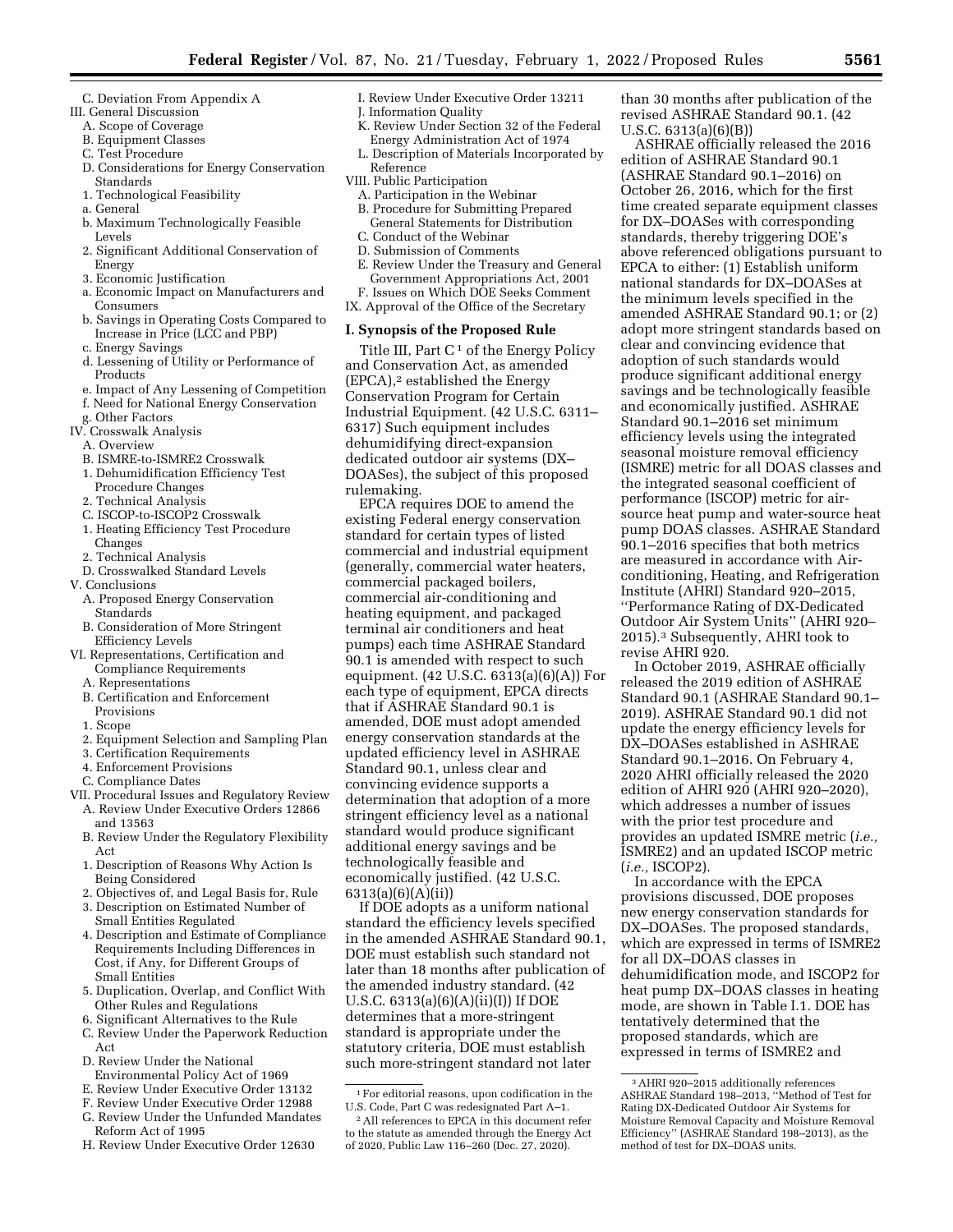ISCOP2, are of equivalent stringency as the standards in ASHRAE Standard 90.1–2016 (and ASHRAE Standard 90.1–2019), which are expressed in

terms of ISMRE and ISCOP. DOE proposes that the standards, if adopted, would apply to all DX–DOASes listed in Table I.1 manufactured in, or imported

into, the United States starting on the date 18 months following the effective date of a final rule adopting such standards.

| TABLE 1.1-PROPOSED ENERGY CONSERVATION STANDARDS FOR DX-DOASES |  |  |
|----------------------------------------------------------------|--|--|
|----------------------------------------------------------------|--|--|

| Equipment type                                                   | Subcategory                                                                        | Efficiency level                   |
|------------------------------------------------------------------|------------------------------------------------------------------------------------|------------------------------------|
| Dehumidifying direct-expansion dedicated outdoor air<br>systems. | (AC)—Air-cooled without ventilation energy recovery<br>systems.                    | $ISMRE2 = 3.8$ .                   |
|                                                                  | (AC w/VERS)—Air-cooled with ventilation energy re-<br>covery systems.              | $ISMRE2 = 5.0$ .                   |
|                                                                  | (ASHP)-Air-source heat pumps without ventilation<br>energy recovery systems.       | $ISMRE2 = 3.8$ , $ISCOP2 = 2.05$ . |
|                                                                  | (ASHP w/VERS)—Air-source heat pumps with ven-<br>tilation energy recovery systems. | $ISMRE2 = 5.0$ , $ISCOP2 = 3.20$ . |
|                                                                  | (WC)-Water-cooled without ventilation energy re-<br>covery systems.                | $ISMRE2 = 4.7$ .                   |
|                                                                  | (WC w/VERS)-Water-cooled with ventilation en-<br>ergy recovery systems.            | $ISMRE2 = 5.1$ .                   |
|                                                                  | (WSHP)—Water-source heat pumps without ventila-<br>tion energy recovery systems.   | $ISMRE2 = 3.8$ , $ISCOP2 = 2.13$ . |
|                                                                  | (WSHP w/VERS)—Water-source heat pumps with<br>ventilation energy recovery systems. | $ISMRE2 = 4.6$ , $ISCOP2 = 4.04$ . |

DOE has tentatively determined that, based on the information presented and its analyses, there is not clear and convincing evidence that more stringent efficiency levels for this equipment would result in a significant additional amount of energy savings, is technologically feasible and economically justified. Clear and convincing evidence would exist only where the specific facts and data made available to DOE regarding a particular ASHRAE amendment demonstrates that there is no substantial doubt that a standard more stringent than that contained in the ASHRAE Standard 90.1 amendment is permitted because it would result in a significant additional amount of energy savings, is technologically feasible and economically justified. DOE normally performs multiple in-depth analyses to determine whether there is clear and convincing evidence to support more stringent energy conservation standards (*i.e.,* whether more stringent standards would produce significant additional conservation of energy and be technologically feasible and economically justified). However, as discussed in the sections, III.D.1.a., III.D.1.b., III.D.3.a., and III.D.3.b of this NOPR, due to the lack of available market and performance data, DOE is unable to conduct the analysis necessary to evaluate the potential energy savings or evaluate whether more stringent standards would be technologically feasible or economically justifiable, with sufficient certainty. As such, DOE is not proposing standards at levels more stringent than those specified in ASHRAE Standard 90.1–

2016 (and ASHRAE Standard 90.1– 2019).

# **II. Introduction**

The following section briefly discusses the statutory authority underlying this proposed rule, as well as some of the relevant historical background related to the establishment of standards for DX–DOASes.

#### *A. Authority*

EPCA authorizes DOE to regulate the energy efficiency of a number of consumer products and certain industrial equipment. Title III, Part C of EPCA, added by Public Law 95–619, Title IV, section 441(a) (42 U.S.C. 6311– 6317, as codified), established the Energy Conservation Program for Certain Industrial Equipment, which sets forth a variety of provisions designed to improve energy efficiency. Small, large, and very large commercial package air conditioning and heating equipment are included in the list of ''covered equipment'' for which DOE is authorized to establish and amend energy conservation standards and test procedures. As discussed in the following section, this includes Unitary DOASes and, more specifically, dehumidifying Unitary DOASes, which are the subject of this notice. (42 U.S.C. 6311(1)(B)–(D))

The energy conservation program under EPCA consists essentially of four parts: (1) Testing, (2) labeling, (3) the establishment of Federal energy conservation standards, and (4) certification and enforcement procedures. Relevant provisions of EPCA specifically include definitions

(42 U.S.C. 6311), test procedures (42 U.S.C. 6314), labeling provisions (42 U.S.C. 6315), energy conservation standards (42 U.S.C. 6313), and the authority to require information and reports from manufacturers (42 U.S.C. 6316).

Additionally, DOE is to consider amending the energy efficiency standards for certain types of commercial and industrial equipment, including the equipment at issue in this document, whenever ASHRAE amends the standard levels or design requirements prescribed in ASHRAE/ IES Standard 90.1, and at a minimum, every six 6 years. (42 U.S.C.  $6313(a)(6)(A)–(C))$ 

Subject to certain criteria and conditions, DOE is required to develop test procedures to measure the energy efficiency, energy use, or estimated annual operating cost of each covered product. (42 U.S.C. 6314) Manufacturers of covered equipment must use the Federal test procedures as the basis for: (1) Certifying to DOE that their equipment complies with the applicable energy conservation standards adopted pursuant to EPCA (42 U.S.C. 6316(b); 42 U.S.C. 6296), and (2) making representations about the efficiency of that equipment (42 U.S.C. 6314(d)). Similarly, DOE uses these test procedures to determine whether the equipment complies with relevant standards promulgated under EPCA.

Federal energy efficiency requirements for covered equipment established under EPCA generally supersede State laws and regulations concerning energy conservation testing, labeling, and standards. (42 U.S.C.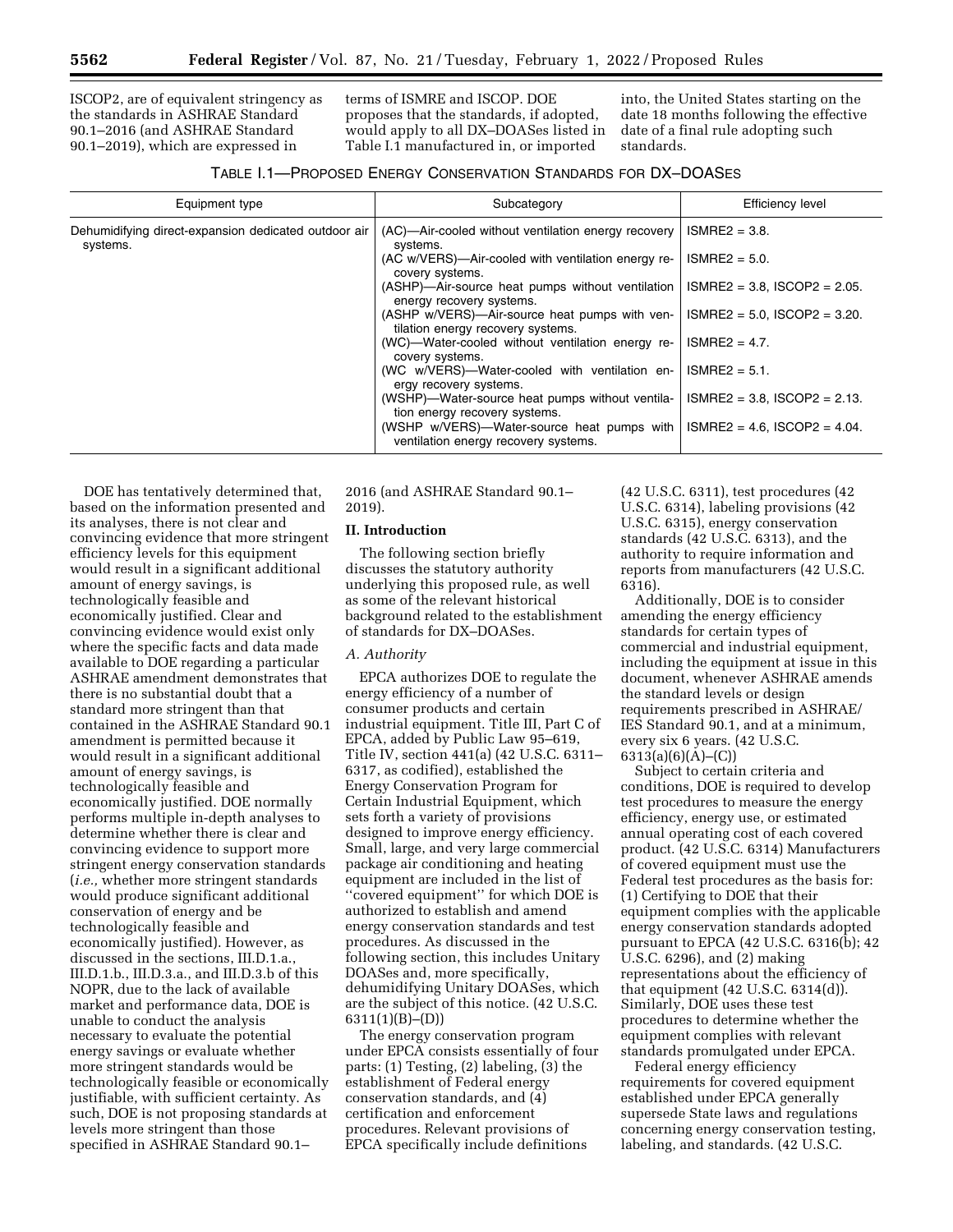6316(a) and (b); 42 U.S.C. 6297) DOE may, however, grant waivers of Federal preemption for particular State laws or regulations, in accordance with the procedures and other provisions set forth under EPCA. (*See* 42 U.S.C. 6316(b)(2)(D))

ASHRAE Standard 90.1 sets industry energy efficiency levels for small, large, and very large commercial package airconditioning and heating equipment, packaged terminal air conditioners, packaged terminal heat pumps, warm air furnaces, packaged boilers, storage water heaters, instantaneous water heaters, and unfired hot water storage tanks (collectively ''ASHRAE equipment''). For each type of listed equipment, EPCA directs that if ASHRAE amends Standard 90.1, DOE must adopt amended standards at the new ASHRAE efficiency level, unless DOE determines, supported by clear and convincing evidence, that adoption of a more stringent level would produce significant additional conservation of energy and would be technologically feasible and economically justified. (42 U.S.C. 6313(a)(6)(A)(ii))

In deciding whether a more-stringent standard is economically justified, under either the provisions of 42 U.S.C. 6313(a)(6)(A) or 42 U.S.C. 6313(a)(6)(C), DOE must determine whether the benefits of the standard exceed its burdens. DOE must make this determination after receiving comments on the proposed standard, and by considering, to the maximum extent practicable, the following seven factors:

(1) The economic impact of the standard on manufacturers and consumers of the products subject to the standard;

(2) The savings in operating costs throughout the estimated average life of the covered products in the type (or class) compared to any increase in the price, initial charges, or maintenance expenses for the covered products that are likely to result from the standard;

(3) The total projected amount of energy (or as applicable, water) savings likely to result directly from the standard;

(4) Any lessening of the utility or the performance of the covered products likely to result from the standard;

(5) The impact of any lessening of competition, as determined in writing by the Attorney General, that is likely to result from the standard;

(6) The need for national energy and water conservation; and

(7) Other factors the Secretary of Energy (''Secretary'') considers relevant. (42 U.S.C. 6313(a)(6)(B)(ii)(I)–(VII))

In relevant part, subparagraph (B) specifies that: (1) In making a

determination of economic justification, DOE must consider, to the maximum extent practicable, the benefits and burdens of an amended standard based on the seven criteria described in EPCA; (2) DOE may not prescribe any standard that increases the energy use or decreases the energy efficiency of a covered product; and (3) DOE may not prescribe any standard that interested persons have established by a preponderance of evidence is likely to result in the unavailability in the United States of any product type (or class) of performance characteristics (including reliability, features, sizes, capacities, and volumes) that are substantially the same as those generally available in the United States. (42 U.S.C. 6313(a)(6)(B)(ii)–(iii))

EPCA also contains what is known as an ''anti-backsliding'' provision, which prevents the Secretary from prescribing any amended standard that either increases the maximum allowable energy use or decreases the minimum required energy efficiency of a covered product. (42 U.S.C. 6313(a)(6)(B)(iii)(I)))

Unitary DOASes (and DX–DOASes) had not previously been addressed in DOE rulemakings and are not currently subject to Federal test procedures or energy conservation standards.

# *B. Background*

EPCA defines ''commercial package air conditioning and heating equipment'' as air-cooled, water-cooled, evaporatively-cooled, or water source (not including ground water source) electrically operated, unitary central air conditioners and central air conditioning heat pumps for commercial application.4 (42 U.S.C. 6311(8)(A); 10 CFR 431.92) Industry standards generally describe unitary central air conditioning equipment as one or more factory-made assemblies that normally include an evaporator or cooling coil and a compressor and condenser combination. Units equipped to also perform a heating function are

included as well.<sup>5</sup> Unitary DOASes provide conditioning of outdoor ventilation air using a refrigeration cycle (which normally consists of a compressor, condenser, expansion valve, and evaporator), $6$  and therefore, DOE has initially concluded that Unitary DOASes are a category of commercial package air conditioning and heating equipment subject to EPCA.

From a functional perspective, Unitary DOASes operate similarly to other categories of commercial package air conditioning and heat pump equipment, in that they provide conditioning using a refrigeration cycle. Unitary DOASes provide ventilation and conditioning of 100-percent outdoor air to the conditioned space, whereas for typical commercial package air conditioners that are central air conditioners, outdoor air makes up only a small portion of the total airflow (usually less than 50 percent). Unitary DOASes are typically installed in addition to a local, primary cooling or heating system (*e.g.,* commercial unitary air conditioner, variable refrigerant flow system, chilled water system, watersource heat pumps)—the Unitary DOAS conditions the outdoor ventilation air, while the primary system provides cooling or heating to balance building shell and interior loads and solar heat gain.

An industry consensus test standard has been established for a subset of Unitary DOASes, dehumidifying Unitary DOASes (DX–DOASes). On July 7, 2021, DOE published a NOPR proposing definitions, a new Federal test procedure, energy efficiency metrics, and representation requirements for DX–DOASes 7 (the ''July 2021 Test Procedure NOPR''). 86 FR 36018.

1. ASHRAE Standard 90.1 Efficiency Levels for DX–DOASes

As first established in ASHRAE Standard 90.1–2016, ASHRAE Standard 90.1–2019 specifies 14 separate equipment classes for DX–DOASes and sets minimum efficiency levels using

<sup>4</sup>EPCA further classifies ''commercial package air conditioning and heating equipment'' into categories based on cooling capacity (*i.e.,* small, large, and very large categories). (42 U.S.C. 6311(8)(B)–(D); 10 CFR 431.92) ''Small commercial package air conditioning and heating equipment'' means equipment rated below 135,000 Btu per hour (cooling capacity). (42 U.S.C. 6311(8)(B); 10 CFR 431.92) ''Large commercial package air conditioning and heating equipment'' means equipment rated: (i) At or above 135,000 Btu per hour; and (ii) below 240,000 Btu per hour (cooling capacity). (42 U.S.C. 6311(8)(C); 10 CFR 431.92) ''Very large commercial package air conditioning and heating equipment'' means equipment rated: (i) At or above 240,000 Btu per hour; and (ii) below 760,000 Btu per hour (cooling capacity). (42 U.S.C. 6311(8)(D); 10 CFR 431.92) DOE generally refers to these broad classifications as ''equipment types.''

<sup>5</sup>*See* American Society of Heating, Refrigerating and Air-Conditioning Engineers (ASHRAE) Standard 90.1, ''Energy Standard for Buildings Except Low-Rise Residential Buildings.''

<sup>6</sup>Other types of dedicated outdoor air systems are available that do not utilize direct expansion (*e.g.,*  units that use chilled water, rather than refrigerant, as the heat transfer medium).

<sup>7</sup> In the July 2021 Test Procedure NOPR, DOE refers to Unitary DOASes and DX–DOASes as DX– DOASes and DDX–DOASes, respectively. DOE has recently published a supplemental test procedure NOPR, in which DOE proposes to use the Unitary DOAS and DX–DOAS terminology. This NOPR uses the Unitary DOAS and DX–DOAS terminology, which is consistent with the supplemental test procedure NOPR.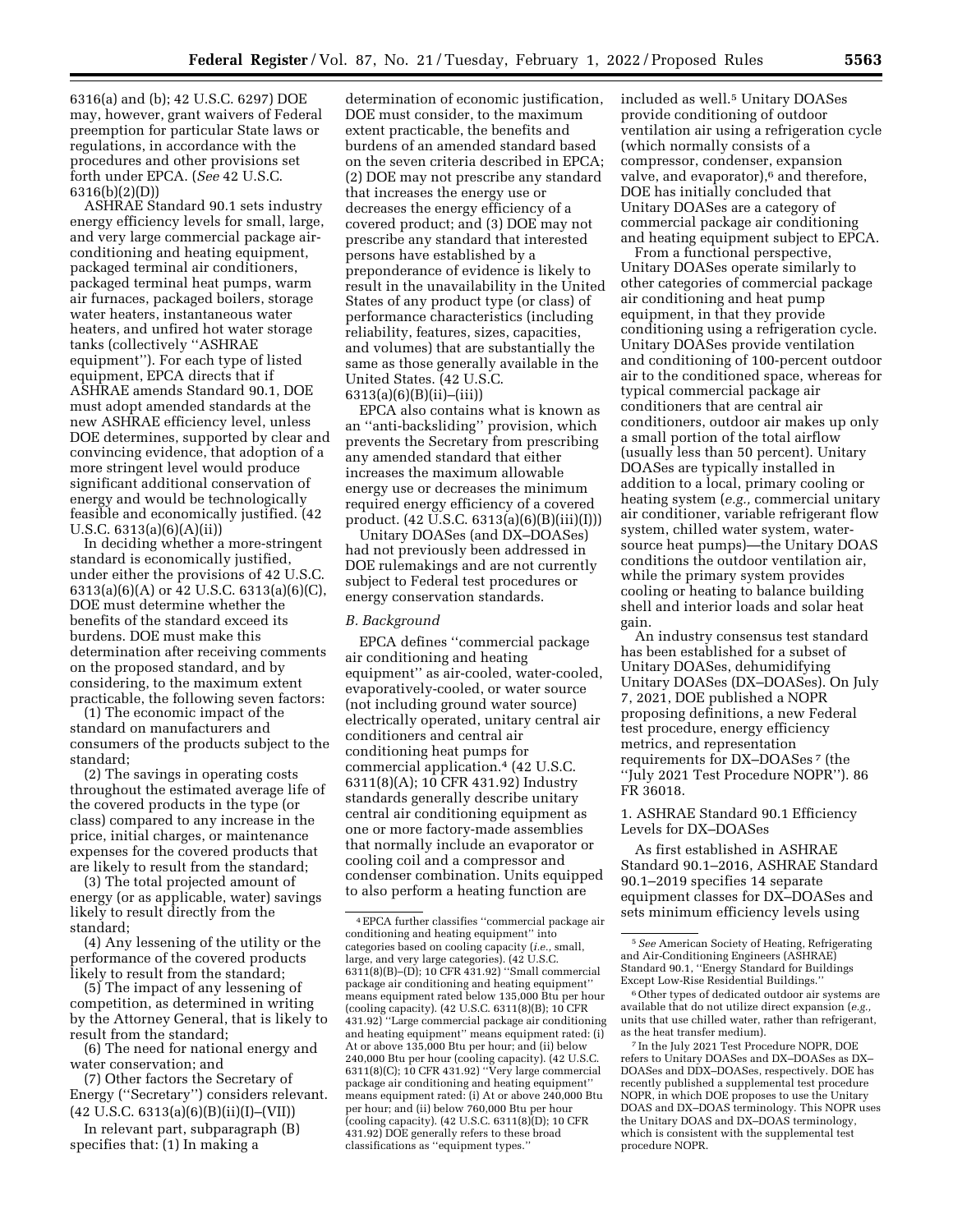the integrated seasonal moisture removal efficiency (ISMRE) metric for all DX–DOAS classes and also the integrated seasonal coefficient of performance (ISCOP) metric for airsource heat pump and water-source heat pump DX–DOAS classes. ASHRAE Standard 90.1–2019 specifies that both metrics are to be measured in

accordance with ANSI/AHRI Standard 920–2015, ''Performance Rating of DX-Dedicated Outdoor Air System Units'' (ANSI/AHRI 920–2015). ANSI/AHRI 920–2015 specifies the method for testing DX–DOASes, in part, through a reference to ANSI/ASHRAE Standard 198–2013, ''Method of Test for Rating DX-Dedicated Outdoor Air Systems for

Moisture Removal Capacity and Moisture Removal Efficiency'' (ANSI/ ASHRAE 198–2013). The energy efficiency standards specified in ASHRAE Standard 90.1 are based on ANSI/AHRI 920–2015 and ANSI/ ASHRAE 198–2013, and these standards are shown in Table II.1.

# TABLE II.1—ASHRAE STANDARD 90.1 EFFICIENCY LEVELS FOR DX–DOASES

| Equipment class                                                              | Energy efficiency levels |
|------------------------------------------------------------------------------|--------------------------|
|                                                                              | 4.0 ISMRE.               |
|                                                                              | 5.2 ISMRE.               |
|                                                                              | 4.0 ISMRE, 2.7 ISCOP.    |
|                                                                              | 5.2 ISMRE, 3.3 ISCOP.    |
|                                                                              | 4.9 ISMRE.               |
|                                                                              | 5.3 ISMRE.               |
|                                                                              | 6.0 ISMRE.               |
|                                                                              | ∣ 6.6 ISMRE.             |
| Water-source heat pumps: Ground-source, closed loop, without energy recovery | 4.8 ISMRE, 2.0 ISCOP.    |
|                                                                              | 5.2 ISMRE, 3.8 ISCOP.    |
|                                                                              | 5.0 ISMRE, 3.2 ISCOP.    |
|                                                                              | 5.8 ISMRE, 4.0 ISCOP.    |
|                                                                              | 4.0 ISMRE, 3.5 ISCOP.    |
|                                                                              | 4.8 ISMRE, 4.8 ISCOP.    |

#### 2. Update to the Industry Metric

As discussed in the July 2021 Test Procedure NOPR, AHRI revised AHRI 920 and published an updated version on February 4, 2020, AHRI Standard 920–2020 (I–P), ''Performance Rating of Direct Expansion Dedicated Outdoor Air System Units'' (AHRI 920–2020). 86 FR 36018, 36026. The updates to AHRI 920 include certain revised test conditions and weighting factors for ISMRE and ISCOP, which were redesignated as ISMRE2 and ISCOP2, respectively. These revisions result in the ISMRE2 and ISCOP2 metrics that more accurately reflect the actual energy use for DX–DOASes, improve the repeatability and reproducibility of the test methods, and also reduce testing burden compared to ISMRE and ISCOP. For example, the revised weighting factors reflect the number of hours per year for each test condition, and the revised test conditions are based on weather data from Typical Meteorological Year 2 (TMY2) 8 provided by the National Renewable Energy Laboratory. 86 FR 36018, 36029. A detailed discussion of the summary of the AHRI 920 updates is provide in the

July 2021 Test Procedure NOPR. 86 FR 36018, 36026–36027.

The July 2021 Test Procedure NOPR proposes to add a new appendix B to subpart F of part 431, titled ''Uniform test method for measuring the energy consumption of dehumidifying direct expansion-dedicated outdoor air systems,'' that would include the new test procedure requirements for DX– DOASes. 86 FR 36018, 36022. The proposed appendix B test procedure for DX–DOASes incorporates by reference AHRI Standard 920–2020, the most recent version of the test procedure recognized by ASHRAE Standard 90.1 for DX–DOASes, and the relevant industry standards referenced therein. *Id.* 

The amendments adopted in AHRI 920–2020 result in changes to the measured efficiency metrics as compared to the results under ANSI/ AHRI 920–2015, which as noted above, is the test procedure used to measure DX–DOAS efficiency levels in Standard 90.1–2016 and 90.1–2019. In the July 2021 Test Procedure NOPR DOE noted that it will address any potential differences in the measured energy efficiency under the most recent industry test procedure as compared to the industry test procedure on which the ASHRAE Standard 90.1 levels are based at such time as DOE evaluates the ASHRAE Standard 90.1 levels for DX– DOASes (*i.e.,* by developing an appropriate ''crosswalk'', as necessary). 86 FR 36018, 36027.

Accordingly, because the measured energy efficiency metrics in the July 2021 Test Procedure NOPR are different from those used by the ASHRAE 90.1– 2019, DOE has developed a crosswalk analysis for these proposed standards, which translates the existing ASHRAE Standard 90.1–2019 ISMRE and ISCOP standards to the new metrics proposed in the July 2021 Test Procedure NOPR. The crosswalk analysis is discussed in detail in section IV of this document.

3. History of Standards Rulemaking for DX–DOASes

On September 11, 2019—prior to the publication of AHRI 920–2020 and the July 2021 Test Procedure NOPR proposing to incorporate by reference the updated AHRI 920–2020—DOE published an analysis of new industry standards for DX–DOASes in a notice of data availability and request for information (the September 2019 NODA/RFI).9 84 FR 48006. The September 2019 NODA/RFI solicited information from the public to help DOE determine whether new standards for DX–DOASes at levels more stringent than specified in ASHRAE Standards 90.1 would result in significant energy savings and whether such standards would be technologically feasible and economically justified. The September 2019 NODA/RFI also presented incremental efficiency levels for air-

<sup>8</sup>TMY stands for ''typical meteorological year'' and is a widely used type of data available through the National Solar Radiation Database. TMYs contain one year of hourly data that best represents median weather conditions over a multiyear period. The datasets have been updated occasionally, thus TMY, TMY2, and TMY3 data are available. *See nsrdb.nrel.gov/about/tmy.html* (last accessed April 28, 2021).

<sup>9</sup>The September 2019 NODA/RFI also requested comment and data regarding standards for computer room air conditioners, which are being addressed in a separate rulemaking.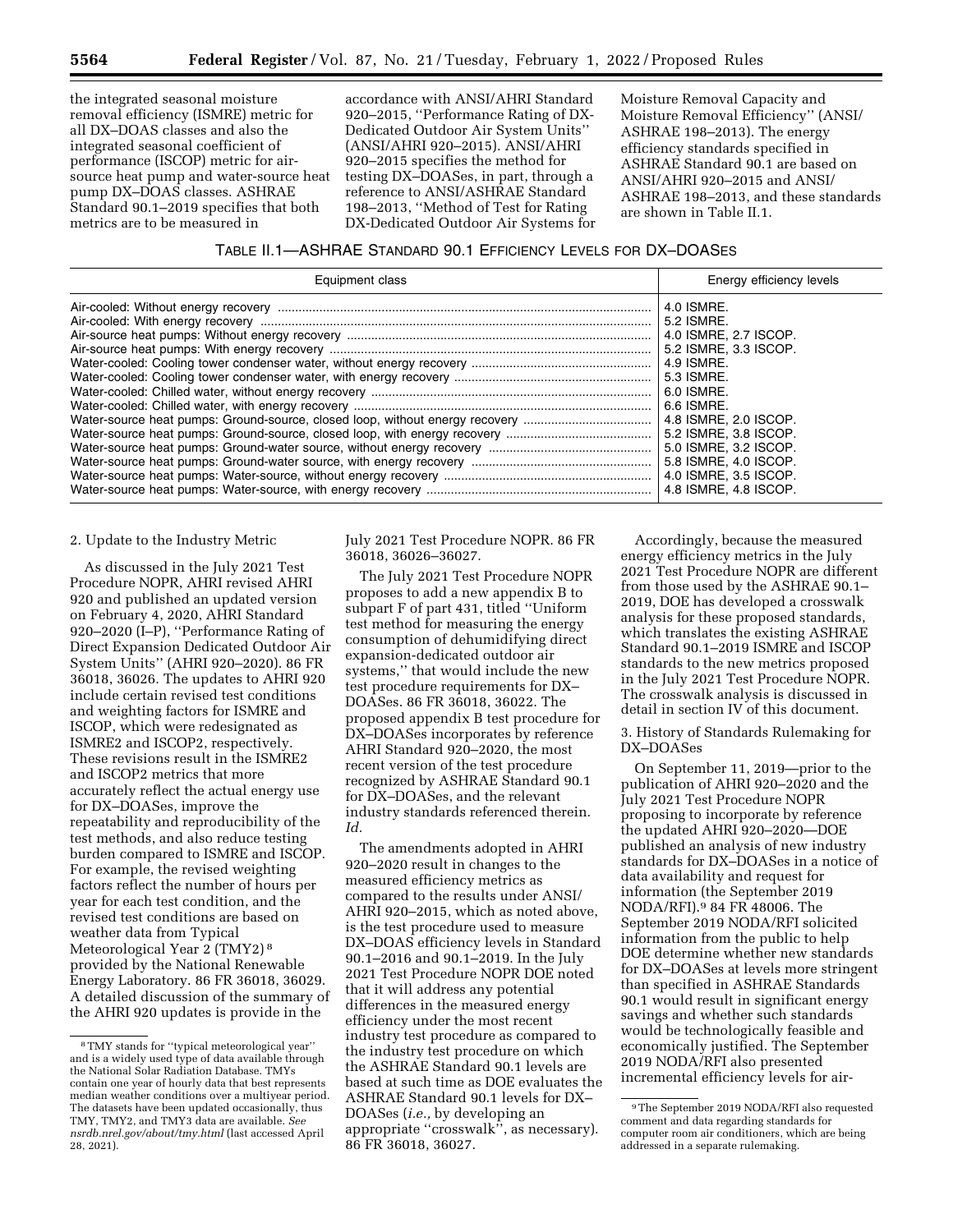cooled DX–DOASes (based on the ANSI/AHRI 920–2015 metrics, ISMRE and ISCOP) and annual unit energy consumption estimates for these levels. DOE received five comments relevant to DX–DOASes in response to the

September 2019 NODA/RFI from the interested parties listed in Table II.2.

| TABLE II.2-SEPTEMBER 2019 NODA/RFI WRITTEN COMMENTS |  |
|-----------------------------------------------------|--|
|-----------------------------------------------------|--|

| Commenter(s)                                                                                        | Reference in this<br><b>NOPR</b> | Commenter type                                                                    |
|-----------------------------------------------------------------------------------------------------|----------------------------------|-----------------------------------------------------------------------------------|
| Pacific Gas and Electric Co., San Diego Gas and Electric Co., Southern California Edison    CA IOUs | 7AC<br>AHRI<br>Trane<br>DU       | Manufacturer.<br>Trade Association.<br>Manufacturer.<br>Utilities.<br>Individual. |

A parenthetical reference at the end of a comment quotation or paraphrase provides the location of the item in the public record.10

# *C. Timing of ASHRAE Test Procedures and Appendix A*

Section 8(d) of 10 CFR part 430, subpart C, appendix A (''appendix A'') establishes a general principal that new test procedures and amended test procedures that impact measured energy use or efficiency should be finalized prior to the close of the comment period for a NOPR proposing new or amended energy conservation standards. DOE also noted, however, that a one-size-fitsall requirement to finalize new or amended test procedures a set number of days before issuing a proposed standard does not allow DOE to account for the particular circumstances of a rulemaking and may result in unnecessary delays. 86 FR 70920. In this instance, ASHRAE 90.1–2016 (*i.e.,* the standard which triggered DOE to establish uniform national standards for DX–DOASes) was published over six years ago, however EPCA requires DOE to establish such standards no later than 18 months following the publication of ASHRAE 90.1–2016. (42 U.S.C.  $6313(a)(6)(A)(ii)(I))$  DOE is proposing energy conservation standards for DX– DOASes before the current test procedure rule is finalized to accelerate DOE's efforts to meet its EPCA obligation to establish energy conservation standards. In addition, DOE notes that DOE has proposed in the July 2021 Test Procedure NOPR to incorporate by reference AHRI 920– 2020, which was published roughly two years ago. Given DOE's obligation to adopt the relevant industry test

10The parenthetical reference provides a reference for information located in the docket of DOE's rulemaking to develop energy conservation standards for DX–DOASes. (Docket No. EERE– 2017–BT–STD–0017, which is maintained at *[www.regulations.gov](http://www.regulations.gov)*). The references are arranged as follows: (Commenter name, comment docket ID number, page of that document).

procedure unless DOE determines, supported by clear and convincing evidence, that it does not produce results which reflect energy use during a representative average use cycle or is unduly burdensome to conduct (42 U.S.C. 6314(a)(2–4)), stakeholders would have had a reasonable level of confidence of the test procedure DOE would use as the basis of the proposed efficiency levels, and finalization of the test procedure rulemaking is unlikely to affect that understanding.

### **III. General Discussion**

DOE developed this proposal after considering oral and written comments, data, and information from interested parties that represent a variety of interests. The following discussion addresses issues raised by these commenters.

## *A. Scope of Coverage*

As discussed in the September 2019 NODA/RFI, the inclusion of energy efficiency levels in ASHRAE Standard 90.1–2016 for DX–DOASes 11 triggered DOE to consider energy conservation standards for this type of equipment. 84 FR 48006, 48010.

As discussed in the July 2021 Test Procedure NOPR, Unitary DOASes meet the EPCA definition for ''commercial package air conditioning and heating equipment,'' and, thus, are to be considered as a category of that covered equipment (42 U.S.C. 6311(8)(A)), and the upper capacity limit of commercial package air conditioning subject to the DOE test procedures is 760,000 Btu per hour, based on the definition of ''very large commercial package air conditioning and heating equipment.'' (42 U.S.C. 6311(8)(D)) 86 FR 36018, 36023–36024. In response to the September 2019 NODA/RFI, AHRI commented that it supported a maximum capacity for regulated products that is equivalent to 760,000

Btu per hour at Standard Rating Condition A in AHRI 920. (AHRI, No. 7, p. 9) In the July 2021 Test Procedure NOPR DOE noted that for DX–DOASes, AHRI 920–2020 does not provide a method for determining capacity in terms of Btu per hour, but instead, it specifies a determination of capacity in terms of moisture removal capacity (MRC). 86 FR 36018, 36024. DOE is proposing to translate the upper capacity for coverage of commercial package air conditioning and heating units established in EPCA (*i.e.,* 760,000 Btu per hour) from Btu per hour to MRC for DX–DOASes. *Id.* The equivalent upper capacity limit proposed for DX– DOASes is 324 lbs moisture/hr at Standard Rating Condition A in AHRI 920. *Id.* 

In this NOPR DOE proposes that the proposed energy conservation standards would apply to DX–DOASes with an MRC less than or equal to 324 lbs moisture/hr. This scope of coverage would be consistent with the definitions of ''Unitary DOAS'' and ''DX–DOAS'' proposed in the July 2021 Test Procedure NOPR:

(1) ''Direct expansion-dedicated outdoor air system, or Unitary DOAS, means a category of small, large, or very large commercial package air-conditioning and heating equipment which is capable of providing ventilation and conditioning of 100-percent outdoor air or marketed in materials (including but not limited to, specification sheets, insert sheets, and online materials) as having such capability'' and

(2) ''Dehumidifying direct expansiondedicated outdoor air system, or DX–DOAS, means a direct expansion-dedicated outdoor air system that is capable of dehumidifying air to a 55 °F dew point—when operating under Standard Rating Condition A as specified in Table 4 or Table 5 of AHRI 920– 2020 (incorporated by reference, see § 431.95) with a barometric pressure of 29.92 in Hg for any part of the range of airflow rates advertised in manufacturer materials, and has a moisture removal capacity of less than 324 lb/h.''

86 FR 36018, 36057.

<sup>11</sup>The September 2019 NODA/RFI used the term ''DOAS''. *See generally* 84 FR 48006.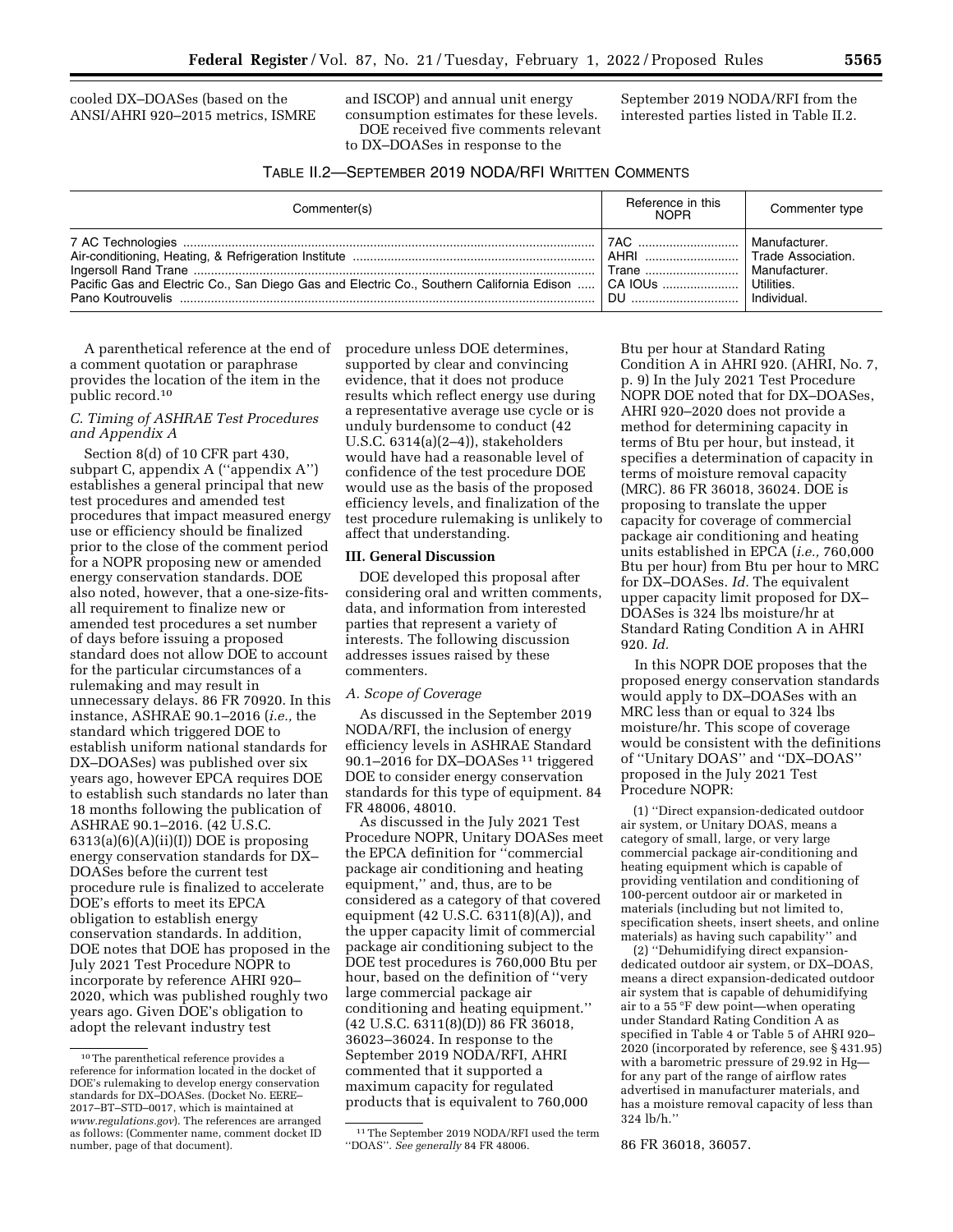The CA IOUs requested that DOE clarify whether split-system DX– DOASes (with remote condenser units) are included within the scope of coverage, stating that AHRI 920 applies to both ''single package'' and ''remote condenser'' DX–DOASes. (CA IOUs, No. 6, p. 4) DOE is proposing to include split-system DX–DOASes within the scope of coverage, consistent with the scope of the ASHRAE Standard 90.1 minimum efficiency levels 12 for DX– DOASes and AHRI 920–2020. Just as split systems are included in the scope of other categories of commercial package air-conditioning and heating equipment (*e.g.,* computer room air conditioners, variable-refrigerant flow multi-split systems) DOE is proposing to include them in the scope for DX– DOASes. (*See,* for example, the definitions of ''Computer Room Air Conditioner'' and ''Variable Refrigerant Flow Multi-Split Air Conditioner'' at 10 CFR 431.92.)

#### *B. Equipment Classes*

When evaluating and establishing energy conservation standards, DOE divides covered products into product classes by the type of energy used or by capacity or other performance-related features that justify differing standards.

ASHRAE Standard 90.1–2016 created 14 separate equipment classes for DX– DOASes. EPCA generally requires DOE to establish energy conservation standards for commercial package airconditioning and heating equipment at the minimum efficiencies set forth in ASHRAE Standard 90.1. (*See* 42 U.S.C.  $6313(a)(6)(A))$  DOE is proposing to establish eight DX–DOAS equipment classes that correspond to eight of the 14 classes in ASHRAE Standard 90.1—this proposal, including the omission of the remaining six classes, is discussed in the following paragraphs.

14 separate equipment classes (indicated as ''equipment types'' and ''subcategories'') were created by ASHRAE Standard 90.1–2016 and maintained in ASHRAE Standard 90.1– 2019 (see Table II.1). These are differentiated by condensing type (aircooled, air-source heat pump, watercooled, and water-source heat pump). ASHRAE Standard 90.1 does not delineate classes for DX–DOASes based on capacity. AHSRAE Standard 90.1 does separate classes into those with ventilation energy recovery systems (VERS)—often referred to as simply ''energy recovery''—and those without

VERS. The July 2021 Test Procedure NOPR proposed to include a definition for VERS at 10 CFR 431.92 that reads, ''Ventilation energy recovery system, or VERS, means a system that preconditions outdoor ventilation air entering the equipment through direct or indirect thermal and/or moisture exchange with the exhaust air, which is defined as the building air being exhausted to the outside from the equipment.'' 86 FR 36018, 36057.

The ASHRAE Standard 90.1 requirements for water-cooled condensing units are divided into two application conditions: Cooling tower condenser water and chilled water. The requirements for water-source heat pump units are divided into three application conditions: Ground-source closed loop, ground-water-source, and water-source. However, these application rating conditions are labeled as ''subcategories'' in ASHRAE Standard 90.1–2019. Moreover, as discussed more below, AHRI 920–2020, the update to the industry test procedure upon which the DX–DOAS efficiency ratings in Standard 90.1 are based, but which has not yet been incorporated into Standard 90.1, identifies some of these application rating conditions as optional for purposes of the test procedure.

The EPCA definition for ''commercial package air conditioning and heating equipment'' does not include groundwater-source equipment (*see* 42 U.S.C. 6311(8)(A)), therefore DOE is not considering the ground-water-source application condition for its regulated equipment classes. In response to the September 2019 NODA/RFI, the CA IOUs commented in support of the exclusion of ground-water-source equipment from the regulated equipment classes. (CA IOUs, No. 6, p. 4)

In the September 2019 NODA/RFI, DOE requested comment on the approach of evaluating water-cooled DX–DOASes as a single category (with classes still disaggregated by those models with and without VERS) using the specified cooling tower condenser water entering temperature conditions, and evaluating water-source heat pump DX–DOASes as a single category (with classes still disaggregated by those models with and without VERS) using only the specified water-source inlet fluid temperature conditions. 84 FR 48006, 48021–48022. As part of its analysis for the September 2019 NODA/ RFI, DOE considered whether to evaluate separately the two watercooled DOAS classes or whether the water-cooled cooling tower condenser water classes and the water-cooled chilled water classes should be grouped

together and represented as watercooled DOASes (with classes still disaggregated by those models with energy recovery and those models without energy recovery). DOE also considered whether to evaluate separately the two remaining watersource heat pump classes or whether the water-source heat pump ground-source closed loop classes and the water-source heat pump water-source classes should be grouped together and represented as water-source heat pump DOASes (with classes still disaggregated by those models with energy recovery and those models without energy recovery). 84 FR 48021.

Based on DOE's review of equipment specifications of water-cooled and water-source heat pump DOASes and comments on the concurrent test procedure evaluation, DOE determined that most water-cooled DOASes use the same equipment for different applications and that water-source heat pump DOASes use the same equipment design for different applications. DOE stated that it is not aware of watercooled DOAS units that are exclusively designed for use with cooling tower or chilled water. Likewise, DOE stated that it is not aware of water-source heat pump DOAS units that are exclusively designed for use with water-source or ground-source closed-loop applications. It is also DOE's understanding that ASHRAE Standard 90.1 efficiency levels are different across comparable classes within the water-cooled condensing type (*e.g.,* comparing energy recovery classes to energy recovery classes) and across comparable classes within the water-source condensing type because of the different test/application conditions, as opposed to equipment design differences. For example, when testing a DOAS to obtain a water-cooled chilled water DOAS rating, a colder condenser water entering temperature is used than when testing it to obtain a water-cooled cooling tower DOAS rating, reflecting the typically cooler temperature of chilled water loops in commercial buildings, as compared with cooling tower water loops. *Id.* 

As a result, in the September 2019 NODA/RFI, DOE combined the watercooled cooling tower condenser water classes and the water-cooled chilled water classes and evaluated watercooled DOASes as a single set of classes (with classes disaggregated by those models with energy recovery and those models without energy recovery) that is subject to a single set of operating conditions. DOE also combined the water-source heat pump ground-source closed loop classes and the water-source heat pump water-source classes and

<sup>12</sup>Tables 6.8.1–13 and 6.8.1–14 of ASHRAE Standard 90.1–2019 indicates that it provides minimum efficiency levels for ''Electrically Operated DX–DOAS Units, Single-Package and Remote Condenser.''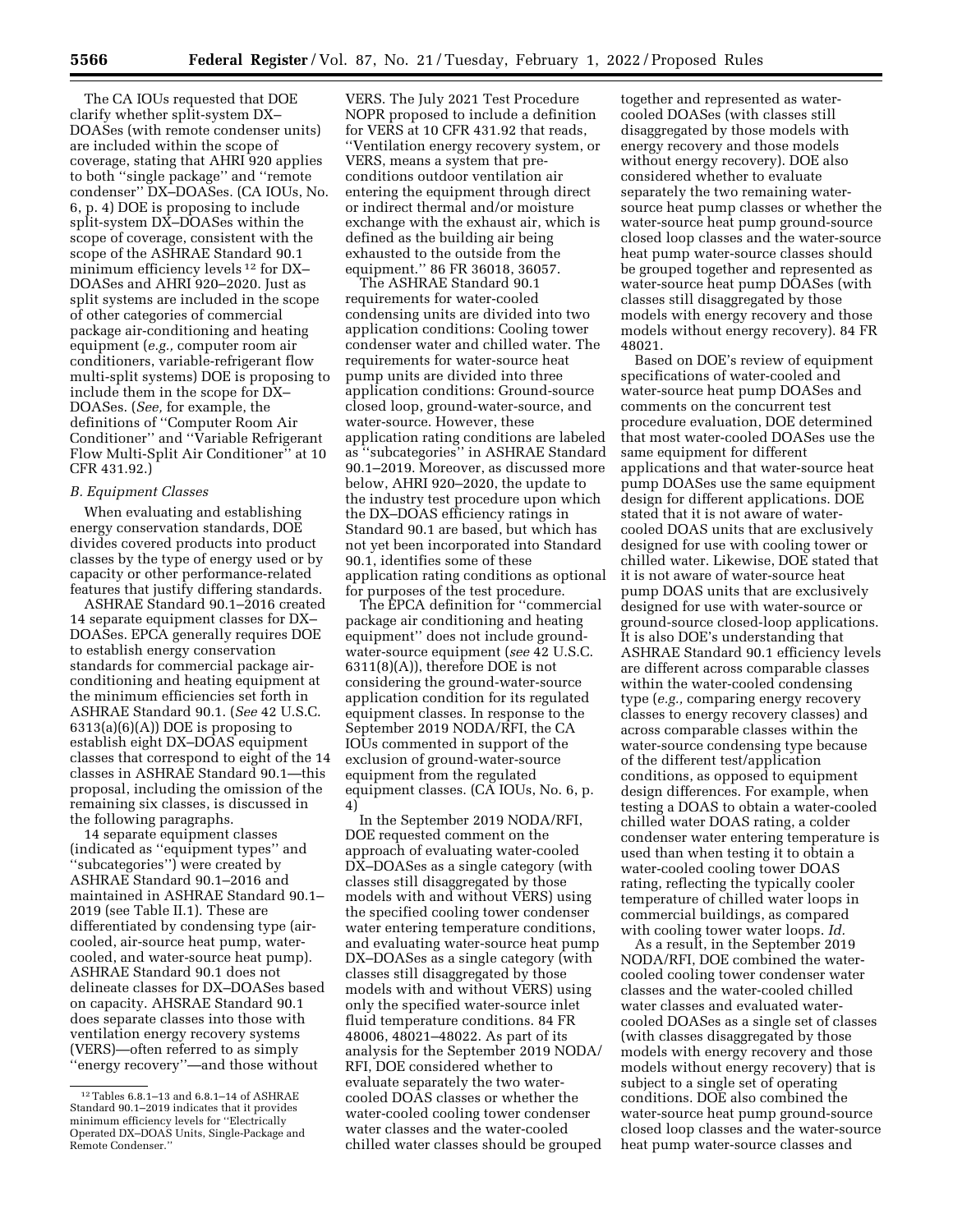evaluated the water-source heat pump DOASes as a single set of classes (with classes still disaggregated by those models with energy recovery and those models without energy recovery) that is subject to a single set of operating conditions. AHRI, the CA IOUs, and Trane commented in support of this proposed approach. (AHRI, No. 7, p. 9; CA IOUs, No. 6, p. 4; Trane, No. 5, p. 3)

In the July 2021 Test Procedure NOPR, DOE noted that AHRI 920–2020 still provides separate inlet fluid rating conditions for the different water-cooled and water-source heat pump DX–DOAS applications but identifies the chilled water conditions and ground-source closed loop conditions as optional application rating conditions. 86 FR 36018, 36033. On this topic, AHRI commented that in almost all cases, a single design is used for water-cooled equipment used with cooling tower water and chilled water, and, similarly, a single design is used for all of the water-source applications, adding that for each of these cases, a single set of water conditions can be used for testing. *Id.* Section 2.2.1(c)(i) of the proposed appendix B test procedure specifies the use of the ''Condenser Water Entering Temperature, Cooling Tower Water'' conditions for rating water-cooled DX– DOASes and the ''Water-Source Heat Pumps'' conditions for rating watersource heat pump DX–DOASes. 86 FR 36018, 36060. DOE stated in the July 2021 Test Procedure NOPR that it would consider establishing standards and the corresponding certification requirements in the context of these inlet fluid temperature conditions. 86 FR 36018, 36033.

Based on its review and feedback from stakeholders, DOE has determined that separate equipment classes for each one of these subcategories in the

proposed standards is not necessary, and that the 8 proposed equipment classes are most representative of DX– DOAS equipment and rating applications in the field. DOE understands that the water-cooled equipment ''subcategories'' in ASHRAE Standard 90.1–2019 are meant to represent different application requirements for the same equipment, and thus DOE's proposed equipment class structure does not split watercooled equipment into cooling tower water and chilled water subcategories. As proposed, all water-cooled equipment would be rated to the cooling tower water conditions, and standards would be established for water-cooled DX–DOASes with and without VERS. Similarly, the equipment class structure DOE is proposing does not split watersource heat pump equipment into the three subcategories in ASHRAE Standard 90.1–2019. Because of the statutory exclusion of ground-watersource equipment and because groundsource closed loop conditions are optional to test to in AHRI 920–2020, all water-source heat pump equipment would be rated to the water-source heat pump water conditions, and standards would be established for water-source heat pump DX–DOASes with and without VERS. This approach is consistent with other commercial package air conditioning and heating equipment. For example, water-source heat pumps include application test conditions for water-loop, ground-water, and ground-loop heat pumps, but DOE only requires that equipment be rated using the water-loop conditions (see Table 3 to 10 CFR 431.97). This approach avoids testing under multiple application conditions for a single equipment design. In addition, even if tested at different application conditions because the DOAS

equipment uses a single design, it is expected that the relative ranking of equipment efficiency would be the same.

7AC commented that DX–DOASes with liquid desiccant heat exchangers (LDHXs) and variable-speed compressors may achieve high ISMRE efficiencies and recommended the addition of a new category with a minimum ISMRE of 7 that covers packaged units with and without exhaust air. (7AC, No. 4, p. 1) DOE understands that liquid-to-air transfer membranes can improve dehumidification efficiency when coupled with standard air conditioners. This technology uses porous membranes with liquid desiccants to absorb water vapor from the supply air stream. In its review of LDHX DX–DOASes, DOE has initially determined that this equipment would be covered under the definition of ''relief-air-cooled DX–DOAS'' in Section 3.6.2 of AHRI 920–2020 (which is incorporated into section 2.2.1(a) of the proposed appendix B test procedure) due to the way in which building return air is typically used to regenerate the liquid desiccant and cool the condenser in the refrigeration cycle. This definition specifically classifies relief-air-cooled units under the aircooled equipment category. Furthermore, DX–DOASes with exhaust air streams are generally also included within the air-cooled equipment category demarcated in AHRI 920–2020, thus DOE is not proposing to create a separate equipment class for LDHX DX– DOASes or DX–DOASes with exhaust air.

DOE is proposing energy conservation standards for eight DX–DOASes equipment classes, consistent with the classes provided in ASHRAE Standard 90.1 as discussed above and shown in Table III.1.

# TABLE III.1—PROPOSED EQUIPMENT CLASSES FOR DX–DOASES

| Equipment class in ASHRAE Standard 90.1                                                                                                   | Proposed equipment class in Federal Energy Conservation Standards                                                                                                                                                |
|-------------------------------------------------------------------------------------------------------------------------------------------|------------------------------------------------------------------------------------------------------------------------------------------------------------------------------------------------------------------|
|                                                                                                                                           | (AC)—Air-cooled without ventilation energy recovery systems.<br>(AC w/VERS)—Air-cooled with ventilation energy recovery systems.<br>(ASHP)—Air-source heat pumps without ventilation energy recovery<br>systems. |
|                                                                                                                                           | (ASHP w/VERS)—Air-source heat pumps with ventilation energy recov-<br>ery systems.                                                                                                                               |
| Water-cooled: Cooling tower condenser water, without energy recovery<br>Water-cooled: Cooling tower condenser water, with energy recovery | (WC)—Water-cooled without ventilation energy recovery systems.<br>(WC w/VERS)—Water-cooled with ventilation energy recovery sys-<br>tems.                                                                        |
| Water-source heat pumps: Water-source, without energy recovery                                                                            | (WSHP)—Water-source heat pumps without ventilation energy recov-<br>ery systems.                                                                                                                                 |
| Water-source heat pumps: Water-source, with energy recovery                                                                               | (WSHP w/VERS)—Water-source heat pumps with ventilation energy<br>recovery systems.                                                                                                                               |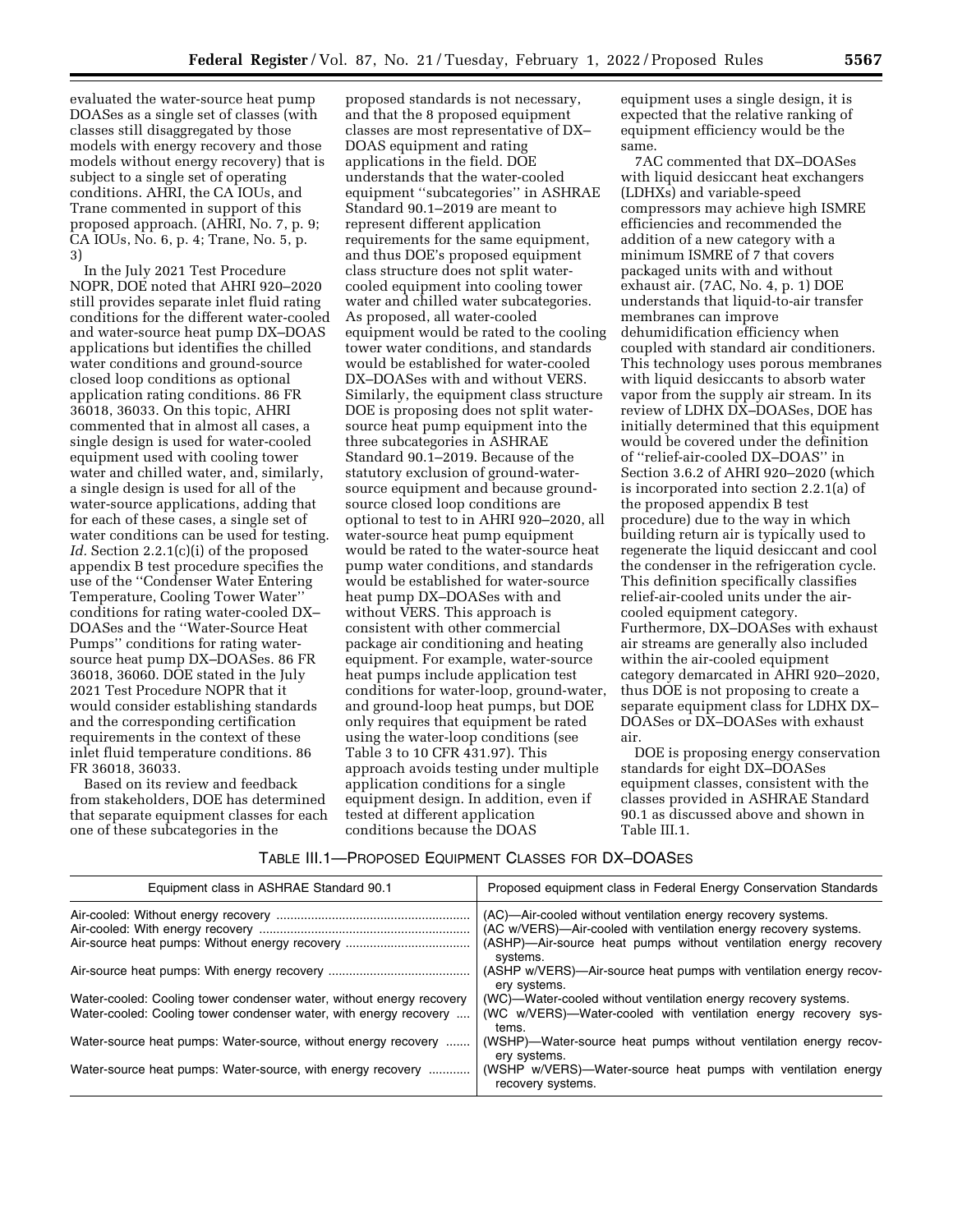Issue–1: DOE requests comment on the proposed eight equipment classes for energy conservation standards of DX– DOASes.

### *C. Test Procedure*

EPCA sets forth generally applicable criteria and procedures for DOE's adoption and amendment of test procedures. (42 U.S.C. 6314(a)) Manufacturers of covered products must use these test procedures to certify to DOE that their product complies with energy conservation standards and to quantify the efficiency of their product.

DOE does not currently have test procedures or energy conservation standards established for DX–DOASes. In response to the September 2019 NODA/RFI, AHRI indicated that it strongly agreed with DOE's tentative conclusion that DOE's existing test procedures are not appropriate for DX– DOAS units. (AHRI, No. 7, p. 7)

ASHRAE Standard 90.1–2019 references ANSI/AHRI 920–2015, which relies on the metrics of ISMRE and ISCOP, and the standards for DX– DOASes in ASHRAE Standard 90.1– 2019 are in terms of ISMRE and ISCOP. ANSI/AHRI 920–2015 was superseded with the publication of AHRI 920–2020, which relies on the updated metric ISMRE2 and ISCOP2.

The July 2021 Test Procedure NOPR proposes a new Federal test procedure for DX–DOASes that would incorporate AHRI 920–2020, which is the most recent version of the test procedure recognized by ASHRAE Standard 90.1 for DX–DOASes. 86 FR 36018, 36022. The proposed test procedure incorporates AHRI 920–2020 in its entirety, with certain minor clarifications DOE has preliminarily determined would be consistent with the industry test procedure. 86 FR 36018, 36047. AHRI 920–2020 specifies Standard Rating Conditions (*i.e.,*  controlled operating conditions) with instructions for instrumentation, test set-up, tolerances, method of test, and calculations of capacity and efficiency. The proposed DOE test procedure would establish ISMRE2 as the dehumidification efficiency metric for all DX–DOASes and ISCOP2 as the heating efficiency metric for heat pump DX–DOASes. 86 FR 36018, 36027– 36029. DOE is proposing to define ISMRE2 and ISCOP2 consistent with AHRI 920–2020. *Id.* 

AHRI commented that, among other things, the current version of AHRI 920 transitions the efficiency metrics for DX–DOASes from ISMRE and ISCOP to ISMRE2 and ISCOP2. AHRI stated that two major differences between ISMRE and ISMRE2 are: With the new metric,

DX–DOASes will no longer be required to reheat conditioned air to spaceneutral conditions (70–75 °F supply air), and excess dehumidification beyond the design supply air dew point is no longer credited at part-load conditions. AHRI commented that the heating metric changes are similar: The heating coefficient of performance is now determined at the staging that most closely provides a supply air temperature within the allowable range. AHRI also noted that two new application rating metrics were added in AHRI 920-2020: ISMRE2<sub>70</sub> and COPDOAS,x. Additionally, AHRI commented that new provisions have been included in AHRI 920–2020 for the testing and performance calculations of DX–DOASes with VERS. (AHRI, No. 7, p. 8–9)

The CA IOUs raised the concern that a dehumidification efficiency metric may not be appropriate for DX–DOASes based on an analysis showing that, on a national shipment-weighted basis, the outdoor air dew point is above 55 °F 13 only 36.7 percent of the time; therefore, the CA IOUs suggested that DOE consider adjustments to the DX–DOAS test procedure that contribute to a standard that reflects sensible cooling and/or fan-only ventilation conditions. The CA IOUs did not dispute that the primary use-case of a DX–DOAS system is to cool and dehumidify outdoor air, however they claim not all installation locations will have dehumidification requirements as aggressive as the tested conditions required for an ISMRE rating. (CA IOUs, No. 6, p. 6)

DOE addressed this subject in the July 2021 Test Procedure NOPR (*see* 86 FR 36027). In particular, DOE received comments from AHRI stating that DX– DOASes are installed with separate complementary sensible-cooling-only systems that provide cooling to address the interior loads, and that adding sensible cooling to the metric for DX– DOAS would skew efficiency values toward the non-primary function of the DX–DOAS. This focus of DX–DOAS performance on dehumidification loads supports DOE's proposal to adopt the ISMRE2 dehumidification efficiency metric in AHRI 920–2020. 86 FR 36018, 36027. Nevertheless, the sensible cooling provided by a DX–DOAS unit may be valuable in many applications because it reduces the cooling that must

be provided by interior cooling systems, especially at high outdoor temperatures. DOE may consider in a future rulemaking whether the efficiency metric should be revised to include sensible cooling; however, EPCA prescribes that the test procedures for commercial package air conditioning and heating equipment must be those generally accepted industry testing procedures or rating procedures developed or recognized by industry as referenced in ASHRAE Standard 90.1 (*i.e.,* AHRI 920 for DX–DOASes). (42 U.S.C. 6314(a)(4)(A))

The July 2021 Test Procedure NOPR discusses major updates to the AHRI 920 test procedure, as well as the efficiency metrics, in depth. 86 FR 36018, 36025–36045. DOE is addressing comments regarding specific aspects of the proposed test procedure in the concurrent test procedure rulemaking.

In this NOPR, DOE is proposing to establish energy conservation standards for DX–DOASes in terms of ISMRE2 and ISCOP2.

## *D. Considerations for Energy Conservation Standards*

In this proposed rulemaking to establish energy conservation standards for DX–DOASes, DOE is proposing to adopt ISMRE2 and ISCOP2 minimum efficiency levels of equivalent stringency to the ISMRE and ISCOP minimum efficiency levels currently published in ASHRAE Standard 90.1.

As discussed in section II.A of this document, EPCA requires DOE to amend the existing Federal energy conservation standard for covered equipment each time ASHRAE amends 14 Standard 90.1 with respect to such equipment. (42 U.S.C.  $6313(a)(6)(A)$ ) When triggered in this manner, DOE must adopt the minimum level specified in the amended ASHRAE Standard 90.1, unless DOE determines that there is clear and convincing evidence to support a determination that a more stringent standard level would produce significant additional conservation of energy and be technologically feasible and economically justified. (42 U.S.C.  $6313(a)(6)(A)(ii)$  If DOE makes such a determination, it must publish a final rule to establish the more stringent standards. (42 U.S.C. 6313(a)(6)(B)) DOE

<sup>13</sup>AHRI 920–2020 requires that DX–DOASes dehumidify outdoor ventilation air to a maximum dew point of 55 °F as a representative set point for dehumidified building supply air. Therefore, if the outdoor air dew point temperature is below 55 °F, there would typically not be any dehumidification load on the DX–DOAS, and the remaining cooling load would be for sensible cooling only.

<sup>14</sup>Although EPCA does not explicitly define the term ''amended'' in the context of what type of revision to ASHRAE Standard 90.1 would trigger DOE's obligation, DOE's longstanding interpretation has been that the statutory trigger is an amendment to the standard applicable to that equipment under ASHRAE Standard 90.1 that increases the energy efficiency level for that equipment. *See* 72 FR 10038, 10042 (March 7, 2007).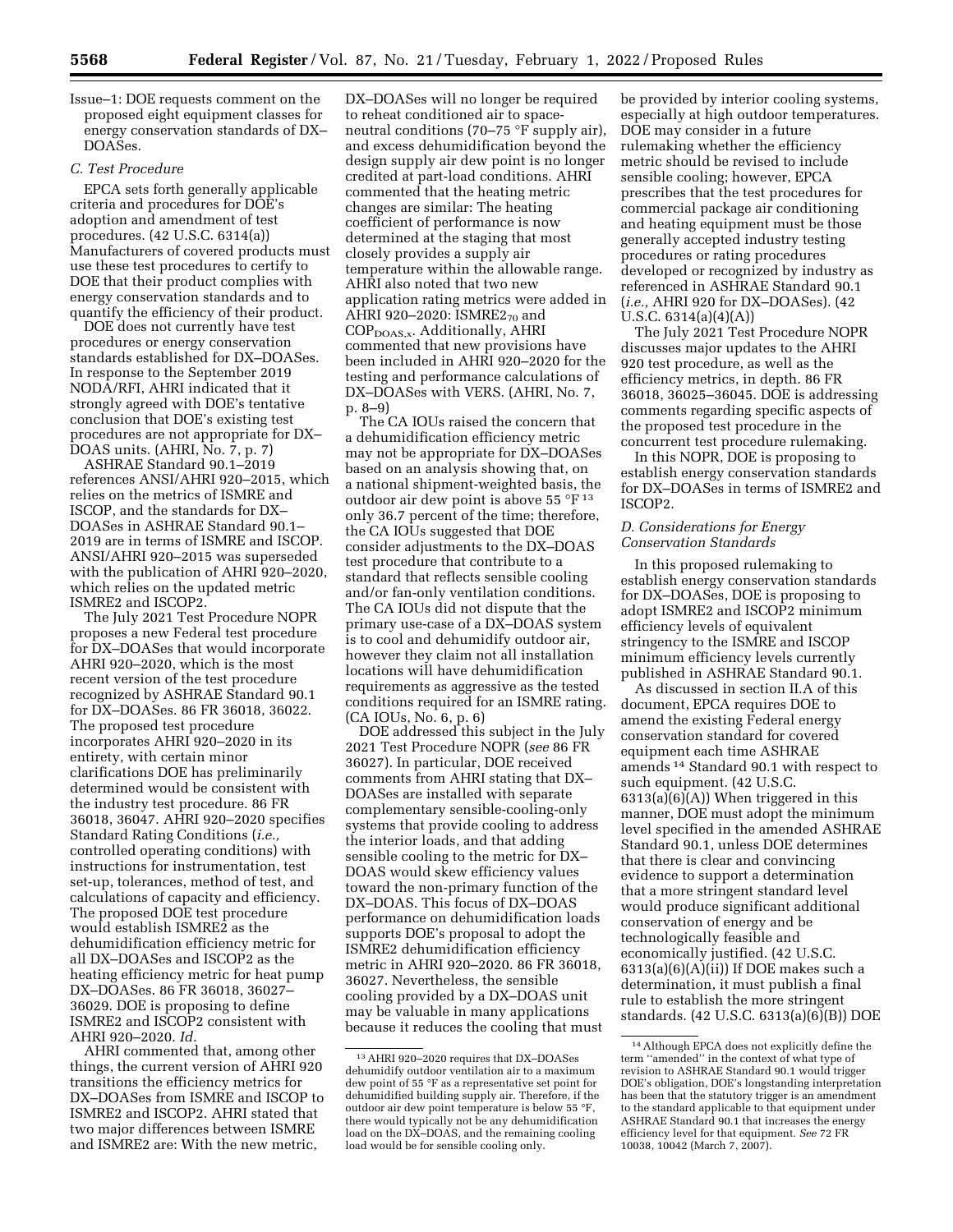states in Section 9(b) of Appendix A to subpart C of part 430 that clear and convincing evidence would exist only where the specific facts and data made available to DOE regarding a particular ASHRAE amendment demonstrate that there is no substantial doubt that a standard more stringent than that contained in the ASHRAE Standard 90.1 amendment is permitted because it

would result in a significant additional amount of energy savings, is technologically feasible and economically justified.

DOE normally performs multiple indepth analyses to determine whether there is clear and convincing evidence to support more stringent energy conservation standards (*i.e.,* whether more stringent standards would produce significant additional conservation of energy and be technologically feasible and economically justified). Table III.2 shows the statutory requirements and DOE's corresponding analytical approach, including DOE's approach to the seven-factor analysis for determining whether a standard is economically justified.

# TABLE III.2—EPCA REQUIREMENTS AND CORRESPONDING DOE ANALYSIS

| <b>EPCA</b> requirement                                                       | Corresponding DOE analysis                                                                                                                                                                             |
|-------------------------------------------------------------------------------|--------------------------------------------------------------------------------------------------------------------------------------------------------------------------------------------------------|
|                                                                               | • Shipments Analysis.<br>• National Impact Analysis.                                                                                                                                                   |
|                                                                               | • Energy Use Determination.<br>• Market and Technology Assessment.<br>• Screening Analysis.<br>• Engineering Analysis.                                                                                 |
| Economic Justification:                                                       |                                                                                                                                                                                                        |
|                                                                               | • Manufacturer Impact Analysis.<br>• Life-Cycle Cost and Payback Period Analysis.                                                                                                                      |
| 2. Lifetime Operating Cost Savings Compared to Increased Cost for the Product | • Life-Cycle Cost Subgroup Analysis.<br>• Shipments Analysis.<br>• Markups for Product Price Determination.<br>• Energy and Water Use Determination.<br>• Life-Cycle Cost and Payback Period Analysis. |
|                                                                               | • Shipments Analysis.                                                                                                                                                                                  |
|                                                                               | • National Impact Analysis.<br>• Screening Analysis.<br>• Engineering Analysis.                                                                                                                        |
|                                                                               | • Manufacturer Impact Analysis.<br>• Shipments Analysis.<br>• National Impact Analysis.                                                                                                                |
|                                                                               | • Employment Impact Analysis.<br>• Utility Impact Analysis.<br>• Emissions Analysis.<br>• Monetization of Emission Reductions Benefits.<br>• Regulatory Impact Analysis.                               |

DOE received comments from DU regarding the EPCA seven-factor test and the analytical framework for establishing energy conservation standards. DU commented that the sixth factor for economic justification, ''need for national energy and water conservation,'' is too broad and should specify a goal for savings by the year the amended standards go into effect. DU also requested clarification on whether the analytical methods used to determine national energy savings are limited to a cross-sectional analysis and if so, the rationale behind eliminating the time series. (DU, No. 3, p. 1) DOE notes that the seven factors in EPCA were specified by Congress. Regarding the national energy savings (NES), DOE notes that it is not a cross-sectional analysis. In the September 2019 NODA/ RFI, a 30-year time series of shipments was used to calculate the NES for DX– DOASes.

As previously described, DOE normally conducts the analysis depicted in Table III.2 to determine whether clear and convincing evidence supports more

stringent energy conservation standards. In this instance, however, DOE has tentatively determined that a lack of data precludes such an analysis and therefore precludes a finding of clear and convincing evidence. DOE provided a technical support document (TSD) 15 with the September 2019 NODA/RFI to present initial findings for certain of these analyses for DX–DOASes. Chapter 4 of the September 2019 NODA/RFI TSD discusses DOE's detailed methodology for estimating national energy savings. When DOE conducts a national energy savings analysis, it calculates the cumulative energy savings over the analysis period by summing the annual energy savings for each year in the analysis period, thereby considering the long-term impacts—as opposed to a limited cross-section of time. However, as described in the following subsections, DOE does not have sufficient data to revise and

expand upon these analyses presented in the TSD at this time.

1. Technological Feasibility

### a. General

To evaluate whether more stringent standards than those in the updated ASHRAE Standard 90.1 would be technologically feasible, DOE generally first conducts a market and technology assessment to survey all current technology options in products on the market and prototype designs that could improve the efficiency of the subject equipment. DOE then conducts a screening analysis based on information gathered on all current technology options and prototype designs that could improve the efficiency of the products or equipment that are the subject of the rulemaking. As the first step in such an analysis, DOE develops a list of technology options for consideration in consultation with manufacturers, design engineers, and other interested parties. DOE then determines which of those means for improving efficiency are technologically

<sup>15</sup>The September 2019 NODA/RFI TSD is available as Document No. 2 at *[www.regulations.gov/docket/EERE-2017-BT-STD-](http://www.regulations.gov/docket/EERE-2017-BT-STD-0017)[0017.](http://www.regulations.gov/docket/EERE-2017-BT-STD-0017)*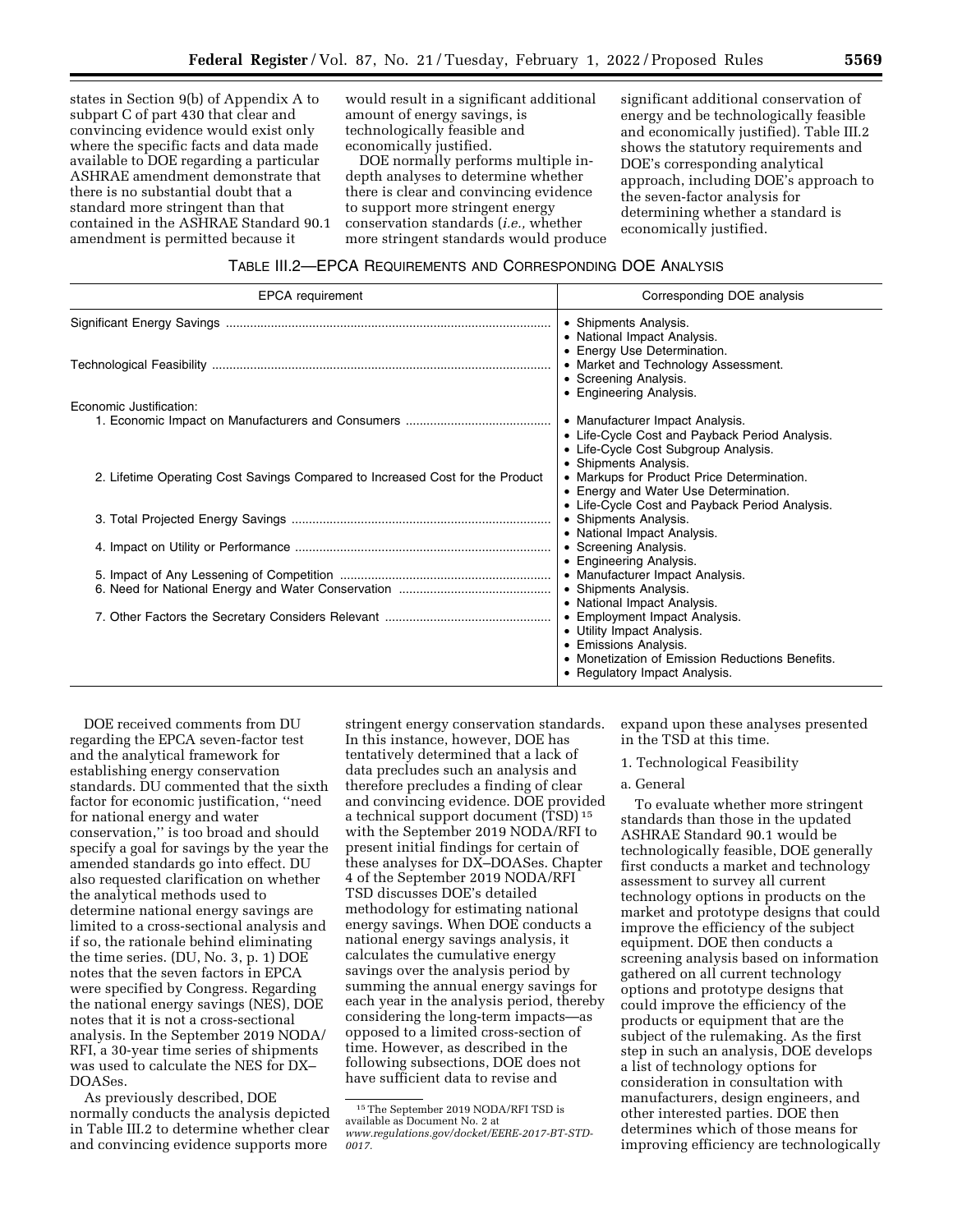feasible. DOE considers technologies incorporated in commercially-available products or in working prototypes to be technologically feasible. *See generally*  10 CFR 431.4; 10 CFR part 430, subpart C, appendix A, sections  $6(c)(3)(i)$  and 7(b)(1).

After DOE has determined that particular technology options are technologically feasible, it further evaluates each technology option in light of the following additional screening criteria: (1) Practicability to manufacture, install, and service; (2) adverse impacts on product utility or availability; (3) adverse impacts on health or safety, and (4) unique-pathway proprietary technologies. *See generally*  10 CFR 431.4; 10 CFR part 430, subpart C, appendix A, sections  $6(c)(3)(ii)$ – $(v)$ and  $7(b)(2)–(5)$ .

DOE is not aware of an existing database or compilation containing a comprehensive list of DX–DOAS models and performance metrics. As noted, DX– DOASes are not currently subject to Federal energy conservation standards, and so manufacturers of DOASes are not required to certify or report to DOE the energy efficiency of such equipment. The AHRI Directory does not currently list DX–DOAS equipment performance ratings. Similarly, DOE was not able to find ISMRE or ISCOP ratings in much of the manufacturer equipment specifications. It is unclear to what extent the market has responded to the industry standards initially specified in ASHRAE Standard 90.1–2016.

Also as discussed, in the edition of AHRI 920 immediately following the edition in which an industry testing standard was established for DOAS, AHRI adopted updated metrics for DX– DOASes (*i.e.,* ISMRE2 and ISCOP2). Similarly, DOE was not able to find ISMRE2 or ISCOP2 ratings in much of the manufacturer equipment specifications. Because this test procedure was fairly recently published, it is not clear to what extent the test data has been developed based on the updated industry testing standard (*i.e.,*  AHRI 920–2020), although DOE expects that this test procedure represents the industry consensus for testing DX– DOASes.

In the September 2019 NODA/RFI, DOE analyzed two incremental efficiency levels (ELs) above the ASHRAE Standard 90.1 minimum ISMRE efficiency levels for air-cooled DX–DOASes (with and without VERS) based on technology options that are expected to be available for DX– DOASes. 84 FR 48006, 48026. The ELs were also based, in part, on an initial assessment of EER data for commercial unitary air conditioners due to the lack

of market data using the AHRI 920 performance metrics. 84 FR 48006, 48026. DOE tentatively determined based on manufacturer feedback that the baseline design would likely include staged compressors, and that the design change from the baseline efficiency level (the ASHRAE Standard 90.1 minimum) to EL 1 would involve changing from staged compressor operation to variable-capacity digital scroll compressors. The design changes from EL 1 to EL 2 include increasing the condenser heat exchanger size and fin density, increasing the total condenser fans horsepower, and reducing the capacity of the compressors needed. Due to the similarity in designs, DOE considered that the same technology options and resulting increase in efficiency from the analysis for DX– DOASes without VERS would be applied for DX–DOASes with VERS. *Id.* 

The CA IOUs commented that the analysis should take into account all equipment classes of DX–DOAS because, while air-cooled DX–DOASes may comprise the vast majority of DX– DOAS shipments, there are other equipment classes with the potential for energy savings. (CA IOUs, No. 6, p. 6) The CA IOUs also disagreed with the efficiency level distribution and asked DOE to develop a more sophisticated efficiency analysis. (CA IOUs, No. 6, p. 7) AHRI also disagreed with DOE's incremental efficiency levels because they were derived from a single manufacturer's equipment at a single capacity size. (AHRI, No. 7, p. 8) The CA IOUs urged DOE to conduct a costeffectiveness analysis for new DX– DOAS standards and apply the experience curve methodology DOE recommended in 2011 16, including both price decline to-date and a forecast of continued price decline, in order to avoid overestimating the true costs of efficiency improvements. (CA IOUs, No. 6, pp. 7–8) AHRI provided confidential business data containing limited estimations of the ISMRE ranges for DX– DOASes by cooling capacity (in Btu/hr) and disaggregated by VERS (without distinguishing between the 8 DX–DOAS equipment classes), as noted in AHRI's public comment. (AHRI, No. 7, p. 10)

DOE acknowledges that the efficiency levels for air-cooled DX–DOASes presented in the September 2019 NODA/RFI may not be representative of the DX–DOAS market because they were derived from a very limited amount of publicly available data, and additionally, these efficiency levels are

no longer in terms of the metrics DOE is proposing to regulate. In this NOPR, DOE has tentatively determined that this type of engineering analysis cannot be completed due to the lack of available market and performance data. A lack of performance data using the ISMRE2 and ISCOP2 metrics impedes DOE's ability to correlate efficiency levels to DX–DOAS design options, and AHRI's data did not provide further details for this aspect of the analysis. As a result, the development of costefficiency curves is not possible at this time.

AHRI commented that the efficiency benefits of employing variable-capacity digital scroll compressors were overestimated in the September 2019 NODA/RFI analysis, and that this technology option is implemented primarily for control purposes. AHRI stated that while a digital scroll compressor provides capacity control, it does not provide an efficiency increase over three- or four-step compressor control, and, furthermore, a digital scroll compressor would provide a modest improvement over a single- or two-step DX–DOASes based on the equipment cycling. AHRI also asserted that DX–DOASes with single- or twostep staging do not provide the necessary control consumers require, and so they are rarely purchased. (AHRI, No. 7, p. 10) Trane also commented that the benefits of digital scroll compressors are more closely correlated to staging control than efficiency. (Trane, No. 5, p. 3)

Both AHRI and Trane commented that there is considerable variation in the technology options that may be utilized at the baseline efficiency level. (AHRI, No. 7, p. 10; Trane, No. 5, p. 3) However, AHRI generalized that small equipment (below 10 tons) utilize twostage or digital compressors, without inverter control, with small heat exchangers; and above 10 tons, equipment typically utilizes four-stage or digital compressors, without inverter control, with larger heat exchangers. (AHRI, No. 7, p. 10) AHRI stated that for the purposes of the technology analysis, industry would support the first step to improving energy efficiency being the addition of inverter control, and the second step being including a larger condenser with more surface area. (*Id*). Additionally, the CA IOUs provided that DX–DOAS heat exchangers tend to be larger than those in typical commercial unitary air conditioners. (CA IOUs, No. 6, p. 7)

DOE appreciates these comments on technology options and has incorporated this feedback into aspects of the crosswalk analysis. DOE included

<sup>16</sup> In 2011, DOE published a notice of data availability discussing the experience curve methodology. 76 FR 9696 (Feb. 22, 2011).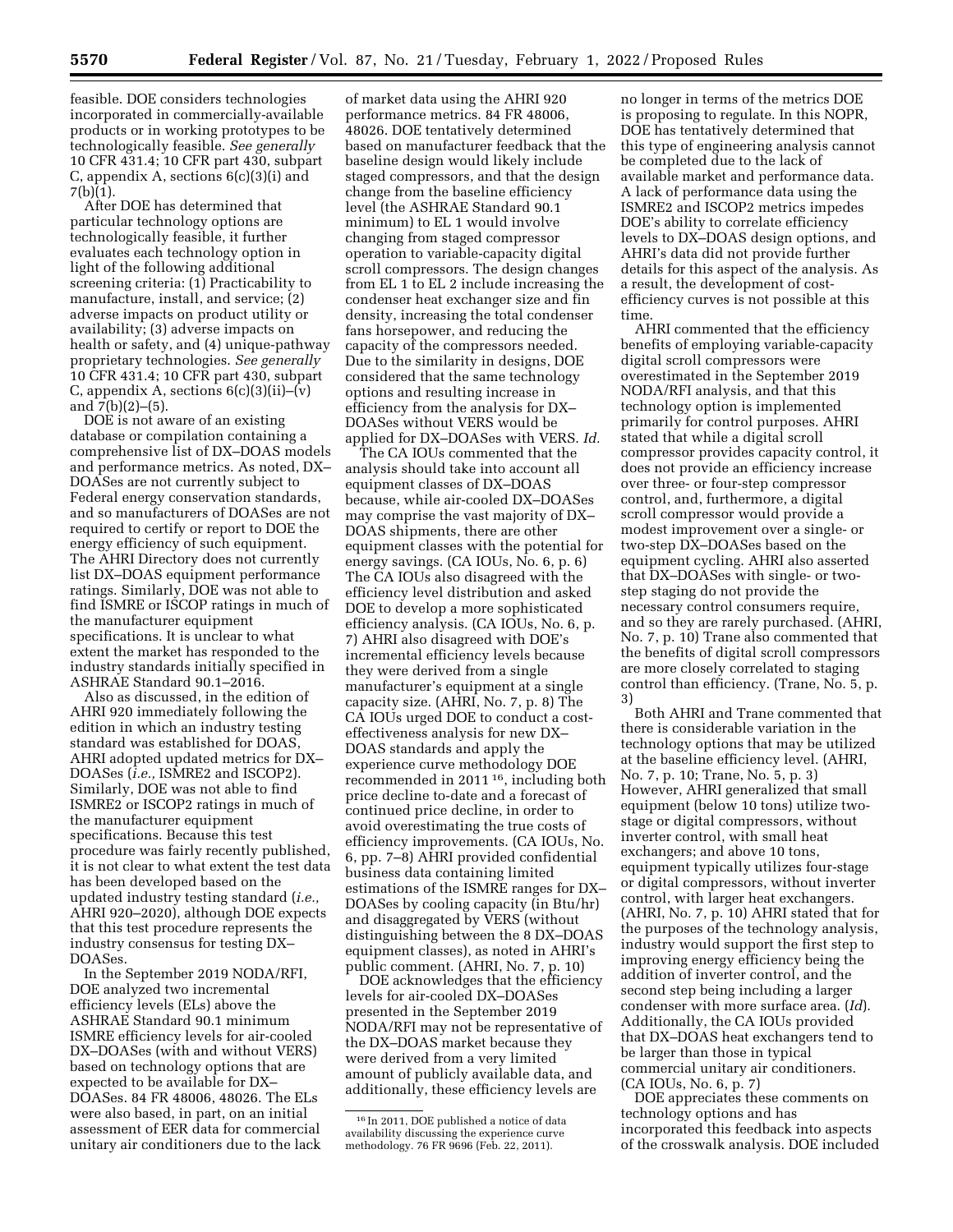DX–DOASes with two stages of capacity and digital scroll compressors in its ISMRE-to-ISMRE2 crosswalk analysis. Additionally, the technology options referenced by AHRI were used in DOE's analytical modeling of baseline heat pump DX–DOASes to evaluate the impact of the test procedure changes for the heating efficiency metric. DOE has initially determined that the proposed ISCOP2 standards for heat pump DX– DOASes are technologically feasible because DOE performed the ISCOP-to-ISCOP2 crosswalk based on the baseline technology options recommended by stakeholders—*i.e.,* staged scroll compressors, no inverter control, and representative baseline heat exchangers for DX–DOASes. This is discussed in section IV.C.2 of this NOPR.

As discussed in section III.B of this NOPR, 7AC indicated that combining a variable-speed compressor with an economically-sized LDHX can result in an ISMRE of 7.5 without VERS and an ISMRE of 8.5 with VERS. (7AC, No. 4, p. 1) Because DOE could not identify any other manufacturers of DX–DOASes which employ LDHXs in commerciallydistributed equipment, and DOE expects that this technology option utilizes proprietary technology that represents a unique pathway to achieving a particular efficiency level. For this reason, DOE did not consider LDHX technology in its analysis of whether more stringent standards would be technologically feasible or as part of the crosswalk analysis.

Issue–2: DOE continues to seek information that may inform a market and technology assessment for the DX–DOAS industry, including data on technology options which may increase the ISMRE2 and/or ISCOP2 efficiencies of DX–DOASes.

b. Maximum Technologically Feasible Levels

When evaluating more stringent standards, DOE typically must determine the maximum improvement in energy efficiency or maximum reduction in energy use that is technologically feasible for such product. (*See* 42 U.S.C.  $6313(a)(6)(A)(ii)(II)$  Accordingly, in the engineering analysis, DOE typically determines the maximum technologically feasible (''max-tech'') improvements in energy efficiency using the design parameters for the most efficient equipment available on the market or in working prototypes.

Prior to the publication of AHRI 920– 2020, the September 2019 NODA/RFI DOE estimated that the max-tech efficiency for air-cooled DX–DOASes

without VERS was an ISMRE of 6.0, whereas for air-cooled DX–DOASes with VERS the max-tech efficiency was an ISMRE of 7.2. 84 FR 48006, 48026. In response, the CA IOUs provided data that showed the range of manufacturerpublished ISMRE ratings reached a maximum of 8.9 ISMRE for air-cooled DX–DOASes without VERS and 10.8 ISMRE for air-cooled DX–DOASes with VERS. (CA IOUs, No. 6, p. 7)

As discussed, DOE has proposed to incorporate by reference AHRI 920– 2020 in its test procedure, which relies on different metrics than what were presented in the September 2019 NODA/RFI and what were provided by commenters. As discussed further in section IV.B.1 of this NOPR, the DX– DOAS designs that are likely to yield the highest ISMRE and ISCOP efficiencies under the ANSI/AHRI 920– 2015 test procedure are not likely to yield the highest ISMRE2 and ISCOP2 efficiencies under AHRI 920–2020 (and the proposed DOE test procedure) due to significant differences in the test procedures, and therefore DOE cannot rely on ISMRE/ISCOP efficiency ratings alone (*i.e.,* without knowledge of the specific design options utilized) to identify max-tech efficiencies using the proposed test procedure.

Due to the lack of data in terms of AHRI 920–2020 efficiency metrics, DOE is currently unable to identify the most efficient equipment available on the market in terms of the proposed metrics. As such, DOE is unable to estimate the field-installed energy use and cost of the most efficient equipment (in terms of the proposed metrics) available on the market (factoring in parameters such as price markups, installation application, life-cycle cost and payback period, and overall shipments). Hence, DOE was unable to evaluate the technological feasibility of standards more stringent than the levels in the updated ASHRAE Standard 90.1.

2. Significant Additional Conservation of Energy

The ''significant additional conservation of energy'' language in 42 U.S.C. 6313(a)(6)(A) indicates that Congress intended for DOE to ensure that, in addition to the savings from the ASHRAE standards, DOE's standards would yield additional energy savings that are significant. In DOE's view, this statutory provision shares the requirement with the statutory provision applicable to covered products and non-ASHRAE equipment that ''significant conservation of energy'' must be present (42 U.S.C.  $6295(o)(3)(B)$ —and supported with ''clear and convincing evidence''—to

permit DOE to set a more stringent requirement than ASHRAE. *See* 85 FR 8626, 8666–8667.

In determining whether energy savings are significant, DOE considers the specific circumstances surrounding a given rulemaking.17 In making this determination, DOE looks at, among other things, the FFC effects of the proposed standards. These effects include the energy consumed in electricity production (depending on load shape), in distribution and transmission, and in extracting, processing, and transporting primary fuels (*i.e.,* coal, natural gas, petroleum fuels), and thus present a more complete picture of the impacts of energy conservation standards, including greenhouse gas emissions.

DOE has initially determined that there is insufficient data on the developing DX–DOAS market to conduct an analysis of potential energy savings resulting from more stringent standards. AHRI 920–2020 is a relatively recent industry test standard, published in February 2020, and thus AHRI has not yet established a certification database listing DX–DOAS ISMRE2 and ISCOP2 ratings. In the September 2019 NODA/RFI DOE also noted that the AHRI Directory does not list DX–DOAS equipment performance ratings, and that DOE was not able to find ISMRE or ISCOP ratings in much of the manufacturer equipment specifications. 84 FR 48006, 48026. DOE requested data on the market efficiency distribution, field installation applications and performance, the determination of unit energy consumption (UEC), equipment lifetimes, and shipments (*see* 84 FR 48006, 48036); however, DOE did not receive sufficient information with regards to these aspects of its analysis in order to determine the energy savings of more stringent efficiency levels for each of the 8 proposed DX–DOAS equipment classes.

### 3. Economic Justification

As noted previously, EPCA provides seven factors to be considered in determining whether standard levels more stringent than the levels specified in the updated ASHRAE Standard 90.1 are economically justified. (42 U.S.C.  $6313(a)(6)(B)(ii)(I)$ –(VII)) The following sections provide an overview of each of those seven factors and consideration of the factors in this NOPR.

<sup>17</sup>Procedures, Interpretations, and Policies for Consideration in New or Revised Energy Conservation Standards and Test Procedures for Consumer Products and Commercial/Industrial Equipment, 86 FR 70892, 70901 (Dec. 13, 2021).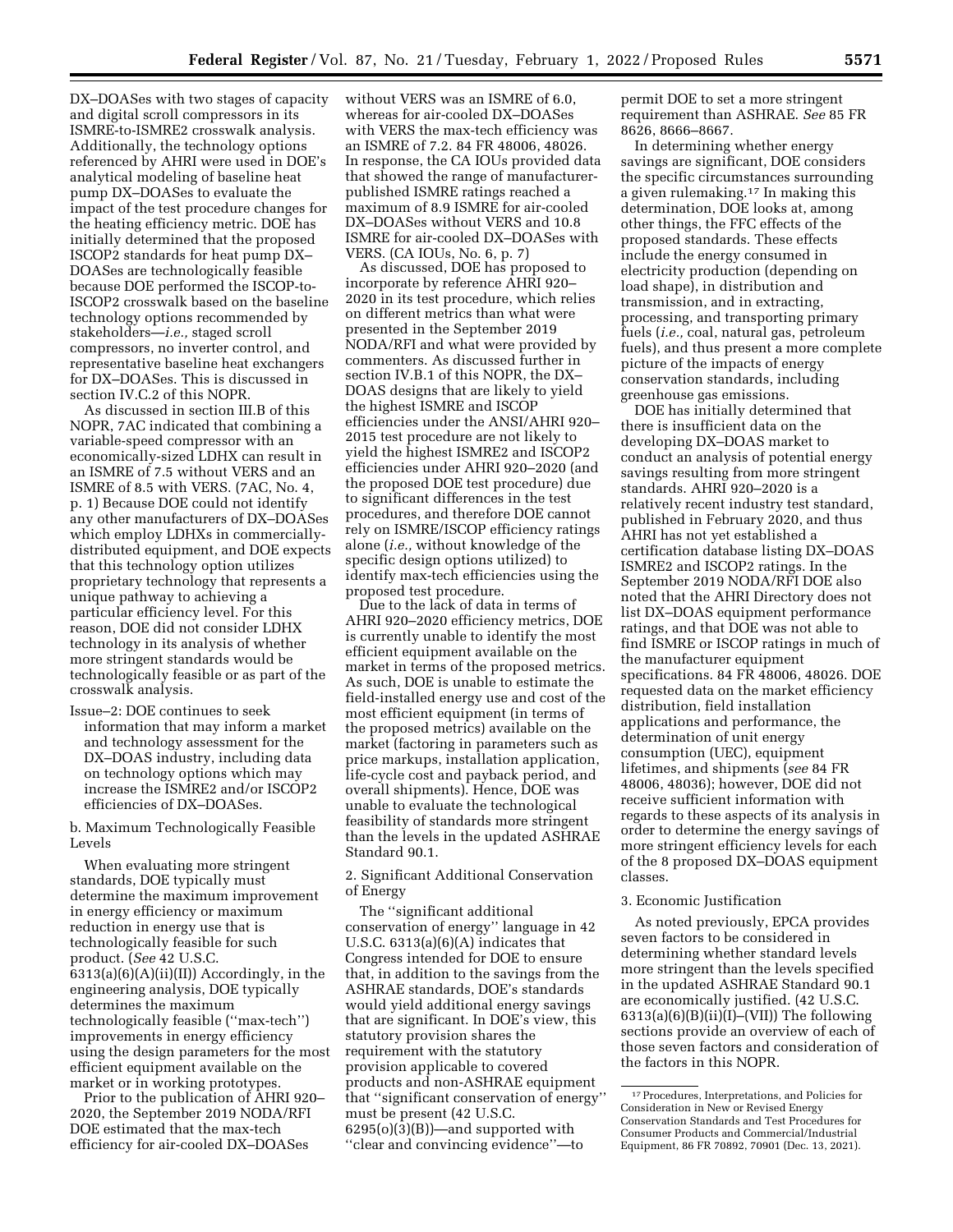a. Economic Impact on Manufacturers and Consumers

In determining the impacts of a potential standard on manufacturers, DOE typically conducts a manufacturer impact analysis (MIA). DOE first uses an annual cash-flow approach to determine the quantitative impacts. This step includes both a short-term assessment based on the cost and capital requirements during the period between when a regulation is issued and when entities must comply with the regulation—and a long-term assessment over a 30-year period. The industrywide impacts analyzed include (1) INPV, which values the industry on the basis of expected future cash flows, (2) cash flows by year, (3) changes in revenue and income, and (4) other measures of impact, as appropriate. Second, DOE analyzes and reports the impacts on different types of manufacturers, including impacts on small manufacturers. Third, DOE considers the impact of standards on domestic manufacturer employment and manufacturing capacity, as well as the potential for standards to result in plant closures and loss of capital investment. Finally, DOE takes into account cumulative impacts of various DOE regulations and other regulatory requirements on manufacturers.

For individual consumers, measures of economic impact include the changes in life-cycle costs (LCC) and the payback period (PBP) associated with new or amended standards. For consumers in the aggregate, DOE also calculates the national net present value of the consumer costs and benefits expected to result from particular standards. DOE also evaluates the impacts of potential standards on identifiable subgroups of consumers that may be affected disproportionately by a standard.

As noted, DOE is unaware of any database or compilation containing a comprehensive list of DX–DOAS models and performance metrics. This presents significant challenges to performing an accurate assessment of the DX–DOAS industry structure.

DOE normally uses projections of annual equipment shipments to calculate the national impacts of potential amended or new energy conservation standards on energy use, industry net present value (NPV), and future manufacturer cash flows. The shipments model typically takes an accounting approach, tracking market shares of each product class and the vintage of units in the stock. Stock accounting uses product shipments as inputs to estimate the age distribution of in-service product stocks for all years.

The age distribution of in-service product stocks is a key input to calculations of both the national energy savings and NPV because operating costs for any year depend on the age distribution of the stock.

For the September 2019 NODA/RFI, DOE developed DX–DOAS shipments estimates based on manufacturer feedback that shipments in 2016 were around 36,000 units and that DX–DOAS growth is expected to be similar to that of variable refrigerant flow multi-split system equipment. 84 FR 48006, 48030. A report by the Cadeo Group estimated variable refrigerant flow multi-split system equipment shipments to have double-digit growth through 2022. Therefore, to project shipments past 2016, DOE used a 10-percent growth rate through 2022 and then followed the same growth rate as other commercial unitary air-conditioning equipment, basing that growth rate on the reference case shipment projections in the National Impact Analysis spreadsheet from the January 15, 2016 direct final rule for commercial unitary air conditioners and heat pumps and commercial warm air furnaces (81 FR 2420). *Id.* 

Manufacturers estimated that aircooled DX–DOASes represent 95 percent of all DX–DOAS shipments, and DOE assumed that this percentage would remain constant for the duration of the 30-year shipments analysis. *Id.*  For the September 2019 NODA/RFI, DOE only analyzed the two air-cooled DX–DOAS equipment classes, and so reduced the annual shipments projections developed above by 5 percent to capture only the air-cooled product classes. *Id.* DOE allocated 59 percent of shipments to air-cooled DOAS without energy recovery and 41 percent of shipments to air-cooled DOAS with energy recovery, based on manufacturer estimates of the breakdown by equipment class. *Id.* 

In response, the CA IOUs provided an analysis of an online database of construction projects called ConstructConnect Insight, which suggests that DX–DOAS shipments have been increasing at an 18% annual rate since 2012. (CA IOUs, No. 6, p. 5) Additionally, the CA IOUs agreed that variable refrigerant flow and watersource heat pump systems are a good starting point for estimating DX–DOAS shipments but encouraged DOE to take into account radiant cooling, PTAC, and fan-coil installation projects as well. (*Id.*) AHRI suggested that DX–DOASes can also be paired with chilled beams and room fan coils. (AHRI, No. 7, p. 11) Trane suggested that DOE may have significantly overstated the DX–DOAS

market in the September 2019 NODA/ RFI. (Trane, No. 5, p. 3) AHRI provided a similar statement, specifically indicating that the 2016 shipments value for DX–DOAS was overestimated. (AHRI, No. 7, pp. 10–11) AHRI also noted that significant DX–DOAS shipment volume is relatively new to the market. (*Id.*) AHRI submitted confidential business data containing shipments estimates for DX–DOASes.

DOE acknowledges that DX–DOASes are paired with many types of space conditioning systems and that while most DX–DOASes are installed with variable refrigerant flow and water source heat pumps, other systems such as chilled beams, package terminal systems, and fan coils are paired with DX–DOASes. The confidential data submission from AHRI provided a time series of DX–DOAS shipments from 2010 to 2018. The time series provides the total number of DX–DOAS shipments along with estimates of the market share by equipment capacity and the availability of units with VERS, and this would allow DOE to improve its shipments projections. However, the shipments data does not break the shipments down by equipment class. DOE received no comments regarding the estimate that air-cooled DX–DOASes represent 95 percent of shipments or on the breakdown of DX–DOAS with and without VERS. However, DOE still lacks the breakdown of shipments for the other equipment classes. As stated earlier in this section, the shipments model is used to measure the national impacts of potential amended or new energy conservation standards. Without an engineering analysis (*see* section III.D.2.c of this document) and an energy use analysis (*see* section III.D.2.d of this document), DOE is unable to produce the other inputs necessary to project the national impact of standards more stringent than those in ASHRAE Standard 90.1–2019. Therefore DOE did not update the shipments model for this NOPR.

Were DOE to establish standards as proposed, as well as accompanying certification requirements, this information would become more readily available should DOE consider amending standards for DX–DOASes in any future rulemaking.18 Chapter 2 of

<sup>18</sup> In situations where ASHRAE has not acted to amend the levels in Standard 90.1 for the equipment types enumerated in the statute, EPCA provides for a 6-year-lookback to consider the potential for amending the uniform national standards. (42 U.S.C. 6313(a)(6)(C)) Specifically, pursuant to the amendments to EPCA under the American Energy Manufacturing Technical Corrections Act (Pub. L. 112–210 (Dec. 18, 2012)), DOE is required to conduct an evaluation of each class of covered equipment in ASHRAE Standard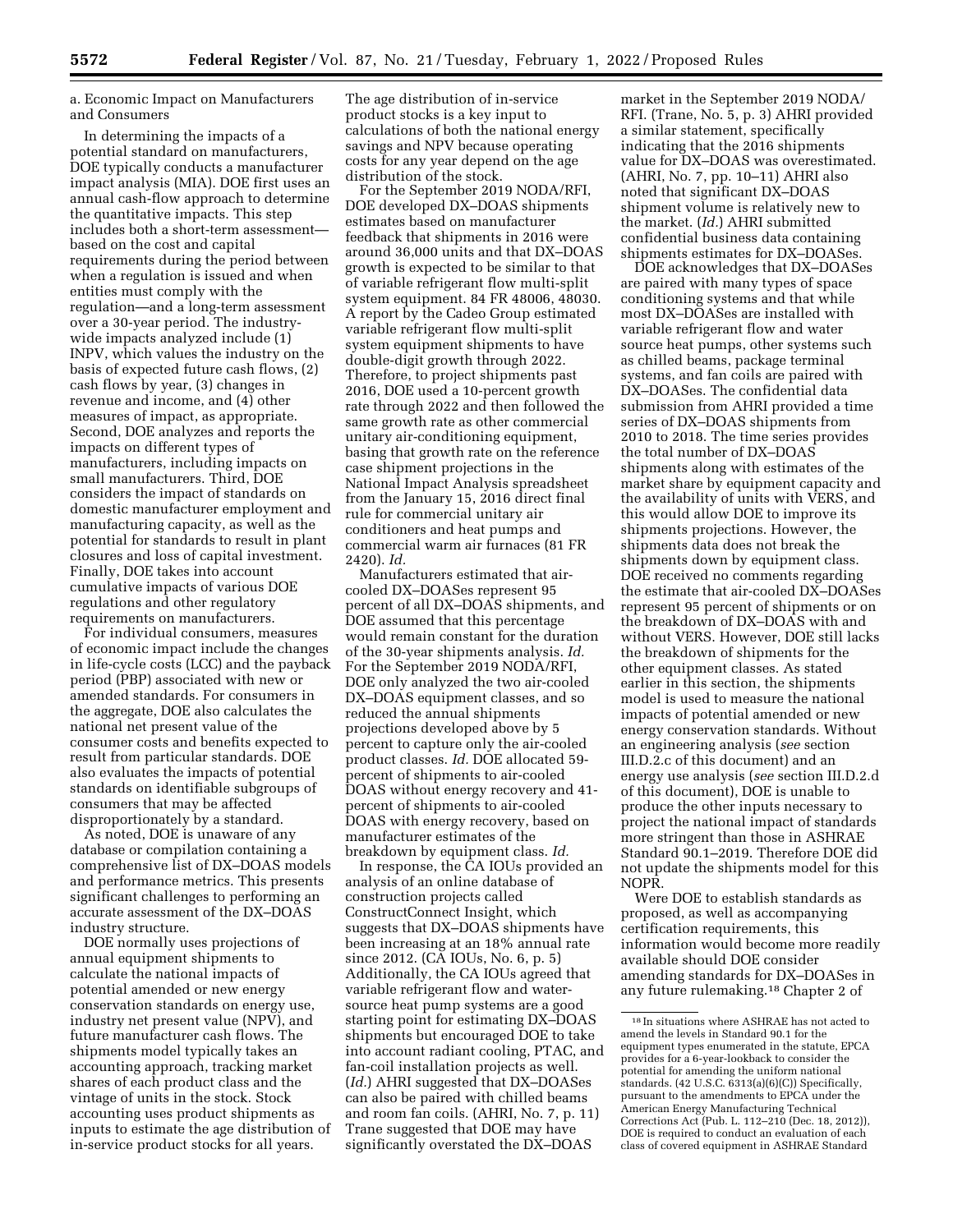the September 2019 NODA/RFI TSD presents DOE's market assessment to the extent that DOE was able to retrieve publicly accessible information for DX– DOASes. Since the September 2019 NODA/RFI, DOE has, identified additional manufacturers of DX– DOASes, and these manufacturers are listed in Table III.3 (which supersedes Table 2.3 in the September 2019 NODA/ RFI TSD).

# TABLE III.3—MANUFACTURERS OF DX– DOASES

| Manufacturers                | <b>AHRI</b><br>member |
|------------------------------|-----------------------|
|                              | Yes.                  |
|                              | No.                   |
|                              | Yes.                  |
|                              | Yes.                  |
|                              | Yes.                  |
| Johnson Controls             | Yes.                  |
| Madison Industries           | Yes.                  |
| Modine Manufacturing Company | Yes.                  |
|                              | Yes.                  |
| Munters Group AB             | No.                   |
| Nortek Global HVAC           | Yes.                  |
| Soler and Palau Industries   | Yes.                  |

DOE did not perform an MIA for this rulemaking because there is not enough information available on the DX–DOAS market to determine which entities are already compliant with the proposed energy conservation standards (*i.e.,*  producing DX–DOASes which currently meet or exceed the proposed ISMRE2 and ISCOP2 minimum efficiency levels) and what portion of annual cash flow these DX–DOASes comprise. However, DOE did examine potential impacts on small manufacturers in its regulatory flexibility analysis, which is presented in section VII.B of this NOPR.

For individual consumers, DOE measures the economic impact by calculating the changes in LCC and PBP associated with new or amended standards. These measures are discussed further in the following section. For consumers in the aggregate, DOE would also calculate the national net present value of the consumer costs and benefits expected to result from particular standards, while taking into account the impacts of potential standards on identifiable subgroups of

consumers that may be affected disproportionately by a standard.

DOE continues to seek information that may inform a market and technology assessment for the DX– DOAS industry, including data on ISMRE2 and ISCOP2 market efficiency distributions, and shipments.

DOE did not perform an LCC or an assessment of NPV for this rulemaking because there was not enough information available to develop the inputs required to measure the individual or aggregate consumer savings from higher standards. The LCC would require an engineering analysis, an energy use analysis, operating cost inputs, and a distribution of efficiencies that are available on the market. These inputs allow DOE to develop equipment prices, representative efficiency levels, annual operating costs, and a nostandards case distribution of equipment efficiencies to determine which consumers will be impacted by a higher standard. The NIA takes the weighted average national results from the LCC and combines them with shipments forecasts by equipment class and efficiency level in order to measure the national impact, in terms of consumer NPV and full-fuel-cycle energy savings. As stated previously, DOE was unable to develop costefficiency curves for DX–DOASes or to conduct an energy use analysis with enough degree of certainty that would allow it to propose a standard level more stringent than ASHRAE Standard 90.1 (*see* section III.D.2 of this document). Without these inputs, DOE is unable to produce the LCC and NIA for this NOPR.

b. Savings in Operating Costs Compared to Increase in Price (LCC and PBP)

EPCA requires DOE to consider the savings in operating costs throughout the estimated average life of the covered product in the type (or class) compared to any increase in the price of, or in the initial charges for, or maintenance expenses of, the covered product that are likely to result from a standard. (42 U.S.C. 6313(a)(6)(B)(ii)(II)) DOE conducts this comparison in its LCC and PBP analysis.

The LCC is the sum of the purchase price of a product (including its installation) and the operating expense (including energy, maintenance, and repair expenditures) discounted over the lifetime of the product. The LCC analysis requires a variety of inputs, such as product prices, product energy consumption, energy prices, maintenance and repair costs, product lifetime, and discount rates appropriate for consumers. To account for

uncertainty and variability in specific inputs, such as product lifetime and discount rate, DOE uses a distribution of values, with probabilities attached to each value.

The PBP is the estimated amount of time (in years) it takes consumers to recover the increased purchase cost (including installation) of a moreefficient product through lower operating costs. DOE calculates the PBP by dividing the change in purchase cost due to a more-stringent standard by the change in annual operating cost for the year that standards are assumed to take effect.

For its LCC and PBP analysis, DOE assumes that consumers will purchase the covered products in the first year of compliance with new or amended standards. The LCC savings for the considered efficiency levels are calculated relative to the case that reflects projected market trends in the absence of new or amended standards.

In the September 2019 NODA/RFI DOE developed an efficiency distribution that assumed that one-third of the products were at each of the three efficiency levels. 84 FR 48006, 48030. DOE requested comment on this approach and input on how to determine the no-standards case efficiency distribution given the lack of publicly available data on equipment efficiency. DOE also sought historical shipment weighted efficiency data by equipment class.

In response, AHRI and Trane both generally supported the approach DOE took which assumed that one-third of the units were at each of the proposed efficiency levels. (AHRI, No. 7, p. 11; Trane, No. 5, p. 3). AHRI and Trane both commented that they do not collect shipments data by efficiency level. (AHRI, No. 7, p. 11; Trane, No. 5, p. 3)

DOE also lacked data on the equipment lifetime for DX–DOASes in the September 2019 NODA/RFI. However, DOE had developed lifetimes for other commercial package air conditioning equipment in previous rulemakings,19 therefore the DX–DOAS lifetime was set to be the same as that of a 15-ton commercial package air conditioner. 84 FR 48006, 48031. DOE also requested comment on DX–DOAS lifetimes.

In response, AHRI, the CA IOUs, and Trane all agreed with the approach that a DX–DOAS lifetime would be similar to that of a 15-ton commercial package air conditioner. (AHRI, No. 7, p. 11,

<sup>90.1 &#</sup>x27;'every 6 years'' to determine whether the applicable energy conservation standards need to be amended. (42 U.S.C. 6313(a)(6)(C)(i)) DOE must publish either a NOPR to propose amended standards or a notice of determination that existing standards do not need to be amended. (42 U.S.C. 6313(a)(6)(C)) In proposing new standards under the 6-year review, DOE must undertake the same considerations as if it were adopting a standard that is more stringent than an amendment to ASHRAE Standard 90.1. (42 U.S.C. 6313(a)(6)(C)(i)(II))

<sup>19</sup> Direct Final Rule Life-Cycle-Cost Analysis Spreadsheet is available at: *[www.regulations.gov/](http://www.regulations.gov/document?D=EERE-2013-BT-STD-0007-0106) [document?D=EERE-2013-BT-STD-0007-0106.](http://www.regulations.gov/document?D=EERE-2013-BT-STD-0007-0106)* (Last accessed on August 9, 2021)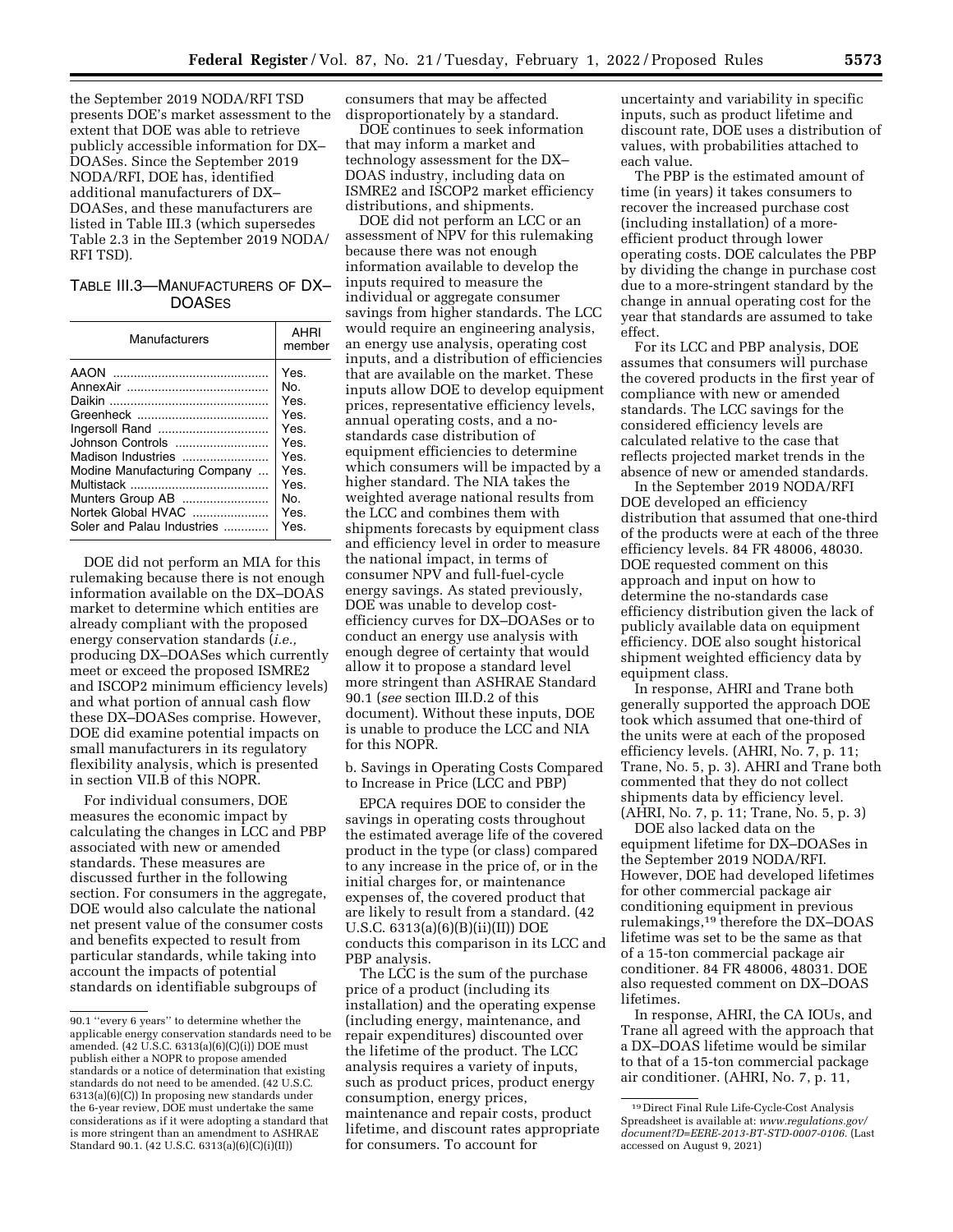Trane, No. 5, p. 3, CA IOUs, No. 6, p. 7)

A preliminary energy use analysis was presented in the September 2019 NODA/RFI, and DOE requested feedback on its calculation approach as well as data from field studies and laboratory testing to further inform the estimation of real-world energy usage from performance ratings. 84 FR 48006, 48026–48027.

7AC commented that the actual energy consumption in buildings can be significantly higher than the tested ISMRE suggests, primarily at lower loads where the regular on/off cycling reduces actual energy load. (7AC, No. 4, p. 1) DOE understands that 7AC is referring to cycling start-up losses which occur when staged compressor systems turn on and off to meet a reduced cooling (or heating) demand. The impact of cycling losses is now captured in AHRI 920–2020, which DOE has proposed to incorporate into a new DOE test procedure for DX–DOASes. Specifically, the updated test procedure includes provisions for weighted averaging when the target conditions can be bracketed by two stages, as well as cyclic degradation calculations and a supplementary cooling penalty when the lowest stage provides excess conditioning capacity (which is when cycling losses would occur). 86 FR 36018, 36032–36033.

7AC also agreed that field data should be sought to complement the lab data and correlate ISMRE in the lab with performance in the field. (7AC, No. 4, p. 1) Additionally, 7AC indicated that LDHX-based units are being installed with remote monitoring equipment that will enable the measurement of total cooling and total power use, the cost of which has come down dramatically and that DOE should seek similar arrangements with other equipment providers. (*Id.*) 7AC did not provide data correlating tested performance ratings to performance in field-installed conditions. AHRI stated that it was unable to provide data in response to DOE's request. (AHRI, No. 7, p. 10) AHRI suggested that DOE consider addendum ''bi'' of ASHRAE Standard 90.1–2013, which limits heating supply air to a maximum of 60 °F when the majority of a building is expected to require cooling, in any energy use estimates. (AHRI, No. 7, p. 11)

The elimination of the supplemental heat penalty in the ISMRE2 metric (*see*  section IV.B.1 of this document) makes it so that DX–DOASes are no longer required to deliver supply air of at least 70 °F in the test procedure. In the July 2021 Test Procedure NOPR, DOE discussed that DX–DOASes typically

cool air to, at most, a few degrees above the 55 °F dew point temperature that is specified in AHRI 920. 86 FR 36018, 36031. Therefore, DOE expects that the establishment of ISMRE2 as a regulated metric for DX–DOASes would not preclude manufacturers from producing DX–DOASes which are compliant with the aforementioned provision in ASHRAE Standard 90.1–2013.

The energy use analysis presented in the September 2019 NODA/RFI relied on the energy use for ventilation and space cooling from the 2012 Commercial Building Energy Consumption Survey 20 (CBECS 2012) to develop the ASHRAE level unit energy consumption (UEC) estimates. The UECs for higher ELs were scaled based on the ISMRE levels presented in the September 2019 NODA/RFI. 84 FR 48006, 48026–48027. With an integrated metric, the power consumption at part loads is critical to understanding the energy consumption at various efficiency levels; however, no part-load data was available to DOE at the time of publication in September 2019. DOE included 30 percent of the space cooling energy use from CBECS 2012 along with the ventilation energy use to derive the UEC. 84 FR 48006, 48027.

Trane agreed with associating building ventilation cooling with the DX–DOAS unit but disagreed with adding 30 percent of the building annual cooling load to this value because it may overstate the typical cooling duty cycle. (Trane, No. 5, p. 3) Trane stated that many DX–DOAS systems are designed to provide no cooling for the building and requested that published case studies be cited to determine the estimated cooling load percentage handled by the DX–DOAS. (*Id.*)

DOE would consider such data in its energy use analysis should it become available. However, DOE is not presenting an energy use analysis in this NOPR due to insufficient market data, performance data, and field use data. In response to Trane, while DX–DOASes may not be designed to provide space cooling, there is no variable in CBECS 2012 for dehumidification. DX–DOASes provide dehumidification by cooling the ventilation air, therefore DOE included 30 percent of the space cooling energy use from CBECS 2012 along with the ventilation energy use to derive the UEC.

DOE requested field data or performance data of DX–DOASes in the September 2019 NODA/RFI and

received no data. In order to develop UECs that are representative of DX– DOAS installations across the U.S., DOE would require data on the equipment performance at different load conditions. This data could consist of manufacturer performance data or field data for equipment rated using ISMRE2 and ISCOP2, if applicable. As DX– DOASes would be newly regulated equipment and ISMRE2 and ISCOP2 are new metrics even within the DX–DOAS market, there is no energy consumption data available. In addition, DOE was unable to develop appropriate efficiency levels to analyze (*see* section III.D.2.c of this document). Given the lack of available data regarding the performance of DX–DOASes, DOE is unable to estimate the UECs.

DOE did not perform an LCC and PBP analysis for this NOPR. As discussed in the preceding paragraphs there is not enough information available to develop the inputs to the LCC and PBP models.

# c. Energy Savings

Although significant conservation of energy is a separate statutory requirement for adopting an energy conservation standard, EPCA requires DOE, in determining the economic justification of a standard, to consider the total projected energy savings that are expected to result directly from the standard. (42 U.S.C. 6313(a)(6)(B)(ii)(III))

In the September 2019 NODA/RFI, DOE presented its initial national energy savings methodology and estimates for air-cooled DX–DOASes with and without VERS. 84 FR 48006, 48030–48033. The NES requires inputs from the energy use analysis. As stated in section III.D.2.d, DOE was unable to conduct an energy use analysis. Therefore, DOE has not conducted or updated an NES analysis for this NOPR.

d. Lessening of Utility or Performance of Products

In establishing product classes and in evaluating design options and the impact of potential standard levels, DOE evaluates potential standards that would not lessen the utility or performance of the considered products. (42 U.S.C. 6313(a)(6)(B)(ii)(IV)) DOE has tentatively determined that the standards proposed in this document would not reduce the utility or performance of the equipment under consideration in this rulemaking because DOE is proposing to adopt standards of equivalent stringency to those already found in ASHRAE Standard 90.1.

<sup>20</sup>*See [www.eia.gov/consumption/commercial/](http://www.eia.gov/consumption/commercial/data/2012/index.php?view=microdata) [data/2012/index.php?view=microdata](http://www.eia.gov/consumption/commercial/data/2012/index.php?view=microdata)* (Last accessed on August 9, 2021).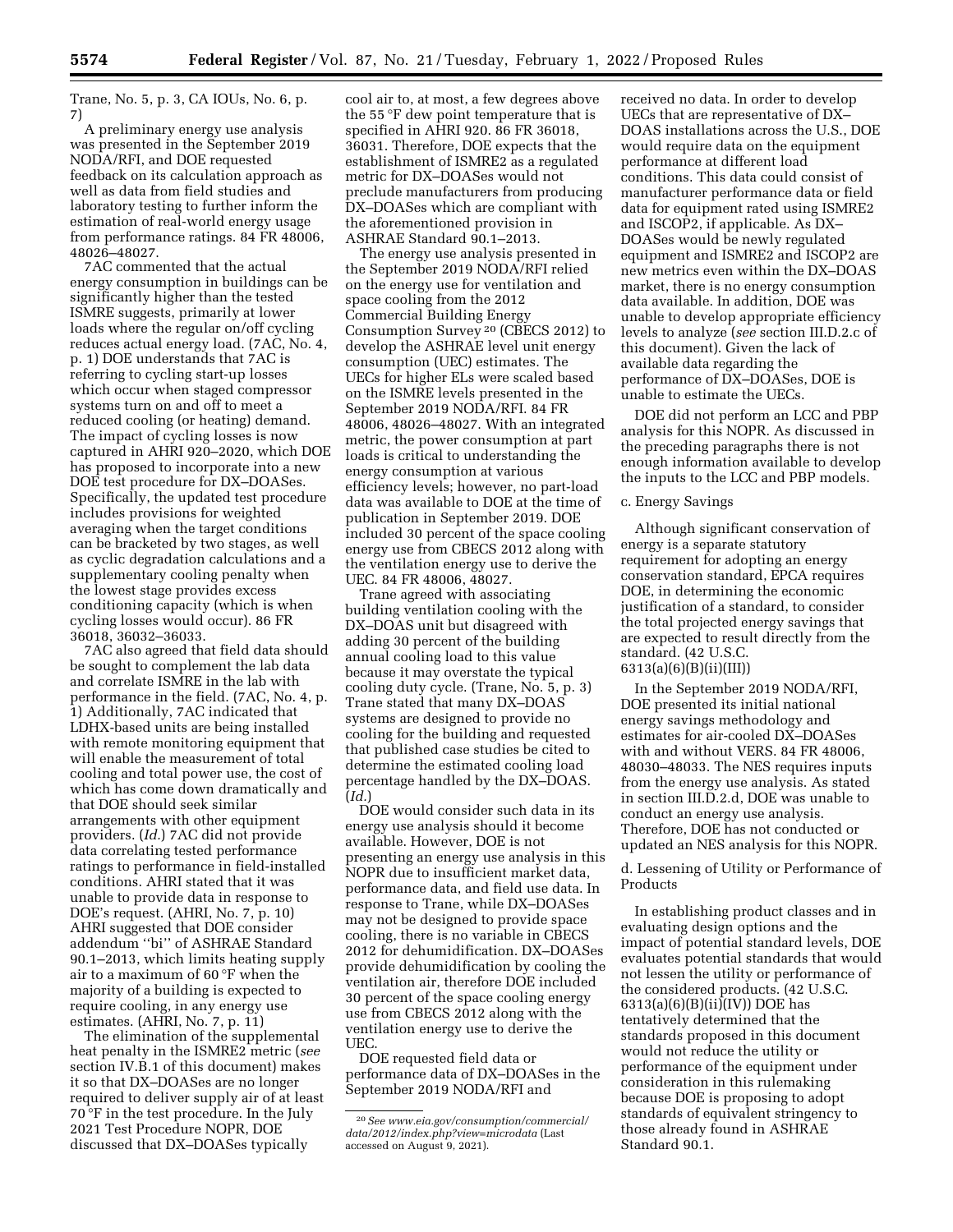e. Impact of Any Lessening of Competition

EPCA directs DOE to consider the impact of any lessening of competition, as determined in writing by the Attorney General, that is likely to result from a proposed standard. (42 U.S.C.  $6313(a)(6)(B)(ii)(V))$  DOE invites comment from the public regarding the competitive impacts that are likely to result from this proposed rule.

## f. Need for National Energy Conservation

DOE also considers the need for national energy and water conservation in determining whether a new or amended standard is economically justified. (42 U.S.C. 6313(a)(6)(B)(ii)(VI)) The energy savings from the proposed standards are likely to provide improvements to the security and reliability of the Nation's energy system. Reductions in the demand for electricity also may result in reduced costs for maintaining the reliability of the Nation's electricity system.

DOE maintains that environmental and public health benefits associated with the more efficient use of energy are important to take into account when considering the need for national energy conservation. The proposed standards are likely to result in environmental benefits in the form of reduced emissions of air pollutants and greenhouse gases (''GHGs'') associated with energy production and use.

The utility impact analysis, emissions analysis, and emissions monetization all rely on the national energy savings estimates from the NIA. As discussed previously, DOE did not conduct an NIA and as a result could not conduct these downstream analyses.

#### g. Other Factors

In determining whether an energy conservation standard is economically justified, DOE may consider any other factors that the Secretary deems to be relevant. (42 U.S.C. 6313(a)(6)(B)(ii)(VII)) To the extent DOE identifies any relevant information regarding economic justification that does not fit into the other categories described previously, DOE could consider such information under ''other factors.''

### **IV. Crosswalk Analysis**

#### *A. Overview*

As discussed in section III.D of this NOPR, DOE is proposing to adopt ISMRE2 and ISCOP2 minimum efficiency levels of equivalent stringency to the ISMRE and ISCOP minimum efficiency levels currently

published in ASHRAE Standard 90.1. The determination of these equivalent ISMRE2 and ISCOP2 efficiency levels is referred to as a ''crosswalk analysis.''

AHRI commented that the current ASHRAE Standard 90.1 levels reflect the current DX–DOAS market, however, that use of ANSI/AHRI 920–2015 is not ideal and this test procedure was undergoing revisions at the time. AHRI stated that harmonizing the Federal energy conservation standards with ASHRAE Standard 90.1 energy efficiency levels would help reduce compliance and test burdens on manufacturers; however, the metrics would change with the revision to AHRI 920. AHRI commented that the changes may seem drastic between the first and second edition of a standard, but they were agreed to by relevant stakeholders. (AHRI, No. 7, pp. 7–9) Trane commented that the conditions and rating calculations were changed in the update to AHRI 920 so that independent test labs could easily generate reliable results for these products, and Trane prefers that AHRI 920–2020 be the basis for any new standard levels adopted by DOE for DX–DOASes. (Trane, No. 5 at p. 3)

As discussed in section II.B of this NOPR, in the July 2021 Test Procedure NOPR, DOE proposed a new Federal test procedure for DX–DOASes that would incorporate AHRI 920–2020, which is the most recent version of the test procedure (AHRI 920) recognized by ASHRAE Standard 90.1 for DX– DOASes. 86 FR 36018, 36022. The proposed test procedure incorporates AHRI 920–2020 in its entirety, with certain minor clarifications DOE has preliminarily determined would be consistent with the industry test procedure. 86 FR 36018, 36047. The updates to AHRI 920 include certain revised test conditions and weighting factors for ISMRE and ISCOP, which were redesignated as ISMRE2 and ISCOP2, respectively. These revisions result in the ISMRE2 and ISCOP2 metrics that more accurately reflect the actual energy use for DX–DOASes, improve the repeatability and reproducibility of the test methods, and also reduce testing burden compared to ISMRE and ISCOP.

The minimum energy efficiency levels specified for DX–DOASes in ASHRAE Standard 90.1–2019 are not based on equipment efficiency as measured pursuant to AHRI 920–2020 (*i.e.,*  ISMRE2 and ISCOP2). As a result, should DOE adopt the test procedure as proposed in the July 2021 TP NOPR, the efficiency measurements from the version of the industry test procedure recognized in ASHRAE Standard 90.1–

2019 for DX–DOASes (*i.e.,* ISMRE and ISCOP), would not be comparable to efficiency measurements under the DOE test procedure. DOE would generally be required to adopt the ISMRE and ISCOP levels in ASHRAE Standard 90.1–2019 as the basis for energy conservation standards; however, in the case of an amended test procedure that would alter the measured energy efficiency or measured energy use of a covered ASHRAE equipment, EPCA prescribes requirements to amend the applicable energy conservation standard so that products or equipment that complied under the prior test procedure remain compliant under the amended test procedure. (*See generally* 42 U.S.C. 6293(e); 42 U.S.C. 6314(a)(4)(C)) While these provisions are not explicitly applicable to DX–DOASes in the present case because DOE currently has no test procedure or energy conservation standards for this equipment, DOE considers them as generally instructive for conducting the crosswalk analysis.

EPCA provides that in the case of any amended test procedure, DOE must determine, in the rulemaking carried out with respect to prescribing such procedure, to what extent, if any, the proposed test procedure would alter the measured energy efficiency, measured energy use, or measured water use of the subject ASHRAE equipment as determined under the existing test procedure. (*See* 42 U.S.C 6293(e); 42 U.S.C. 6314(a)(4)(C)) If the Secretary determines that the amended test procedure will alter the measured efficiency or measured use, the Secretary shall amend the applicable energy conservation standard during the rulemaking carried out with respect to such test procedure. In such case, under the process prescribed in EPCA DOE is directed to measure, pursuant to the amended test procedure, the energy efficiency or energy use of a representative sample of covered products that minimally comply with the existing standard. (*See* 42 U.S.C. 6293(e)(2); 42 U.S.C. 6314(a)(4)(C)) The average of such energy efficiency or energy use determined under the amended test procedure constitutes the amended energy conservation standard for the applicable covered products. (*Id.*)

As stated, EPCA requires DOE to adopt uniform national standards for DX–DOASes at the minimum level specified in the amended ASHRAE Standard 90.1, unless the Secretary determines, by rule published in the **Federal Register**, and supported by clear and convincing evidence, that adoption of a uniform national standard more stringent than the amended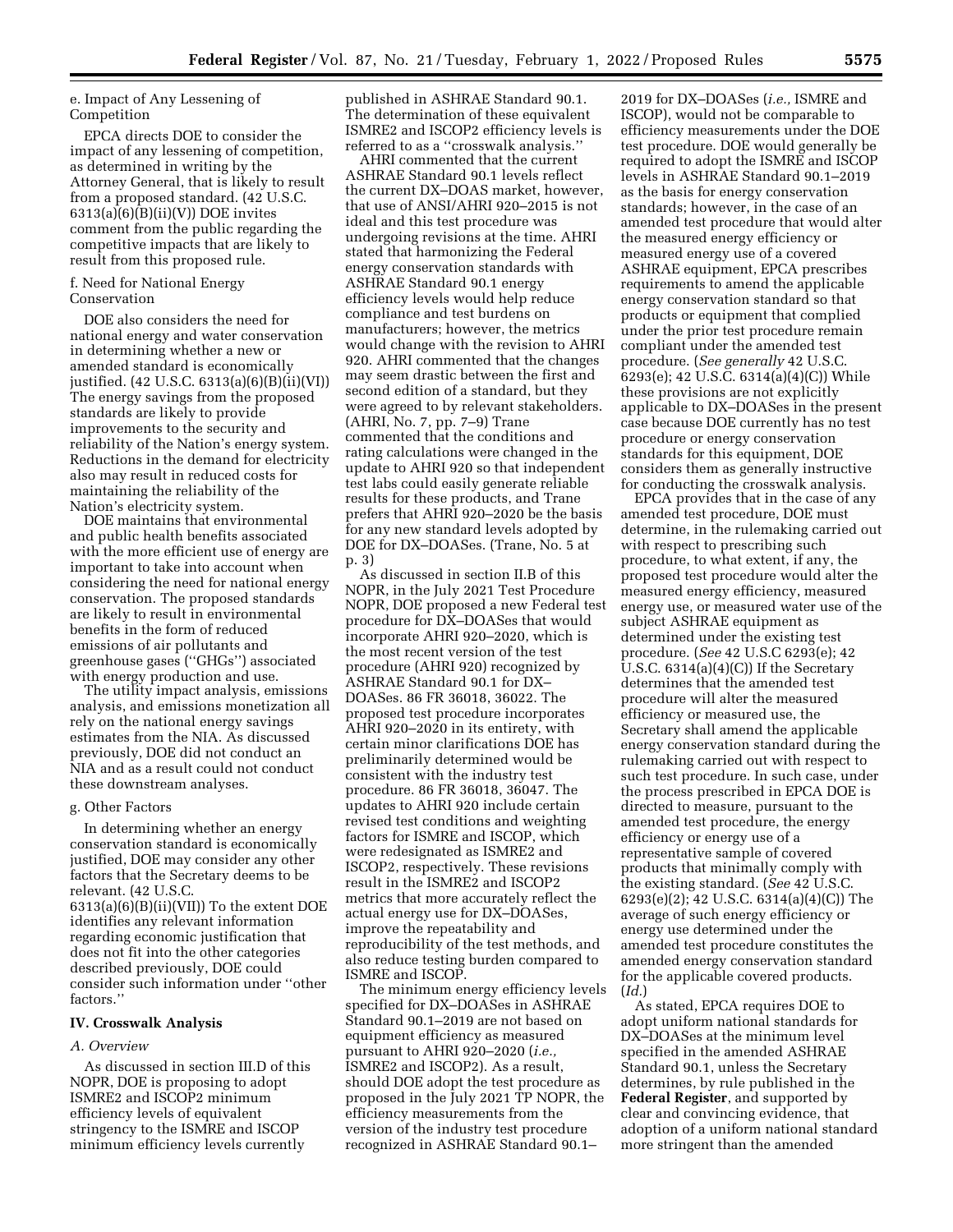ASHRAE Standard 90.1 would result in significant additional conservation of energy and is technologically feasible and economically justified. (42 U.S.C. 6313(a)(6)(A)(ii)) DOE has preliminarily determined that, in the present case given the limited data available, conducting a crosswalk analysis generally consistent with the process prescribed in 42 U.S.C. 6293(e)(2) would result in efficiency levels that are of the same stringency as those in ASHRAE Standard 90.1–2019.

A crosswalk analysis requires data on the performance of a representative sample of DX–DOASes under both test procedures. In response to the September 2019 NODA/RFI, 7AC offered to provide DOE with a full performance map of a 10-ton LDHX DX– DOAS. (7AC, No. 4, p. 1) However, as noted in section III.D.1.a of this NOPR, DOE understands LDHX technology to be a proprietary technology and thus could not consider it as representative for the crosswalk analysis. Trane suggested that it could provide information as confidential business information. (Trane, No. 5, p. 3) AHRI

committed to working with DOE to develop an acceptable crosswalk based on calculations and test data, if available. (AHRI, No. 7, p. 9) DOE did not receive any submissions from stakeholders containing data that would help DOE conduct the crosswalk analysis. DOE determined the ISMRE-to-ISMRE2 crosswalk based on testing conducted by DOE and Pacific Gas and Electric. DOE determined the ISCOP-to-ISCOP2 crosswalk based on a technical analysis of heat pump performance. The methodology and results of the crosswalk analysis are presented in detail in the Crosswalk Analysis Support Document (CASD)<sup>21</sup> and are summarized in the following sections of this document.

#### *B. ISMRE-to-ISMRE2 Crosswalk*

1. Dehumidification Efficiency Test Procedure Changes

In the September 2019 NODA/RFI, DOE requested comment and data on developing a potential crosswalk from the efficiency levels in ASHRAE 90.1– 2016 based on ANSI/AHRI 920–2015 to

efficiency levels based on the revisions to AHRI 920 (*i.e.,* AHRI 920–2020). 84 FR 48006, 48022. While DOE is proposing to adopt the test procedure in AHRI 920–2020 with minor revisions, these revisions are not expected to have an impact on DX–DOAS ratings. 86 FR 36018, 36046. As such, the minor revisions to the procedure in AHRI 920– 2020 proposed by DOE would not impact the crosswalk or the following discussion.

DOE received comments from two stakeholders regarding the test procedure updates in AHRI 920–2020 which affect the dehumidification efficiency rating. (AHRI, No. 7, pp. 8–9; CA IOUs, No. 6, pp. 6–7) The comments from stakeholders regarding the potential impacts of the update from ANSI/AHRI 920–2015 to AHRI 920– 2020 on the ISMRE-to-ISMRE2 crosswalk are presented in Table IV.1. Although the comments do not provide quantitative indication of the expected change in the measurement, they suggest the direction and general magnitude of the change in the ISMREto-ISMRE2 crosswalk.

# TABLE IV.1—TEST PROCEDURE UPDATES IMPACTING ISMRE-TO-ISMRE2 CROSSWALK

| ANSI/AHRI 920-2015                                                                                                                                            | AHRI 920-2020                                                                                                                                                                                                                                        | Expected impact on dehumidification<br>efficiency rating                                                                                                                                                                                                          |
|---------------------------------------------------------------------------------------------------------------------------------------------------------------|------------------------------------------------------------------------------------------------------------------------------------------------------------------------------------------------------------------------------------------------------|-------------------------------------------------------------------------------------------------------------------------------------------------------------------------------------------------------------------------------------------------------------------|
| Specifies inlet (outdoor ventilation air and return<br>air) dry bulb and wet bulb conditions for four<br>Standard Rating Conditions (SRCs) A, B, C,<br>and D. | Revises inlet conditions at SRCs C & $D^a$                                                                                                                                                                                                           | Decrease in MRE at SRC D for units with<br>VERS due to less favorable conditions. <sup>a</sup>                                                                                                                                                                    |
| Specifies minimum required external static<br>pressures (ESPs) for supply air streams as a<br>function of supply airflow rate.                                | Increases minimum required ESPs for supply<br>air streams; a establishes minimum required<br>ESPs for return air streams (for units with<br>$VERS$ ) a b.                                                                                            | Decrease in ISMRE2 due to increased fan<br>power at higher static pressures. <sup>b</sup>                                                                                                                                                                         |
| Specifies weighting coefficients to calculate<br>ISMRE from the moisture removal effi-<br>ciencies (MREs) at the four SRCs.                                   | Revises weighting coefficients; a b re-labels ef-<br>ficiency metric as ISMRE2 <sup>ab</sup> .                                                                                                                                                       | Increase in ISMRE2 due to greater weight on<br>SRCs A and B.b                                                                                                                                                                                                     |
| Does not include instructions for achieving the<br>target supply air conditions for units with<br>staged capacity control.                                    | Provides an interpolation method and a deg-<br>radation coefficient calculation to determine<br>efficiency for units with staged capacity<br>control <sup>a</sup> .                                                                                  | Decrease in ISMRE2 for units with staged ca-<br>pacity because excess dehumidification is<br>not credited. <sup>a</sup>                                                                                                                                           |
| Penalizes delivery of supply air below 70 °F<br>(the "supplementary heat penalty").                                                                           | Eliminates the supplementary heat penalty for<br>ISMRE2 <sup>ab</sup> .                                                                                                                                                                              | Increase in ISMRE2 due to removal of pen-<br>alty; <sup>b</sup> increase in ISMRE2 due to decrease<br>in discharge head pressure (higher head<br>pressures are required to increase reheat<br>capacity, but also increase compressor<br>power draw). <sup>b</sup> |
| Does not require a consistent supply air dew<br>point temperature across all SRCs.                                                                            | Requires that SRCs B-D target the supply air<br>dew point temperature achieved at SRC A<br>within a 0.3 °F condition tolerance <sup>a</sup> .                                                                                                        | Decrease in ISMRE2 for units with staged ca-<br>pacity because excess dehumidification is<br>not credited. <sup>a</sup>                                                                                                                                           |
| Does not specify how to calculate MRE for<br>units with VERS.                                                                                                 | Includes instructions for calculating the total<br>moisture removal capacity for units with<br>VERS; a provides specific equations to<br>apply the interpolation method and deq-<br>radation coefficient method to units with<br>VERS <sup>a</sup> . | Decrease in ISMRE2 for units with staged ca-<br>pacity because excess dehumidification is<br>not credited. <sup>a</sup>                                                                                                                                           |

<sup>a</sup> (AHRI, No. 7, pp. 8–9).<br><sup>b</sup> (CA IOUs, No. 6, pp. 6–7).

<sup>21</sup>The CASD is available at *[www.regulations.gov/](http://www.regulations.gov/docket/EERE-2017-BT-STD-0017) [docket/EERE-2017-BT-STD-0017.](http://www.regulations.gov/docket/EERE-2017-BT-STD-0017)*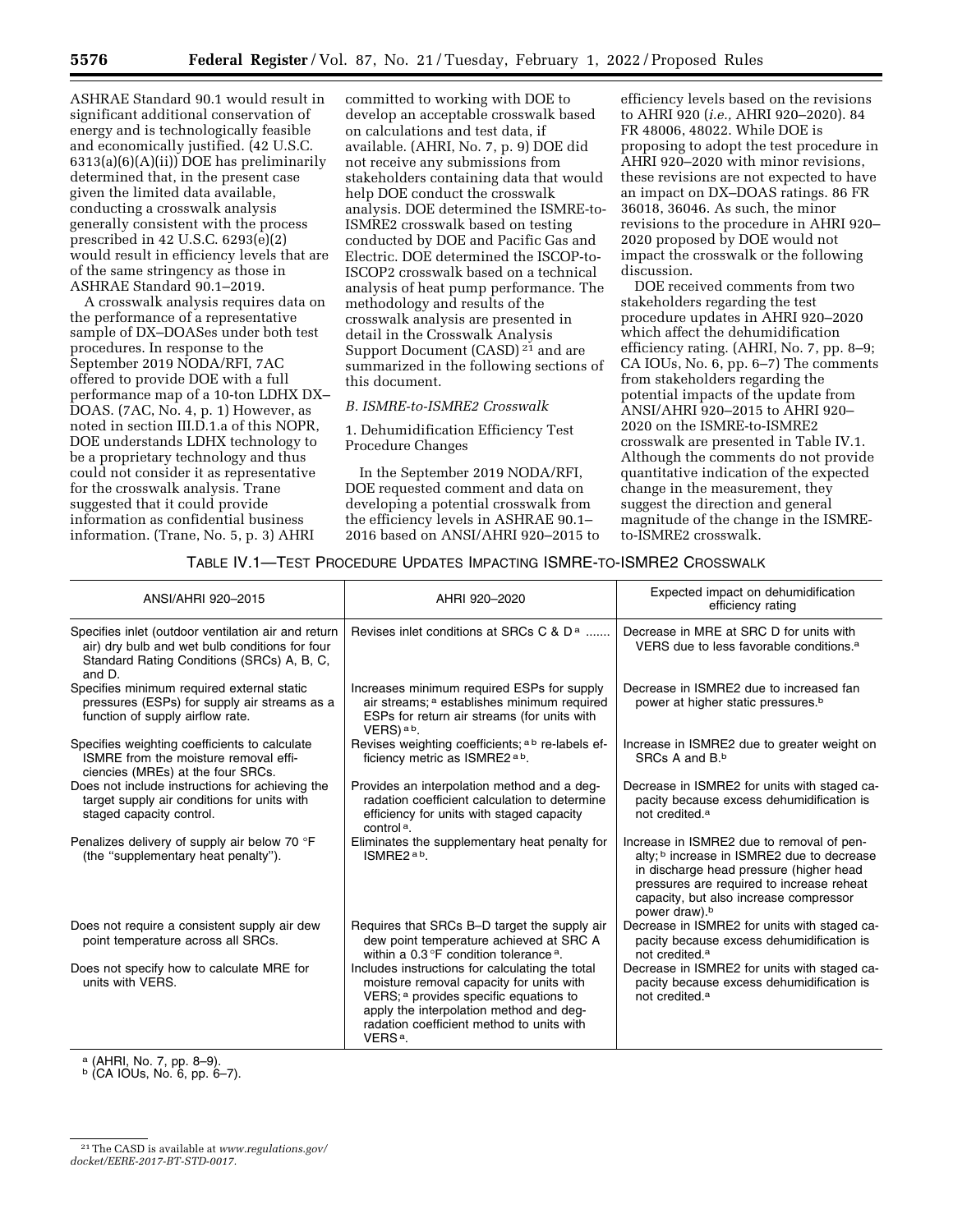Comments from AHRI and the CA IOUs indicated that the various test procedure updates may generally lend to decreases in the dehumidification efficiency rating. (AHRI, No. 7, pp. 8–9; CA IOUs, No. 6, pp. 6–7)

### 2. Technical Analysis

DOE conducted investigative testing on four DX–DOASes and collaborated with Pacific Gas and Electric on testing of a fifth DX–DOAS to measure the average impact of the test procedure

updates on the dehumidification efficiency metric.22 A crosswalk consistent with the process prescribed at 42 U.S.C. 6293(e) would typically involve testing minimally compliant units, or in this case, testing units that had efficiencies at the minimum level specified in ASHRAE Standard 90.1– 2019. As noted previously, ISMRE ratings for DX–DOASes are generally not available to determine which models may perform at the minimum ISMRE levels in ASHRAE Standard

90.1–2019. In its testing DOE determined that these DX–DOAS units had efficiencies above the ISMRE minima specified in ASHRAE Standard 90.1–2019. In order to account for this, DOE assessed the ISMRE-to-ISMRE2 crosswalk on the basis of an overall percent-change in the dehumidification efficiency metric, which can then be used to estimate the net impact of the updates to AHRI 920. The test results are summarized in Table IV.2.

# TABLE IV.2—INVESTIGATIVE TESTING RESULTS

| Sample No.  | Equipment class                                                        | MRC at SRC A                         | ASHRAE<br>Standard 90.1<br>minimum<br><b>ISMRE</b> | Tested<br><b>ISMRE</b>          | Tested<br>ISMRE2                | Percent<br>change                              |
|-------------|------------------------------------------------------------------------|--------------------------------------|----------------------------------------------------|---------------------------------|---------------------------------|------------------------------------------------|
| 2<br>3<br>4 | AC w/o VERS<br>AC w/o VERS<br>AC w/ VERS<br>  WSHP w/ VERS    136 lb/h | 94 lb/h<br>$ 72 $ lb/h<br>1 256 lb/h | 4.0<br>4.0<br>4.0<br>5.2<br>4.8                    | 5.1<br>7.6<br>4.6<br>6.9<br>8.6 | 5.7<br>6.4<br>5.2<br>6.0<br>6.8 | $+12%$<br>$-16%$<br>$+14%$<br>$-13%$<br>$-21%$ |
| Average<br> |                                                                        |                                      |                                                    |                                 |                                 | $-5%$                                          |

On average, the updates to AHRI 920 have a net impact of reducing the dehumidification efficiency ratings of DX–DOASes by five percent. These results are consistent with the comments provided by stakeholders indicating a general decrease in ratings. The tested units ranged from a reduction of 21% to an increase of 14%. The units which were negatively impacted by the test procedure changes were those which had the highest ISMRE ratings compared to the ASHRAE Standard 90.1–2019 minima (samples no. 2, 4, and 5). The units which had ISMRE ratings closer to the ASHRAE Standard 90.1–2019 minima (samples no. 1 and 3), by contrast,

increased in rating; therefore, DOE tentatively does not expect DX–DOASes which are only minimally compliant with the ASHRAE Standard 90.1–2019 ISMRE levels to reduce in rating by more than five percent based on the limited test data available indicating that an increase in rating is possible for these designs. DOE would consider additional crosswalk data from DX– DOAS models which are minimally compliant with the ASHRAE Standard 90.1–2019 ISMRE levels should such data become publicly available.

Based on the available data, DOE is proposing ISMRE2 standards that are five percent lower than the ASHRAE Standard 90.1–2019 ISMRE levels.

DOE's methodology is described in further detail in sections 2.2–2.3 of the CASD, and the resulting ISMRE2 levels are proposed in Table IV.4 of this NOPR.

# *C. ISCOP-to-ISCOP2 Crosswalk*

1. Heating Efficiency Test Procedure Changes

DOE received comments from AHRI regarding the test procedure updates in AHRI 920–2020 which affect the heating efficiency rating. (AHRI, No. 7, pp. 8–9) These comments are presented in Table IV.3. DOE did not receive comments indicating the actual impacts of each test procedure update on the heating efficiency metric.

TABLE IV.3—TEST PROCEDURE UPDATES IMPACTING ISCOP-TO-ISCOP2 CROSSWALK

| ANSI/AHRI 920-2015                                                                                                                                                                            | AHRI 920-2020 & July 2021 test procedure NOPR                                                                                                                                                                                   |
|-----------------------------------------------------------------------------------------------------------------------------------------------------------------------------------------------|---------------------------------------------------------------------------------------------------------------------------------------------------------------------------------------------------------------------------------|
| Specifies inlet (outdoor ventilation air and return air) dry bulb and wet<br>bulb conditions for two SRCs E and F.                                                                            | Revises inlet conditions at SRCs E & F.                                                                                                                                                                                         |
| Specifies minimum required external static pressures (ESPs) for supply<br>air streams as a function of supply airflow rate.                                                                   | Increases minimum required ESPs for supply air streams; a establishes<br>minimum required ESPs for return air streams (for units with<br>VERS). <sup>a</sup>                                                                    |
| Specifies weighting coefficients to calculate ISCOP from the coeffi-<br>cients of performance (COPs) at the two SRCs.                                                                         | Revises weighting coefficients; <sup>a</sup> re-labels efficiency<br>metric as<br>ISMRE2. <sup>a</sup>                                                                                                                          |
| Implies testing at both SRCs in order to calculate an ISCOP rating                                                                                                                            | Makes SRC F optional to test (with the resulting $COP_F = 1.0$ ) in order<br>to calculate an ISCOP2 rating.                                                                                                                     |
| Instructs that the target supply air dry bulb temperature must be as<br>close to 75 °F as possible. Credits delivery of supply air above 75 °F<br>in determination of total heating capacity. | Provides an interpolation method to determine efficiency for units with<br>staged capacity control; specifies that the supply air temperature for<br>the determination of total heating capacity must be 70-75 °F. <sup>a</sup> |

<sup>22</sup> Data from Sample No. 3 was collected as part of a collaboration between Pacific Gas & Electric and DOE. Sample point no. 3 is the result of testing one DX–DOAS with multiple control configurations, as discussed in section 2.2 of the

CASD. These configurations investigated a range of staging, reheat, and airflow control options available to manufacturers for testing DX–DOASes within the allowances of ANSI/AHRI 920–2015 and AHRI 920–2020. The data shown in Table IV.4 for

Sample point no. 3 are the average results of the control configurations tested. Data for each individual configuration is provided in the CASD.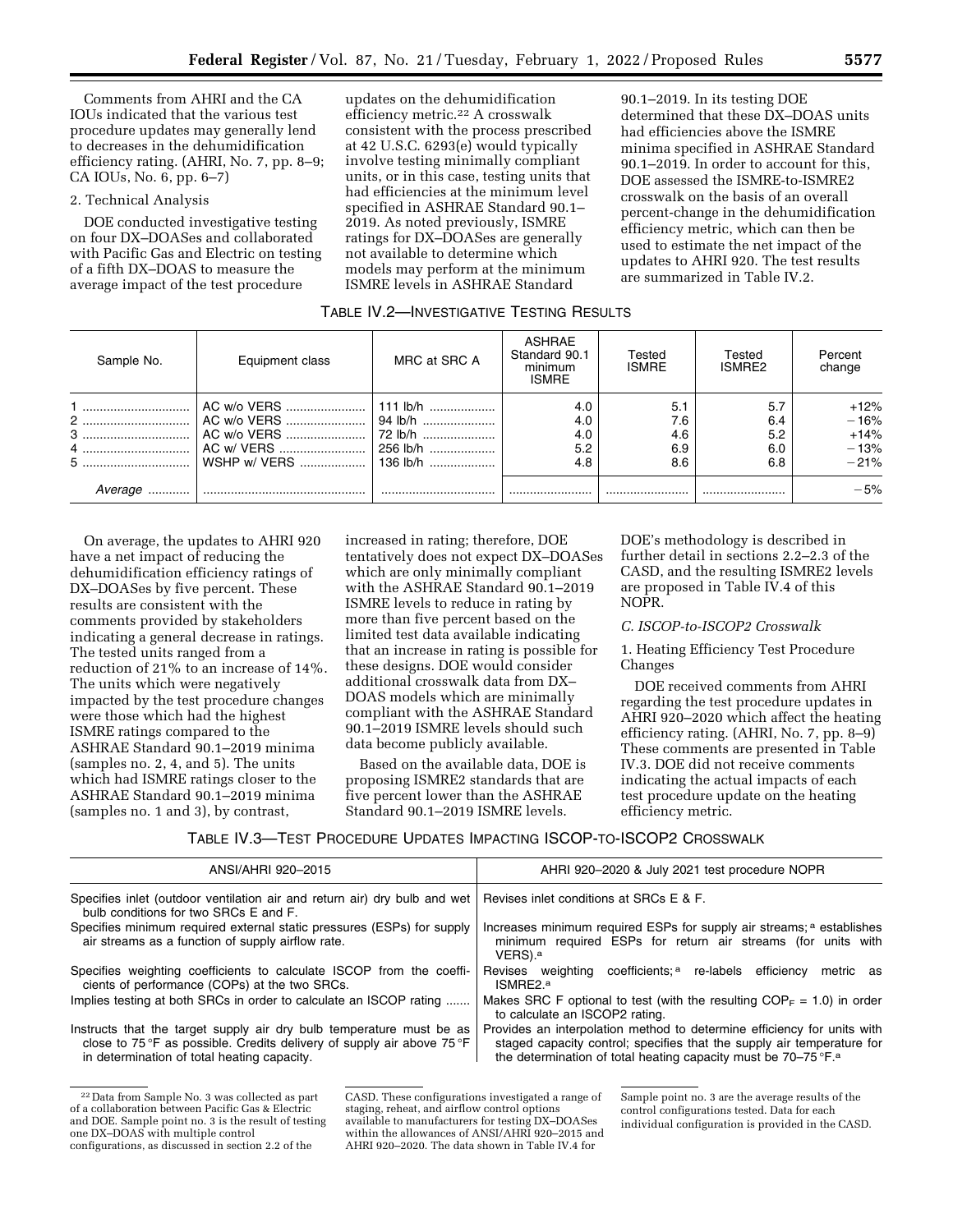| TABLE IV.3—TEST PROCEDURE UPDATES IMPACTING ISCOP-TO-ISCOP2 CROSSWALK—Continued |
|---------------------------------------------------------------------------------|
|---------------------------------------------------------------------------------|

| AHRI 920-2020 & July 2021 test procedure NOPR                                                                                                                                         |
|---------------------------------------------------------------------------------------------------------------------------------------------------------------------------------------|
| Specifies multiple inlet water conditions for water-source heat pump   Revises inlet water conditions; assigns 'water-source heat pump' as<br>the inlet condition for ISCOP2 ratings. |
|                                                                                                                                                                                       |

a (AHRI, No. 7, pp. 8–9).

DOE considered the updates in AHRI 920–2020 in its calculated performance of heat pump DX–DOASes. One notable factor affecting the ratings of heat pump DX–DOASes is that ANSI/AHRI 920– 2015 did not specify a target supply air dry bulb temperature range for determining ratings, whereas AHRI 920– 2020 specifies that ratings must be based on temperatures between 70 °F and 75 °F. As a result, heating in excess of 75 °F was credited in ANSI/AHRI 920–2015 but is no longer considered in AHRI 920–2020 (the supplementary heat penalty for delivery of supply air below 70 °F is maintained in both test procedures). The impact of this would be a decrease in rating for units that have coarse staging of compressor capacity, which may result in overshooting the 75 °F limit due to the inability to unload capacity.

## 2. Technical Analysis

DOE did not receive data from commenters regarding ISCOP or ISCOP2 performance ratings. DOE is aware of only one manufacturer publishing ISCOP ratings and one other manufacturer publishing ISCOP2 ratings. Due to insufficient market data for the ISCOP-to-ISCOP2 crosswalk, DOE evaluated the performance of representative heat pump DX–DOAS designs under both test procedures

using engineering-based analysis to determine the crosswalk.

DOE calculated results for a two-stage heat pump system delivering approximately 15 tons of capacity based on a design description consistent with AHRI comments (*see* section III.D.3.c of this NOPR) and based on the calculated results identified that that the test procedure updates affect each heat pump equipment class in different ways. DOE also calculated results for smaller 3–4 ton heat pump systems with only one compressor stage. The assumptions and inputs of this calculation are provided in detail in section 3.3 of the CASD. DOE assumed that air-source heat pumps without VERS would deactivate heat pump operation at SRC F and assume a default  $COP<sub>F</sub>$  of 1.0 for both ISCOP and ISCOP2; air-source heat pumps with VERS would also deactivate heat pump operation at SRC F but would be capable of running the VERS to provide some sensible heating capacity for both ISCOP and ISCOP2. The outputs are provided in sections 3.4 and 3.5 of the CASD. In general, DOE observed that air-source heat pump DX–DOASes without VERS may reduce in rating because AHRI 920–2020 does not credit excess heating above 75 °F. Air-source heat pump DX–DOASes with VERS may use VERS-only operation as the lowestcapacity stage to interpolate to a supply

air temperature between 70 °F and 75 °F, thus avoiding being penalized for excess heating. As a result, air-source heat pump DX–DOASes may slightly increase in rating. DOE observed (in testing of a water-source heat pump DX– DOAS, as well as in its calculations) that water-source heat pump DX– DOASes generally perform better at SRC F than at SRC E (under both test procedures), but the reduction in the averaging weight for SRC F for ISCOP2 would cause the ISCOP2 value to decrease for water-source heat pump DX–DOASes as compared to ISCOP. Like the air-source heat pump DX– DOASes, DOE found that water-source heat pump DX–DOASes without VERS might be more sensitive to the target supply air temperature requirements than water-source heat pump DX– DOASes with VERS. DOE applied the average change in rating to the ASHRAE Standard 90.1 ISCOP levels, and the resulting ISCOP2 levels are provided in Table IV.4.

# *D. Crosswalked Standard Levels*

DOE crosswalked the ASHRAE Standard 90.1–2019 minimum ISMRE and ISCOP efficiency levels for DX– DOASes to determine standards of an equivalent stringency in terms of the updated metrics ISMRE2 and ISCOP2. The results of this analysis are shown in Table IV.4.

#### TABLE IV.4—CROSSWALKED EFFICIENCY LEVELS FOR DX–DOASES

| Subcategory                                                                        | ASHRAE Standard 90.1-2019 level using<br>ANSI/AHRI 920-2015 | Equivalent stringency level using proposed<br>DOF TP |
|------------------------------------------------------------------------------------|-------------------------------------------------------------|------------------------------------------------------|
| (AC)—Air-cooled without ventilation energy re-<br>covery systems.                  |                                                             | $ISMRE2 = 3.8$ .                                     |
| (AC w/VERS)-Air-cooled with ventilation en-<br>ergy recovery systems.              |                                                             | $ISMRE2 = 5.0$ .                                     |
| (ASHP)-Air-source heat pumps without ven-<br>tilation energy recovery systems.     |                                                             | $ISMRE2 = 3.8$ , $ISCOP2 = 2.05$ .                   |
| (ASHP w/VERS)—Air-source heat pumps with<br>ventilation energy recovery systems.   |                                                             | $ISMRE2 = 5.0$ , $ISCOP2 = 3.20$ .                   |
| (WC)—Water-cooled without ventilation energy<br>recovery systems.                  |                                                             | $ISMRE2 = 4.7$ .                                     |
| (WC w/VERS)-Water-cooled with ventilation<br>energy recovery systems.              |                                                             | $ISMRE2 = 5.1$ .                                     |
| (WSHP)-Water-source heat pumps without<br>ventilation energy recovery systems.     |                                                             | $ISMRE2 = 3.8$ . ISCOP2 = 2.13.                      |
| (WSHP w/VERS)—Water-source heat pumps<br>with ventilation energy recovery systems. |                                                             | $ISMRE2 = 4.6$ , $ISCOP2 = 4.04$ .                   |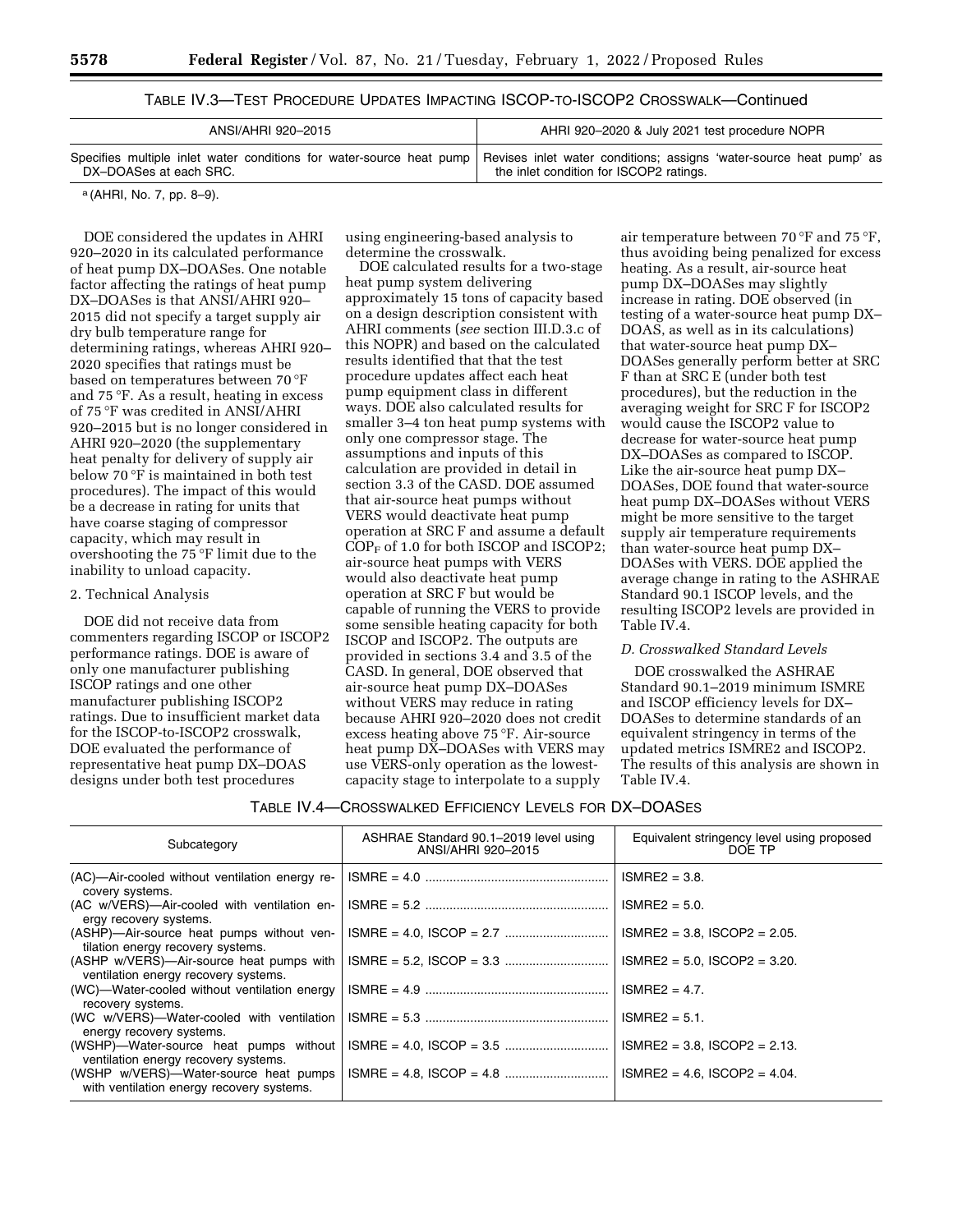Issue-3: DOE requests comment on the proposed minimum ISMRE2 and ISCOP2 standards for DX–DOASes, as well as comment on any aspect of its crosswalk analysis, which is detailed in the CASD. DOE continues to seek information which compares ISMRE and ISCOP ratings to ISMRE2 and ISCOP2 ratings for the DX–DOASes that are representative of the market baseline efficiency level.

## **V. Conclusions**

### *A. Proposed Energy Conservation Standards*

EPCA requires DOE to establish an amended uniform national standard for small, large, and very large commercial package air conditioning and heating equipment, which includes DX– DOASes, at the minimum level specified in the amended ASHRAE Standard 90.1 unless DOE determines,

by rule published in the **Federal Register**, and supported by clear and convincing evidence, that adoption of a uniform national standard more stringent than the amended ASHRAE Standard 90.1 would result in significant additional conservation of energy and is technologically feasible and economically justified. (42 U.S.C. 6313(a)(6)(A)(ii)(I)–(II)). DOE is proposing to adopt energy conservation standards for DX–DOASes that are of equivalent stringency as the minimum levels specified in ASHRAE Standard 90.1–2019. As discussed in the following section, DOE has tentatively determined it lacks clear and convincing evidence that adoption of more stringent standards would result in additional conservation of energy and would be technologically feasible and economically justified.

DOE is proposing standards using the ISMRE2 and ISCOP2 metrics, which are

the metrics used in the most recent version of the industry test procedure for DX–DOAS recognized by ASHRAE Standard 90.1–2019 (*i.e.,* AHRI 920– 2020) Based on the crosswalk analysis presented, DOE preliminarily determines that the proposed energy conservation standards in terms of ISMRE2 and ISCOP2 are of equivalent stringency to the standards for DX– DOAS in ASHRAE Standard 90.1–2019, which rely on the ISMRE and ISCOP metrics.

The proposed standards for DX are shown in Table V.1 of this NOPR. The proposed standards, if adopted would apply to all DX–DOASes with an MRC of less than 324 lbs moisture/hr manufactured in, or imported into, the United States starting on the compliance date discussed in section VI.C of this document.

| TABLE V.1—PROPOSED ENERGY CONSERVATION STANDARDS FOR DX—DOASES |  |  |
|----------------------------------------------------------------|--|--|
|----------------------------------------------------------------|--|--|

| Equipment type                                                     | Subcategory                                                                        | <b>Efficiency level</b>            |
|--------------------------------------------------------------------|------------------------------------------------------------------------------------|------------------------------------|
| Dehumidifying direct-expansion dedicated out-<br>door air systems. | (AC)—Air-cooled without ventilation energy recovery sys-<br>tems.                  | $ISMRE2 = 3.8$ .                   |
|                                                                    | (AC w/VERS)—Air-cooled with ventilation energy recovery<br>systems.                | $ISMRE2 = 5.0$ .                   |
|                                                                    | (ASHP)—Air-source heat pumps without ventilation energy<br>recovery systems.       | $ISMRE2 = 3.8$ , $ISCOP2 = 2.05$ . |
|                                                                    | (ASHP w/VERS)—Air-source heat pumps with ventilation<br>energy recovery systems.   | $ISMRE2 = 5.0$ , $ISCOP2 = 3.20$ . |
|                                                                    | (WC)—Water-cooled without ventilation energy recovery<br>systems.                  | $ISMRE2 = 4.7$ .                   |
|                                                                    | (WC w/VERS)-Water-cooled with ventilation energy recov-<br>ery systems.            | $ISMRE2 = 5.1$ .                   |
|                                                                    | (WSHP)-Water-source heat pumps without ventilation en-<br>ergy recovery systems.   | $ISMRE2 = 3.8$ , $ISCOP2 = 2.13$ . |
|                                                                    | (WSHP w/VERS)—Water-source heat pumps with ventilation<br>energy recovery systems. | $ISMRE2 = 4.6$ , $ISCOP2 = 4.04$ . |

# *B. Consideration of More Stringent Efficiency Levels*

As stated, EPCA requires DOE to establish an amended uniform national standard for equipment classes at the minimum level specified in the amended ASHRAE Standard 90.1 unless DOE determines, by rule published in the **Federal Register**, and supported by clear and convincing evidence, that adoption of a uniform national standard more stringent than the amended ASHRAE Standard 90.1 would result in significant additional conservation of energy and is technologically feasible and economically justified. (42 U.S.C.  $6313(a)(6)(A)(ii)(I)–(II)).$  As noted above, clear and convincing evidence would exist only where the specific facts and data made available to DOE regarding a particular ASHRAE amendment demonstrate that there is no substantial doubt that a standard more stringent

than that contained in the ASHRAE Standard 90.1 amendment is permitted because it would result in a significant additional amount of energy savings, is technologically feasible and economically justified. Process Rule section 9(b).

As discussed, DOE has not established standards or test procedures for DX–DOASes, and ASHRAE did not specify standards for such equipment until 2016. The market for DX–DOASes is still developing. Efficiency in terms of ISMRE and ISCOP is generally not provided by manufacturers and only a limited number of units are rated in terms of ISMRE2. DOE is not aware of any market or performance database for DX–DOASes. DOE has requested data that is representative of the market, but to date has not received any such data.

As discussed in the sections, III.D.1.a., III.D.1.b., III.D.3.a., and III.D.3.b of this

NOPR, due to the lack of available market and performance data, DOE is unable to conduct the analysis necessary to evaluate the potential energy savings or evaluate whether more stringent standards would be technologically feasible or economically justifiable, with sufficient certainty. An estimation of energy savings potentials of more stringent energy efficiency levels would require developing efficiency data for the entire DX– DOASes market, which would be a much broader analysis than that conducted for the crosswalk. The crosswalk analysis presented in this NOPR requires only that DOE translate the efficiency levels between the metrics at the baseline levels, and not that DOE translate all efficiency levels currently represented in the market. As noted, there is a lack of market data regarding the performance of DX–DOASes. As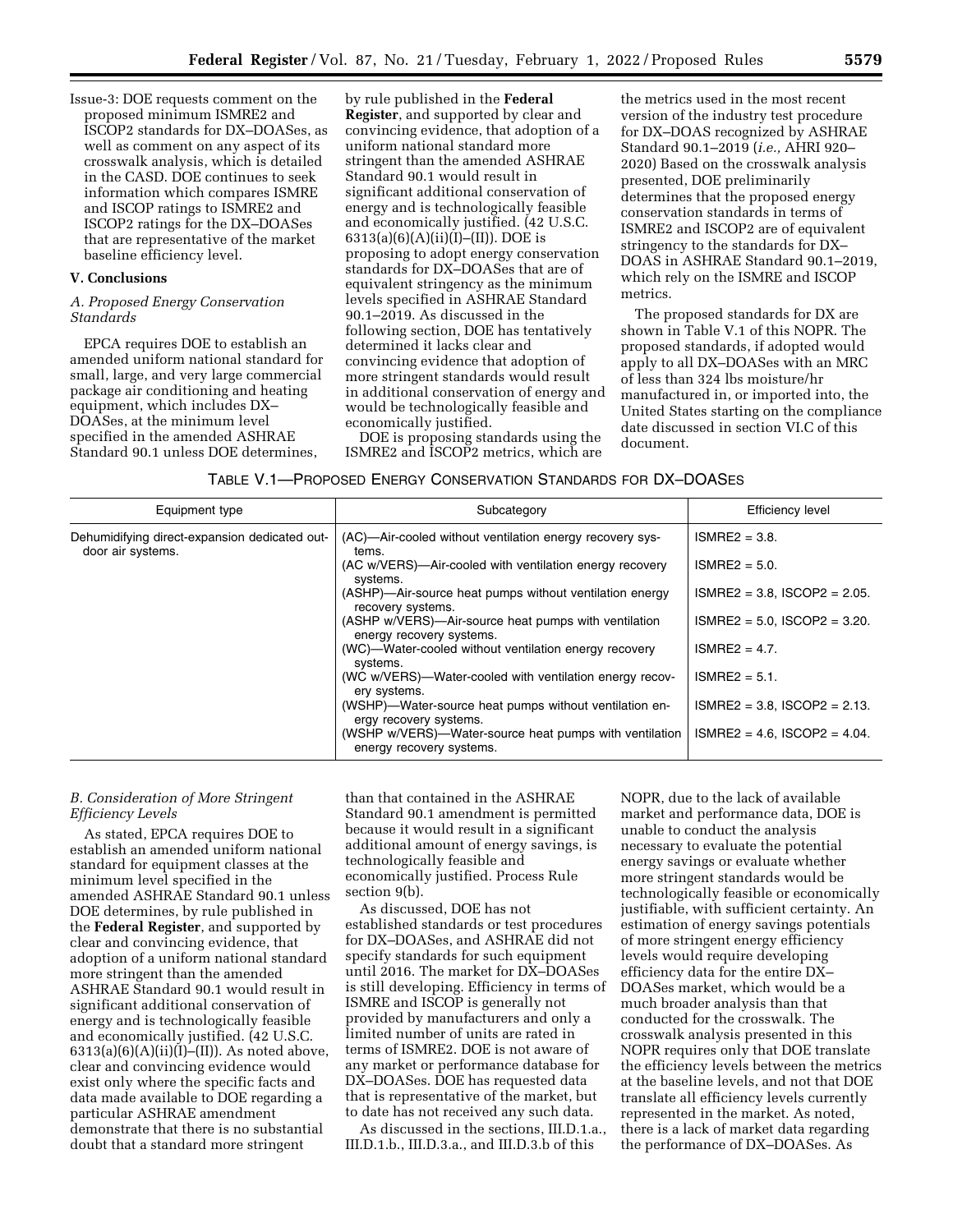such, DOE has preliminarily determined that it lacks clear and convincing evidence that more stringent standards would result in significant additional conservation of energy and would be technologically feasible and economically justified.

### **VI. Representations, Certification and Compliance Requirements**

# *A. Representations*

The July 2021 Test Procedure NOPR proposed several provisions for the determination of represented values for DX–DOASes, including a definition for a basic model of DX–DOAS, sampling plan requirements, considerations for equipment compatible with multiple refrigerants, alternative energy determination methods (AEDMs), and rounding requirements. 86 FR 36018, 36043–36045.

DOE proposed that a basic model for a DX–DOAS means all units manufactured by one manufacturer within a single equipment class; with the same or comparably performing compressor(s), heat exchangers, ventilation energy recovery system(s) (if present), and air moving system(s), and with a common ''nominal'' moisture removal capacity. 86 FR 36018, 36044. This proposed definition of a basic model of a DX–DOAS would be included in the regulatory text in 10 CFR 431.92. *Id.* 

Because DX–DOASes and Unitary DOASes are types of commercial package air-conditioning and heating equipment, DOE proposed to apply the existing sampling plan requirements for commercial package air-conditioning and heating equipment under 10 CFR 429.43, *Commercial heating, ventilating, air conditioning (HVAC) equipment,* to DX–DOASes. 86 FR 36018, 36044.

As discussed in the July 2021 Test Procedure NOPR, DOE recognizes that some commercial package airconditioning and heating equipment may be sold with more than one refrigerant option (*e.g.,* R–410A or R– 407C). 86 FR 36018, 36044. Typically, manufacturers specify a single refrigerant in their literature for each unique model, but in its review, DOE has identified at least one manufacturer that provides two refrigerant options under the same model number. The refrigerant chosen by the customer in the field installation may impact the energy efficiency of a unit. For this reason, DOE proposed representation requirements specific for models approved for use with multiple refrigerants. *Id.* 

Use of a refrigerant that requires different hardware (such as R–407C as compared to R–410A) would represent a different basic model, and according to the current CFR, separate representations of energy efficiency are required for each basic model. 86 FR 36018, 36044. However, some refrigerants (such as R–422D and R– 427A) would not require different hardware, and a manufacturer may consider them to be the same basic model, which is not currently addressed. DOE proposed to add a new paragraph at 10 CFR 429.43(a)(3) specifying that a manufacturer must determine the represented values for that basic model based on the refrigerant(s)—among all refrigerants listed on the unit's nameplate—that result in the lowest ISMRE2 and ISCOP2 efficiencies, respectively. *Id.* These represented values would apply to the basic model for all refrigerants specified by the manufacturer as appropriate for use, regardless of which one may actually be used in the field, where only one set of values is reported. *Id.* 

DOE proposed to allow manufacturers to use AEDMs for determining ISMRE2 and ISCOP2 ratings consistent with the existing provisions for commercial package air conditioning and heating equipment. 86 FR 36018, 36044. DOE also proposed to create four validation classes of DX–DOASes within the *Validation classes* table at 10 CFR 429.70(c)(2)(iv): Air-cooled/air-source and water-cooled/water-source, each with and without VERS. *Id.* This proposal requires testing of two basic models to validate the AEDMs for each validation class, with a tolerance of 10 percent when comparing test results with certified ISMRE2 and ISCOP2 ratings—identical to the requirements for other categories of commercial package air-conditioning and heating equipment. 86 FR 36018, 36045.

Finally, DOE proposed to adopt the performance metric rounding requirements found in Sections 6.1.2.1 through 6.1.2.8 of AHRI 920–2020 as part of the DOE test procedure, as enumerated in section 2.2.1(c)(iv) of the proposed appendix B. 86 FR 36018, 36045.

In this NOPR, DOE is proposing new provisions regarding DX–DOAS representations in addition to those proposed in the July 2021 Test Procedure NOPR. DOE is proposing to require that the represented value of MRC be either the mean of the MRCs measured for the units in the selected sample (*see* 10 CFR 429.43(a)(1)(ii)) rounded to the nearest lb/hr multiple according to Table 3 of AHRI 920–2020 or the MRC output simulated by an AEDM rounded to the nearest lb/hr multiple according to Table 3 of AHRI

920–2020. This provision seeks to ensure that the reported MRC is accurate to test or AEDM results and that the reported MRC is consistent with the requirements in AHRI 920–2020. The proposed definition for ''DX– DOAS'' includes a maximum MRC limitation of 324 lb/hr, hence DOE seeks to provide clear instructions for the determination of the MRC in representations.

Issue-4: DOE seeks feedback on the proposed representation requirement regarding MRC.

### *B. Certification and Enforcement Provisions*

#### 1. Scope

As discussed in section III.A of this NOPR, DOE is proposing a definition of DX–DOAS which specifies the capability to dehumidify outdoor air to a low dew point and a maximum MRC limit of 324 lbs moisture per hour (which is consistent with the 760,000 Btu per hour maximum capacity limit for other commercial package airconditioning and heating equipment). Effective upon the compliance date for standards promulgated for DX–DOASes, manufacturers would be required to certify to DOE equipment meeting the DX–DOAS definition. However, as noted in section VI.B.3, DOE will address specific certification requirements for DX–DOASes in a different rulemaking prior to the compliance date for standards promulgated for DX–DOASes.

2. Equipment Selection and Sampling Plan

In the July 2021 Test Procedure NOPR, DOE stated by proposing to define (at 10 CFR 431.92) DX–DOAS as a subset of Unitary DOAS, and to define Unitary DOAS as a category of small, large, or very large commercial package air conditioning and heating equipment, the proposal would apply the same sampling requirements to DX–DOASes as applicable to other commercial package air conditioning and heating equipment under 10 CFR 429.43, *Commercial heating, ventilating, air conditioning (HVAC) equipment.* 86 FR 36018, 36044. DX–DOAS-specific requirements are discussed in section VI.A of this document.

In the July 2021 Test Procedure NOPR DOE discussed one comment received on the sampling plan requirements. Lennox had recommended that DOE harmonize the certification criteria for commercial HVAC equipment in 10 CFR 429.43 with those for central air conditioners, a consumer product, in 10 CFR 429.16.; Lennox stated that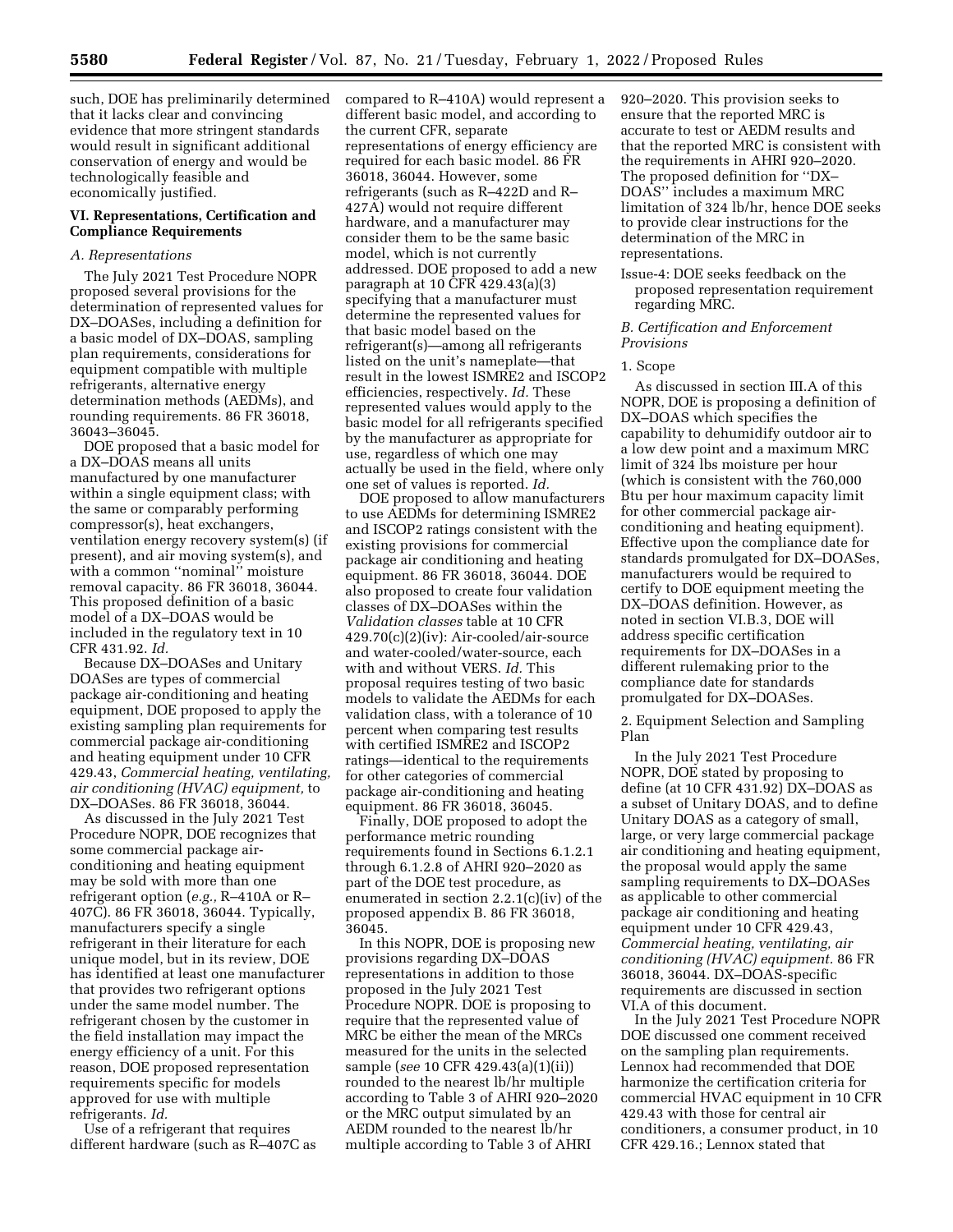commercial equipment currently has a more stringent confidence limit of 95 percent, but the commenter argued that current testing technology does not support this level of precision. 86 FR 36018, 36044. DOE noted that other manufacturers did not raise concerns regarding the confidence limit required for sampling more typical commercial package air conditioning and heat pump equipment, and Lennox had not provided data regarding variability of units in production and testing; therefore, absent more specific information or data regarding the stringency of the confidence level, DOE did not propose a change. *Id.* 

As discussed in section VI.A of this NOPR, DOE is maintaining its previous proposals regarding equipment selection and sampling plan requirements.

#### 3. Certification Requirements

Manufacturers, including importers, must use equipment-specific certification templates to certify compliance to DOE. There are currently no certification or reporting requirements for DX–DOASes. For covered equipment, the certification template reflects the general certification requirements specified at 10 CFR 429.12 as well as the equipmentspecific requirements. Certification reports for commercial package airconditioning and heating equipment must include supplemental test information. 10 CFR 429.43(b)(4). In particular, the equipment-specific, supplemental information must include any additional testing and testing set up instructions (*e.g.,* charging instructions) for the basic model; identification of all special features that were included in rating the basic model; and all other information (*e.g.,* operational codes or component settings) necessary to operate the basic model under the required conditions specified by the relevant test procedure. (10 CFR 429.43(b)(4)).

DOE is not proposing to establish certification requirements for DX– DOASes in this NOPR. Instead, DOE may consider proposals to establish certification requirements for DX– DOASes under a separate rulemaking regarding appliance and equipment certification. To help interested parties better appreciate the proposed requirements, a draft certification template will be included in the docket of the certification rulemaking.

## 4. Enforcement Provisions

Enforcement provisions for commercial package air-conditioners and heat pumps are set forth at 10 CFR 429.110(e)(2). The existing provisions

specify reliance on an initial sample size of not more than four units. 10 CFR 429.110(e)(2). For an ''assessment test,'' DOE may obtain one or more units for testing at any time. *See* 10 CFR 429.104. For an ''enforcement test,'' DOE issues a test notice requiring the manufacturer to provide units for testing. 10 CFR 429.110(b). DOE uses the results of assessment testing as one tool when determining whether to pursue enforcement testing. *See* 10 CFR 429.106. DOE may pursue enforcement testing if it has reason to believe that a basic model is not in compliance with applicable standards (10 CFR 429.110(a))—a determination that is informed but not based solely on assessment test results. DOE has set forth different sampling plans for DOE enforcement testing of covered equipment and certain low-volume covered products. Appendix B to subpart C of part 429. These sampling plans utilize a test sample of no more than 4 units for low-volume, built-toorder basic models, which would include DX–DOASes. These sampling plans are set forth in appendix B to subpart C to part 429. DOE proposes that the enforcement provisions generally applicable to commercial package air-conditioning and heating equipment would be applicable to DX– DOASes.

In addition, when determining compliance of any DX–DOAS units tested for enforcement purposes, DOE proposes to adopt provisions at 10 CFR 429.134 that specify how DOE would determine the ISMRE2 and ISCOP2 for DX–DOASes with VERS. Specifically, if the unit is rated based on testing to either Option 1 or Option 2, manufacturers may choose to use VERS EATR ratings based on AHRI 1060–2018 (or AHRI 1060 performance rating software) or default EATR values to calculate MRC and/or total heating capacity to rate the DX–DOAS. For Option 2, manufacturers may use VERS effectiveness and EATR ratings based on AHRI 1060–2018 or default values to set the simulated test conditions for rating the DOAS.

If a manufacturer chooses to use default VERS performance values, DOE proposes that it could choose to use those values, or alternatively test the VERS according to AHRI 1060–2018 to obtain those values. If a manufacturer used AHRI 1060-2018 rated values,<sup>23</sup> DOE proposes that it may conduct enforcement testing to AHRI 1060–2018 (with a zero-degree purge angle). In this

case, DOE would determine the ISMRE2 and/or ISCOP2 using the certified VERS performance values from AHRI 1060– 2018 if all certified values of sensible effectiveness are found to be no greater than 105 percent of the mean of the measured values (for Option 2), all values of latent effectiveness are found to be no greater than 107 percent of the mean of the measured values (for Option 2), and EATR is found to be no more than one percentage point less than the mean of the measured values (for Options 1 and 2). Otherwise, DOE would use the mean of the measured values to determine ISMRE2 and/or ISCOP2.

DOE is proposing these tolerances on the certified values based on tolerances specified in AHRI 1060–2018. DOE believes these tolerances are also appropriate for DOE's enforcement testing program as they represent typical variability for this equipment.

In addition, DOE proposes that if a manufacturer is relying on AHRIcertified product performance calculation software for VERS as part of its representation of DX–DOAS efficiency, a manufacturer would be required to retain all data underlying those AHRI-certified results as part of its underlying test data for DOE certification testing as specified in 10 CFR 429.71(a)–(c).

Issue–5: DOE requests comment on its proposed DX–DOAS-specific enforcement provisions, and in particular, the appropriateness of the proposed tolerances on certified values.

# *C. Compliance Dates*

When establishing energy conservation standards at the same level as in ASHRAE Standard 90.1, EPCA requires DOE to establish such standards no later than 18 months following the ASHRAE Standard 90.1 update. (42 U.S.C. 6313(a)(6)(A)(ii)(I)) If DOE prescribes energy conservation standards at the efficiency levels contained in an amended ASHRAE Standard 90.1, EPCA states that compliance with any such standards shall be required on or after a date which is two or three years (depending on equipment size) after the compliance date of the applicable minimum energy efficiency requirement in the amended ASHRAE standard. (42 U.S.C. 6313(a)(6)(D)) With respect to small commercial package air conditioning and heating equipment, the initial compliance date must be a date on or after a date which is two years after the effective date of the applicable minimum energy efficiency requirement

<sup>23</sup>AHRI's certification database for AHRI 1060 ratings certifies product performance calculation software.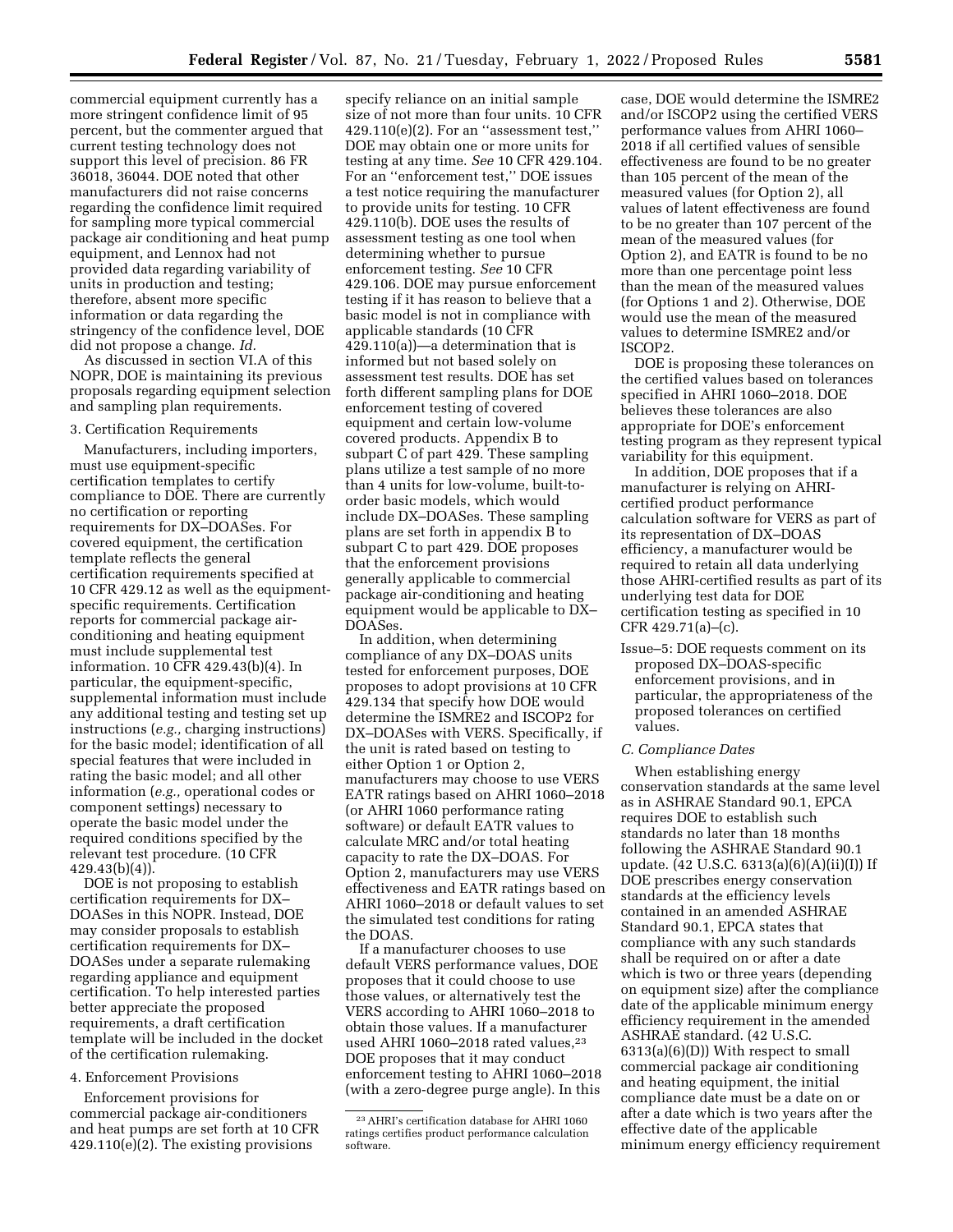in the amended ASHRAE Standard 90.1.  $(42 \text{ U.S.C. } 6313(a)(6)(D)(i))$  With respect to large and very large commercial package air conditioning and heating equipment, the initial compliance date must be a date on or after a date which is three years after the effective date of the applicable minimum energy efficiency requirement in the amended ASHRAE Standard 90.1. (42 U.S.C. 6313(a)(6)(D)(ii))

If DOE were to prescribe standards more stringent than the efficiency levels contained in ASHRAE Standard 90.1– 2019, EPCA dictates that any such standard will become effective for equipment manufactured on or after a date which is four years after the date of publication of a final rule in the **Federal Register**. (42 U.S.C. 6313(a)(6)(D))

Moreover, there currently is not a DOE test procedure for DX–DOASes, and DOE has proposed a test procedure that relies on the metrics ISCOP2 and ISMRE2 in the July 2021 Test Procedure NOPR. 86 FR 36018. Were DOE to adopt the proposed test procedure, beginning 360 days following the final test procedure rule, manufacturers would be prohibited from making representations respecting the energy consumption of DX–DOASes, unless such equipment has been tested in accordance with such test procedure and such representation fairly discloses the results of such testing. (42 U.S.C. 6314(d)(1))

In this NOPR, DOE is proposing to adopt energy conservation standards for DX–DOASes that are equivalent to those contained in ASHRAE Standard 90.1– 2016. Because ASHRAE Standard 90.1– 2016 established equipment classes for DX–DOASes that do not distinguish units based on the small, large, or very large categories, DOE has tentatively decided to assign a single compliance date regardless of equipment size and apply the three-year lead time.

As previously noted, when establishing energy conservation standards at the same level as in ASHRAE Standard 90.1, DOE must establish such standards no later than 18 months following the ASHRAE Standard 90.1 update, and manufacturers must comply with such standards 2 to 3 years after the ASHRAE Standard 90.1 update, depending on the size of the equipment. (42 U.S.C. 6313(a)(6)(A)(ii)(I) & (a)(6)(D)) In order to provide DX–DOAS manufacturers with a reasonable lead-time to comply with the proposed standards, DOE proposes that manufacturers would be required to comply with the new standards for DX–DOASes 18 months following the publication date of a final rule establishing these standards. The

proposed compliance date is consistent with the lead-time following DOE's establishment of standards at ASHRAE Standard 90.1 levels 18 months after the ASHRAE update and manufacturers' compliance with said standards 3 years after the ASHRAE update (*i.e.,* 18 months following publication of a final rule) that is provided for under EPCA.

# **VII. Procedural Issues and Regulatory Review**

### *A. Review Under Executive Orders 12866 and 13563*

Section 1(b)(1) of Executive Order (''E.O.'') 12866, ''Regulatory Planning and Review,'' 58 FR 51735 (Oct. 4, 1993), requires each agency to identify the problem that it intends to address, including, where applicable, the failures of private markets or public institutions that warrant new agency action, as well as to assess the significance of that problem. The problems that the proposed standards set forth in this NOPR are intended to address are as follows:

(1) Insufficient information and the high costs of gathering and analyzing relevant information leads some consumers to miss opportunities to make cost-effective investments in energy efficiency.

(2) In some cases, the benefits of more-efficient equipment are not realized due to misaligned incentives between purchasers and users. An example of such a case is when the equipment purchase decision is made by a building contractor or building owner who does not pay the energy costs.

(3) There are external benefits resulting from improved energy efficiency of appliances and equipment that are not captured by the users of such products. These benefits include externalities related to public health, environmental protection, and national energy security that are not reflected in energy prices, such as reduced emissions of air pollutants and greenhouse gases that impact human health and global warming.

This regulatory action was determined not to be a ''significant regulatory action'' under section 3(f) of Executive Order 12866. Accordingly, DOE has not prepared a regulatory impact analysis for this proposed rule, and the Office of Information and Regulatory Affairs (''OIRA'') in the Office of Management and Budget (''OMB'') has not reviewed this proposed rule.

DOE has also reviewed this proposed regulation pursuant to E.O. 13563, issued on January 18, 2011. 76 FR 3281

(Jan. 21, 2011). E.O. 13563 is supplemental to and explicitly reaffirms the principles, structures, and definitions governing regulatory review established in E.O. 12866. To the extent permitted by law, agencies are required by E.O. 13563 to (1) propose or adopt a regulation only upon a reasoned determination that its benefits justify its costs (recognizing that some benefits and costs are difficult to quantify); (2) tailor regulations to impose the least burden on society, consistent with obtaining regulatory objectives, taking into account, among other things, and to the extent practicable, the costs of cumulative regulations; (3) select, in choosing among alternative regulatory approaches, those approaches that maximize net benefits (including potential economic, environmental, public health and safety, and other advantages; distributive impacts; and equity); (4) to the extent feasible, specify performance objectives, rather than specifying the behavior or manner of compliance that regulated entities must adopt; and (5) identify and assess available alternatives to direct regulation, including providing economic incentives to encourage the desired behavior, such as user fees or marketable permits, or providing information upon which choices can be made by the public.

DOE emphasizes as well that E.O. 13563 requires agencies to use the best available techniques to quantify anticipated present and future benefits and costs as accurately as possible. In its guidance, OIRA has emphasized that such techniques may include identifying changing future compliance costs that might result from technological innovation or anticipated behavioral changes. For the reasons stated in the preamble, this NOPR is consistent with these principles, including the requirement that, to the extent permitted by law, benefits justify costs and that net benefits are maximized.

### *B. Review Under the Regulatory Flexibility Act*

The Regulatory Flexibility Act (5 U.S.C. 601 *et seq.*) requires preparation of an initial regulatory flexibility analysis (IRFA) for any rule that by law must be proposed for public comment, unless the agency certifies that the rule, if promulgated, will not have a significant economic impact on a substantial number of small entities. As required by E.O. 13272, ''Proper Consideration of Small Entities in Agency Rulemaking,'' 67 FR 53461 (Aug. 16, 2002), DOE published procedures and policies on February 19,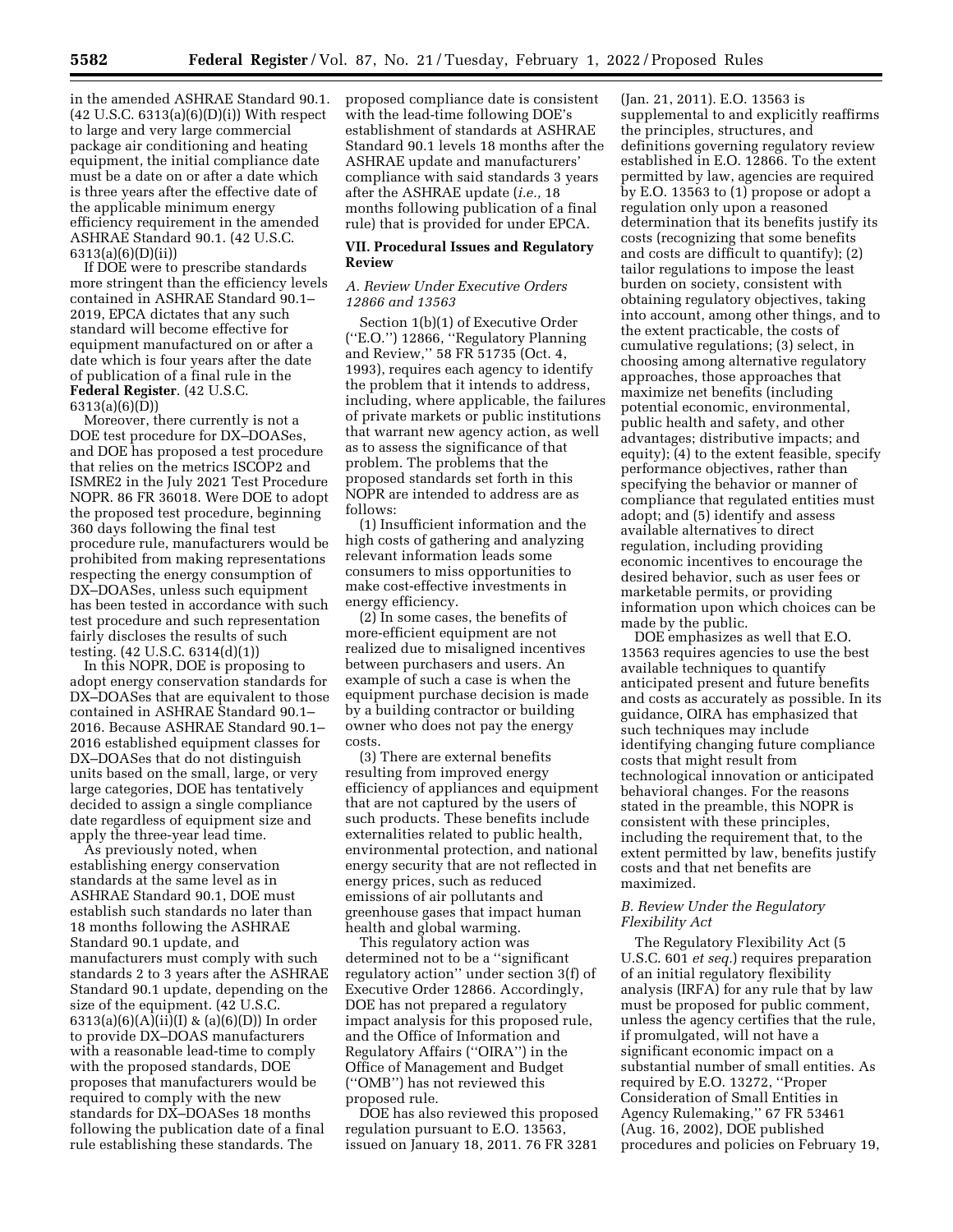2003, to ensure that the potential impacts of its rules on small entities are properly considered during the rulemaking process. 68 FR 7990. DOE has made its procedures and policies available on the Office of the General Counsel's website (*[www.energy.gov/gc/](http://www.energy.gov/gc/office-general-counsel) [office-general-counsel](http://www.energy.gov/gc/office-general-counsel)*). DOE has prepared the following IRFA for the products that are the subject of this proposed rulemaking.

For manufacturers of dehumidifying direct-expansion dedicated outdoor air systems (DX–DOASes), the SBA has set a size threshold, which defines those entities classified as ''small businesses'' for the purposes of the Regulatory Flexibility Act. DOE used the SBA's small business size standards to determine whether any small entities would be subject to the requirements of the rule. (*See* 13 CFR part 121.) The size standards are listed by North American Industry Classification System (NAICS) code and industry description and are available at *[www.sba.gov/document/](http://www.sba.gov/document/support--table-size-standards)  [support--table-size-standards.](http://www.sba.gov/document/support--table-size-standards)* The equipment covered by this proposed rule are classified under North American Industry Classification System (''NAICS'') code 333415, ''Air-Conditioning and Warm Air Heating Equipment and Commercial and Industrial Refrigeration Equipment Manufacturing." In 13 CFR 121.201, the SBA sets a threshold of 1,250 employees or fewer for an entity to be considered as a small business for this category.

## 1. Description of Reasons Why Action Is Being Considered

Title III, Part C of EPCA, added by Public Law 95–619, Title IV, section 441(a) (42 U.S.C. 6311–6317, as codified), established the Energy Conservation Program for Certain Industrial Equipment. These products include DX–DOASes, the subject of this proposed rulemaking. EPCA requires DOE to consider amending the existing Federal energy conservation standard for certain types of listed commercial and industrial equipment (generally, commercial water heaters, commercial packaged boilers, commercial airconditioning and heating equipment, and packaged terminal air conditioners and heat pumps) each time ASHRAE Standard 90.1 is amended with respect to such equipment. (42 U.S.C.  $6313(a)(6)(A)$  For each type of equipment, EPCA directs that if ASHRAE Standard 90.1 is amended, DOE must adopt amended energy conservation standards at the new efficiency level in ASHRAE Standard 90.1, unless clear and convincing evidence supports a determination that adoption of a more stringent efficiency

level as a national standard would produce significant additional energy savings and be technologically feasible and economically justified. (42 U.S.C.  $6313(a)(6)(A)(ii)$  This is referred to as ''the ASHRAE trigger.''

2. Objectives of, and Legal Basis for, Rule

In addition to the ASHRAE trigger for energy conservation standards, EPCA also requires that the test procedures for commercial package air conditioning and heating equipment—of which DX– DOASes are a type—be those generally accepted industry testing procedures or rating procedures developed or recognized by the Air-Conditioning, Heating, and Refrigeration Institute (AHRI) or by the American Society of Heating, Refrigerating and Air-Conditioning Engineers (ASHRAE), as referenced in ASHRAE Standard 90.1, ''Energy Standard for Buildings Except Low-Rise Residential Buildings'' (ASHRAE Standard 90.1). (42 U.S.C.  $6314(a)(4)(A)$  If such an industry test procedure is amended, the Secretary shall amend the test procedure for the product as necessary to be consistent with the amended industry test procedure or rating procedure unless the Secretary determines, by rule, published in the **Federal Register** and supported by clear and convincing evidence, that to do so would not meet the statutory requirements for test procedures regarding representativeness and burden. (42 U.S.C. 6314(a)(4)(B))

The industry test procedure referenced by ASHRAE Standard 90.1– 2019 (the latest version of ASHRAE Standard 90.1) for DX–DOASes is ANSI/ AHRI Standard 920–2015, ''Performance Rating of DX-Dedicated Outdoor Air System Units'' (ANSI/AHRI 920–2015). ANSI/AHRI 920–2015 underwent major updates which resulted in a new version of the test procedure released in February 2020: AHRI 920–2020. Due to these test procedure updates, the minimum energy efficiency levels specified for DX–DOASes in ASHRAE Standard 90.1–2019 (which uses the metrics ISMRE and ISCOP) are not based on equipment efficiency as measured pursuant to the latest version of the industry consensus test procedure, AHRI 920–2020 (which uses the metrics ISMRE2 and ISCOP2). As a result, should DOE adopt the test procedure as proposed in the July 2021 TP NOPR, the efficiency measurements from the version of the industry test procedure recognized in ASHRAE Standard 90.1–2019 for DX–DOASes (*i.e.,* ISMRE and ISCOP), would not be comparable to efficiency measurements under the DOE test procedure. DOE

would generally be required to adopt the ISMRE and ISCOP levels in ASHRAE Standard 90.1–2019 as the basis for energy conservation standards; however, in the case of an amended test procedure that would alter the measured energy efficiency or measured energy use of a covered ASHRAE equipment, EPCA prescribes requirements to amend the applicable energy conservation standard so that products or equipment that complied under the prior test procedure remain compliant under the amended test procedure. (*See generally* 42 U.S.C. 6293(e); 42 U.S.C. 6314(a)(4)(C))

As such, in this proposed rule, DOE is proposing to adopt minimum efficiency levels using the new metrics established in AHRI 920–2020 at equivalent stringency to those levels currently published in ASHRAE Standard 90.1 (which are in terms of the metrics established in ANSI/AHRI 920– 2015). DOE has done so by determining a ''crosswalk,'' or, an equivalent translation, of the metrics.

DOE conducted a crosswalk informed by the crosswalk procedure established in EPCA and required for amended test procedures that result in changes to the measured energy efficiency or energy use as compared to the existing DOE test procedure. (*See* 42 U.S.C. 6293(e); 42 U.S.C. 6314(a)(4)(C)) This EPCA crosswalk provision is not applicable in the present case as there is not an existing DOE test procedure for DX– DOASes; however, DOE found it to be instructive for determining standards using the ISMRE2 and ISCOP2 metrics that are of equivalent stringency as the levels specified in ASHRAE Standard 90.1–2019. The crosswalk approach relied on by DOE in this NOPR used an average difference in measured energy efficiency between ANSI/AHRI 920– 2015 (which relies on ISMRE and ISCOP) and AHRI 920–2020 (which relies on ISMRE2 and ISCOP2).

3. Description on Estimated Number of Small Entities Regulated

For manufacturers of small, large, and very large air-conditioning and heating equipment (including DX–DOASes), commercial warm-air furnaces, and commercial water heaters, the Small Business Administration (SBA) has set a size threshold which defines those entities classified as ''small businesses''. DOE used the SBA's small business size standards to determine whether any small entities would be subject to the requirements of this rule. *See* 13 CFR part 121. The equipment covered by this rule are classified under North American Industry Classification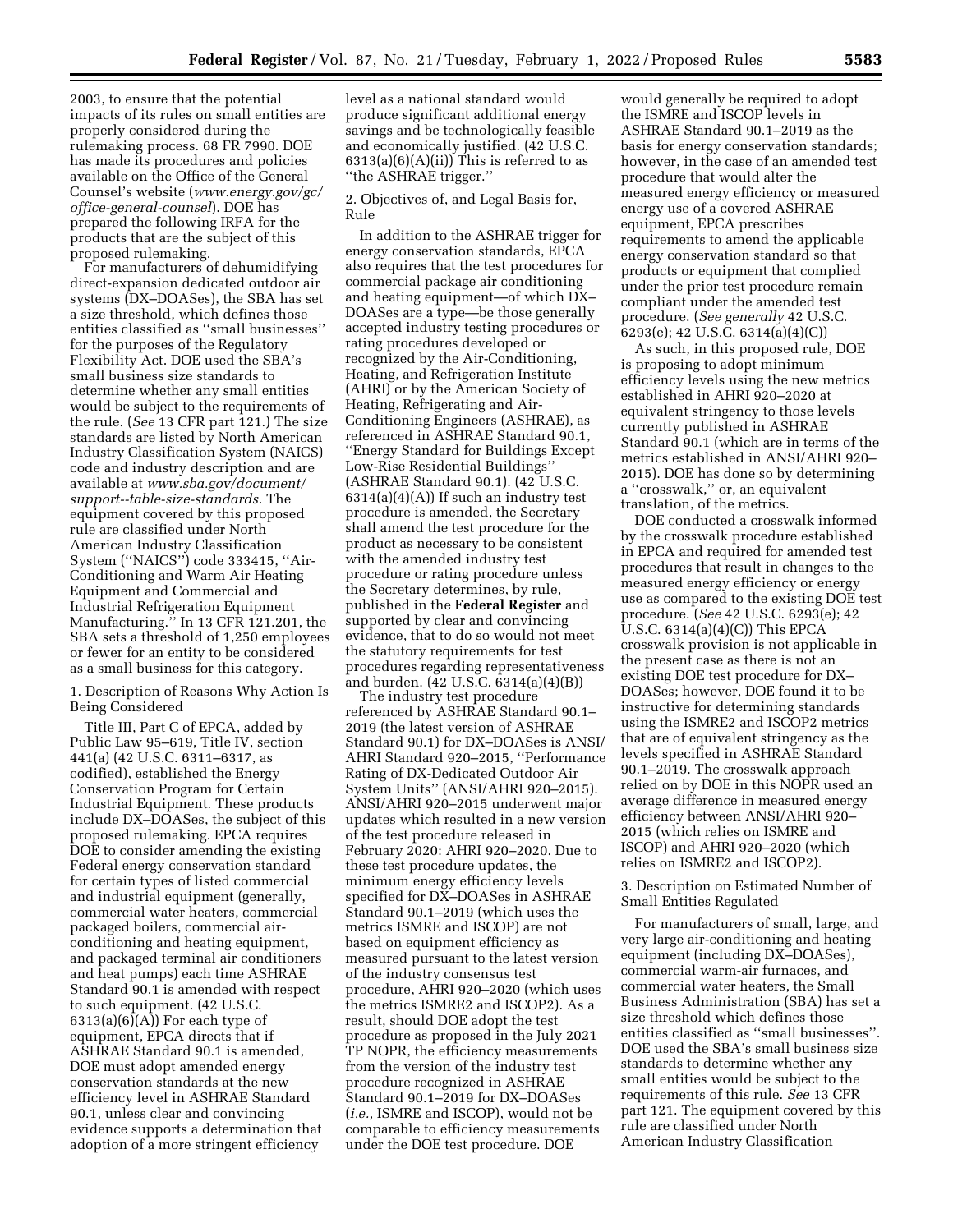System (NAICS) code  $333415.^{24}$  "Air-Conditioning and Warm Air Heating Equipment and Commercial and Industrial Refrigeration Equipment Manufacturing." In 13 CFR 121.201, the SBA sets a threshold of 1,250 employees or fewer for an entity to be considered as a small business for this category.

In reviewing the DX–DOAS market, DOE used company websites, marketing research tools, product catalogues, and other public information to identify companies that manufacture DX– DOASes. DOE identified 12 original equipment manufacturers (''OEMs'') of DX–DOASes affected by this rulemaking. DOE screened out companies that do not meet the definition of ''small business'' or are foreign-owned and operated. DOE used subscription-based business information tools to determine headcount, revenue, and geographic presence of the small businesses. Out of these 12 OEMs, DOE determined that there is one domestic small manufacturer. DOE understands the annual revenue of the small manufacturer to be approximately \$66 million.

Issue–6: DOE requests comment and information on the number of small, domestic OEMs of the DX–DOASes.

4. Description and Estimate of Compliance Requirements Including Differences in Cost, if Any, for Different Groups of Small Entities

The proposed standards for DX– DOASes were determined by a crosswalk of the ASHRAE Standard 90.1–2019 efficiency levels to new efficiency metrics defined in AHRI 920– 2020. As noted in Section 2 of the Review Under the Regulatory Flexibility Act, the crosswalk was based on the average difference in efficiency under the amended test procedure. While DOE expects it to be unlikely, some models currently on the market that are minimally compliant with ASHRAE Standard 90.1–2019 may not meet the crosswalked levels, since some units will fall above the average and some units will fall below the average. At this time, identification of such models is not possible due lack of data, as manufacturers do not publish sufficient model performance information.

The proposed adoption of the crosswalked ASHRAE level may require small manufacturers to redesign a portion of equipment offerings. However, adopting more stringent standards above the cross-walked

ASHRAE levels would lead to higher costs to manufacturers. Therefore, DOE determined that the proposed efficiency level provides the least cost option for small manufacturers.

Issue–7: DOE requests comment on the potential number of basic models that small, domestic OEMs would need to redesign and the costs associated with the redesign process. Further, DOE request comments on its conclusion that adopting levels other than ASHRAE would lead to higher costs for small manufacturers.

5. Duplication, Overlap, and Conflict With Other Rules and Regulations

DOE is not aware of any rules or regulations that duplicate, overlap, or conflict with the proposed rule being considered in this action.

6. Significant Alternatives to the Rule

As EPCA requires DOE to either adopt the ASHRAE levels or to propose higher standards, DOE is limited in options to mitigate impacts to small businesses. In this proposed rulemaking, DOE is adopting the ASHRAE levels (crosswalked to metrics adopted in the DX– DOAS test procedure), which is the least cost option to industry.

Additional compliance flexibilities may be available through other means. EPCA provides that a manufacturer whose annual gross revenue from all of its operations does not exceed \$8 million may apply for an exemption from all or part of an energy conservation standard for a period not longer than 24 months after the effective date of a final rule establishing the standard. (42 U.S.C. 6295(t)) Additionally, manufacturers subject to DOE's energy efficiency standards may apply to DOE's Office of Hearings and Appeals for exception relief under certain circumstances. Manufacturers should refer to 10 CFR part 430, subpart E, and 10 CFR part 1003 for additional details.

## *C. Review Under the Paperwork Reduction Act*

Under the procedures established by the Paperwork Reduction Act of 1995 (PRA), a person is not required to respond to a collection of information by a Federal agency unless that collection of information displays a currently valid OMB Control Number.

OMB Control Number 1910–1400, Compliance Statement Energy/Water Conservation Standards for Appliances, is currently valid and assigned to the certification reporting requirements applicable to covered equipment, including DX–DOASes.

DOE's certification and compliance activities ensure accurate and comprehensive information about the energy and water use characteristics of covered products and covered equipment sold in the United States. Manufacturers of all covered products and covered equipment must submit a certification report before a basic model is distributed in commerce, annually thereafter, and if the basic model is redesigned in such a manner to increase the consumption or decrease the efficiency of the basic model such that the certified rating is no longer supported by the test data. Additionally, manufacturers must report when production of a basic model has ceased and is no longer offered for sale as part of the next annual certification report following such cessation. DOE requires the manufacturer of any covered product or covered equipment to establish, maintain, and retain the records of certification reports, of the underlying test data for all certification testing, and of any other testing conducted to satisfy the requirements of part 429, part 430, and/or part 431. Certification reports provide DOE and consumers with comprehensive, up-to date efficiency information and support effective enforcement.

Certification data will be required for DX–DOASes; however, DOE is not proposing certification or reporting requirements for DX–DOASes in this NOPR. Instead, DOE may consider proposals to establish certification requirements and reporting for DX– DOASes under a separate rulemaking regarding appliance and equipment certification. DOE will address changes to OMB Control Number 1910–1400 at that time, as necessary.

Notwithstanding any other provision of the law, no person is required to respond to, nor shall any person be subject to a penalty for failure to comply with, a collection of information subject to the requirements of the PRA, unless that collection of information displays a currently valid OMB Control Number.

# *D. Review Under the National Environmental Policy Act of 1969*

DOE is analyzing this proposed regulation in accordance with the National Environmental Policy Act of 1969 (NEPA) and DOE's NEPA implementing regulations (10 CFR part 1021). DOE's regulations include a categorical exclusion for rulemakings that establish energy conservation standards for consumer products or industrial equipment. 10 CFR part 1021, subpart D, appendix B5.1. DOE anticipates that this rulemaking qualifies for categorical exclusion B5.1

<sup>24</sup>The business size standards are listed by NAICS code and industry description and are available at: *[www.sba.gov/document/support--table](http://www.sba.gov/document/support--table-size-standards)[size-standards](http://www.sba.gov/document/support--table-size-standards)* (Last Accessed July 29th, 2021).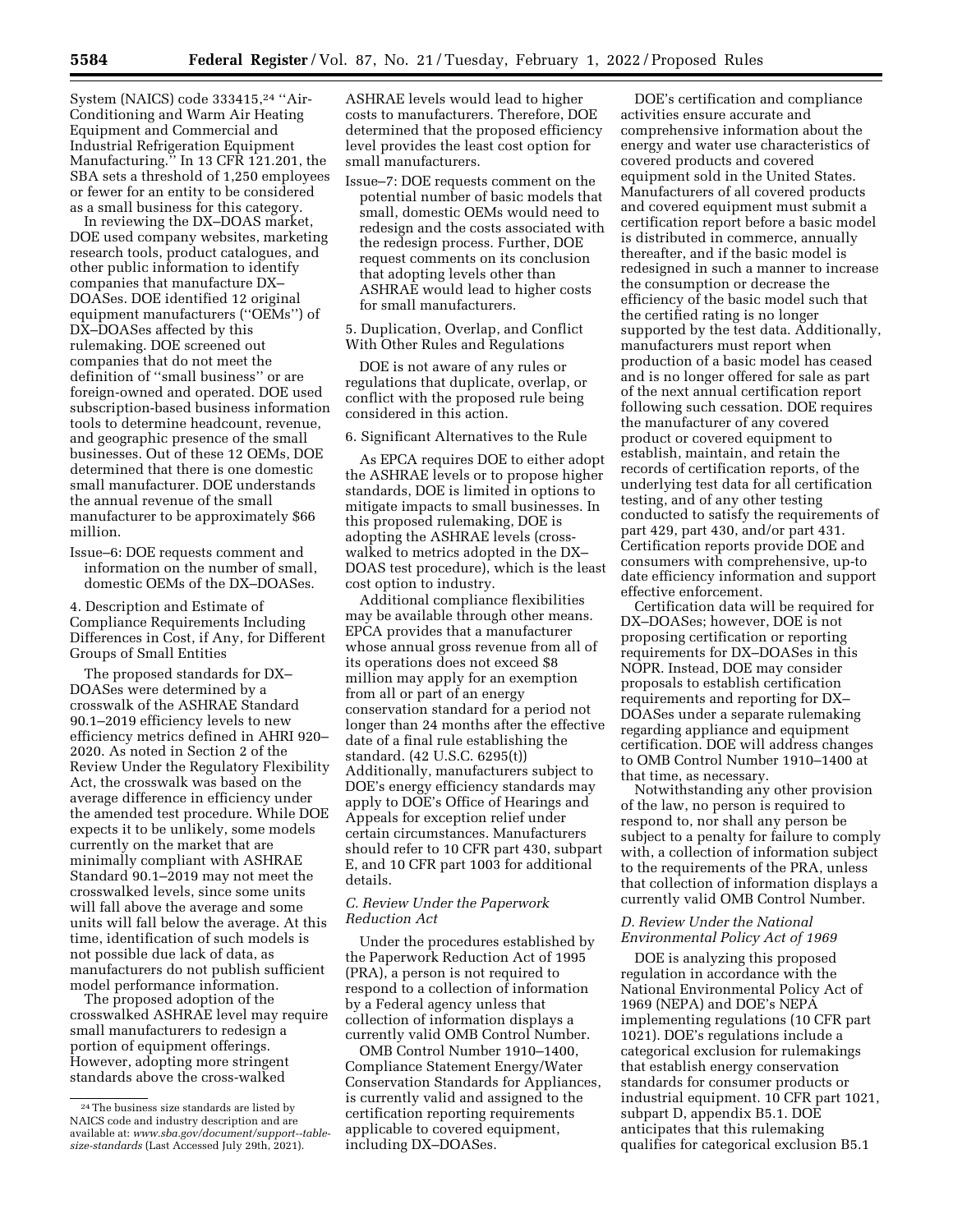because it is a rulemaking that establishes energy conservation standards for consumer products or industrial equipment, none of the exceptions identified in categorical exclusion B5.1(b) apply, no extraordinary circumstances exist that require further environmental analysis, and it otherwise meets the requirements for application of a categorical exclusion. *See* 10 CFR 1021.410. DOE will complete its NEPA review before issuing the final rule.

# *E. Review Under Executive Order 13132*

E.O. 13132, ''Federalism,'' 64 FR 43255 (Aug. 10, 1999), imposes certain requirements on Federal agencies formulating and implementing policies or regulations that preempt State law or that have federalism implications. The Executive order requires agencies to examine the constitutional and statutory authority supporting any action that would limit the policymaking discretion of the States and to carefully assess the necessity for such actions. The Executive order also requires agencies to have an accountable process to ensure meaningful and timely input by State and local officials in the development of regulatory policies that have federalism implications. On March 14, 2000, DOE published a statement of policy describing the intergovernmental consultation process it will follow in the development of such regulations. 65 FR 13735. DOE has examined this proposed rule and has tentatively determined that it would not have a substantial direct effect on the States, on the relationship between the national government and the States, or on the distribution of power and responsibilities among the various levels of government. EPCA governs and prescribes Federal preemption of State regulations as to energy conservation for the equipment that is the subject of this proposed rule. States can petition DOE for exemption from such preemption to the extent, and based on criteria, set forth in EPCA. (*See*  42 U.S.C. 6316(a) and (b); 42 U.S.C. 6297) Therefore, no further action is required by Executive Order 13132.

### *F. Review Under Executive Order 12988*

With respect to the review of existing regulations and the promulgation of new regulations, section 3(a) of E.O. 12988, ''Civil Justice Reform,'' imposes on Federal agencies the general duty to adhere to the following requirements: (1) Eliminate drafting errors and ambiguity, (2) write regulations to minimize litigation, (3) provide a clear legal standard for affected conduct rather than a general standard, and (4) promote simplification and burden

reduction. 61 FR 4729 (Feb. 7, 1996). Regarding the review required by section 3(a), section 3(b) of E.O. 12988 specifically requires that executive agencies make every reasonable effort to ensure that the regulation: (1) Clearly specifies the preemptive effect, if any, (2) clearly specifies any effect on existing Federal law or regulation, (3) provides a clear legal standard for affected conduct while promoting simplification and burden reduction, (4) specifies the retroactive effect, if any, (5) adequately defines key terms, and (6) addresses other important issues affecting clarity and general draftsmanship under any guidelines issued by the Attorney General. Section 3(c) of Executive Order 12988 requires executive agencies to review regulations in light of applicable standards in section 3(a) and section 3(b) to determine whether they are met or it is unreasonable to meet one or more of them. DOE has completed the required review and determined that, to the extent permitted by law, this proposed rule meets the relevant standards of E.O. 12988.

### *G. Review Under the Unfunded Mandates Reform Act of 1995*

Title II of the Unfunded Mandates Reform Act of 1995 (''UMRA'') requires each Federal agency to assess the effects of Federal regulatory actions on State, local, and Tribal governments, and the private sector. Public Law 104–4, section 201 (codified at 2 U.S.C. 1531). For a proposed regulatory action likely to result in a rule that may cause the expenditure by State, local, and Tribal governments, in the aggregate, or by the private sector of \$100 million or more in any one year (adjusted annually for inflation), section 202 of UMRA requires a Federal agency to publish a written statement that estimates the resulting costs, benefits, and other effects on the national economy. (2 U.S.C. 1532(a), (b)) The UMRA also requires a Federal agency to develop an effective process to permit timely input by elected officers of State, local, and Tribal governments on a proposed ''significant intergovernmental mandate,'' and requires an agency plan for giving notice and opportunity for timely input to potentially affected small governments before establishing any requirements that might significantly or uniquely affect them. On March 18, 1997, DOE published a statement of policy on its process for intergovernmental consultation under UMRA. 62 FR 12820. DOE's policy statement is also available at *[www.energy.gov/sites/prod/](http://www.energy.gov/sites/prod/files/gcprod/documents/umra_97.pdf)  [files/gcprod/documents/umra](http://www.energy.gov/sites/prod/files/gcprod/documents/umra_97.pdf)*\_*97.pdf.* 

This proposed rule does not contain a Federal intergovernmental mandate, nor is it expected to require expenditures of \$100 million or more in any one year by the private sector. In this document, DOE is proposing to adopt energy conservation standards at an equivalent stringency level as the existing industry standards in ASHRAE Standard 90.1–2019. The determination of the proposed energy conservation standards is based on a crosswalk of the ASHRAE Standard 90.1–2019 minimum efficiency levels to updated efficiency metrics, and thus DOE does not expect that units which are minimally compliant with ASHRAE Standard 90.1–2019 would require redesign. As a result, the analytical requirements of UMRA do not apply.

# *H. Review Under Executive Order 12630*

Pursuant to E.O. 12630, ''Governmental Actions and Interference with Constitutionally Protected Property Rights,'' 53 FR 8859 (Mar. 15, 1988), DOE has determined that this proposed rule would not result in any takings that might require compensation under the Fifth Amendment to the U.S. Constitution.

#### *I. Review Under Executive Order 13211*

E.O. 13211, ''Actions Concerning Regulations That Significantly Affect Energy Supply, Distribution, or Use,'' 66 FR 28355 (May 22, 2001), requires Federal agencies to prepare and submit to OIRA at OMB, a Statement of Energy Effects for any proposed significant energy action. A ''significant energy action'' is defined as any action by an agency that promulgates or is expected to lead to promulgation of a final rule, and that (1) is a significant regulatory action under Executive Order 12866, or any successor order; and (2) is likely to have a significant adverse effect on the supply, distribution, or use of energy, or (3) is designated by the Administrator of OIRA as a significant energy action. For any proposed significant energy action, the agency must give a detailed statement of any adverse effects on energy supply, distribution, or use should the proposal be implemented, and of reasonable alternatives to the action and their expected benefits on energy supply, distribution, and use.

DOE has tentatively concluded that this regulatory action, which proposes new energy conservation standards for DX–DOASes, is not a significant energy action because this action is not a significant regulatory action under Executive Order 12866, the proposed standards are not likely to have a significant adverse effect on the supply, distribution, or use of energy, nor has it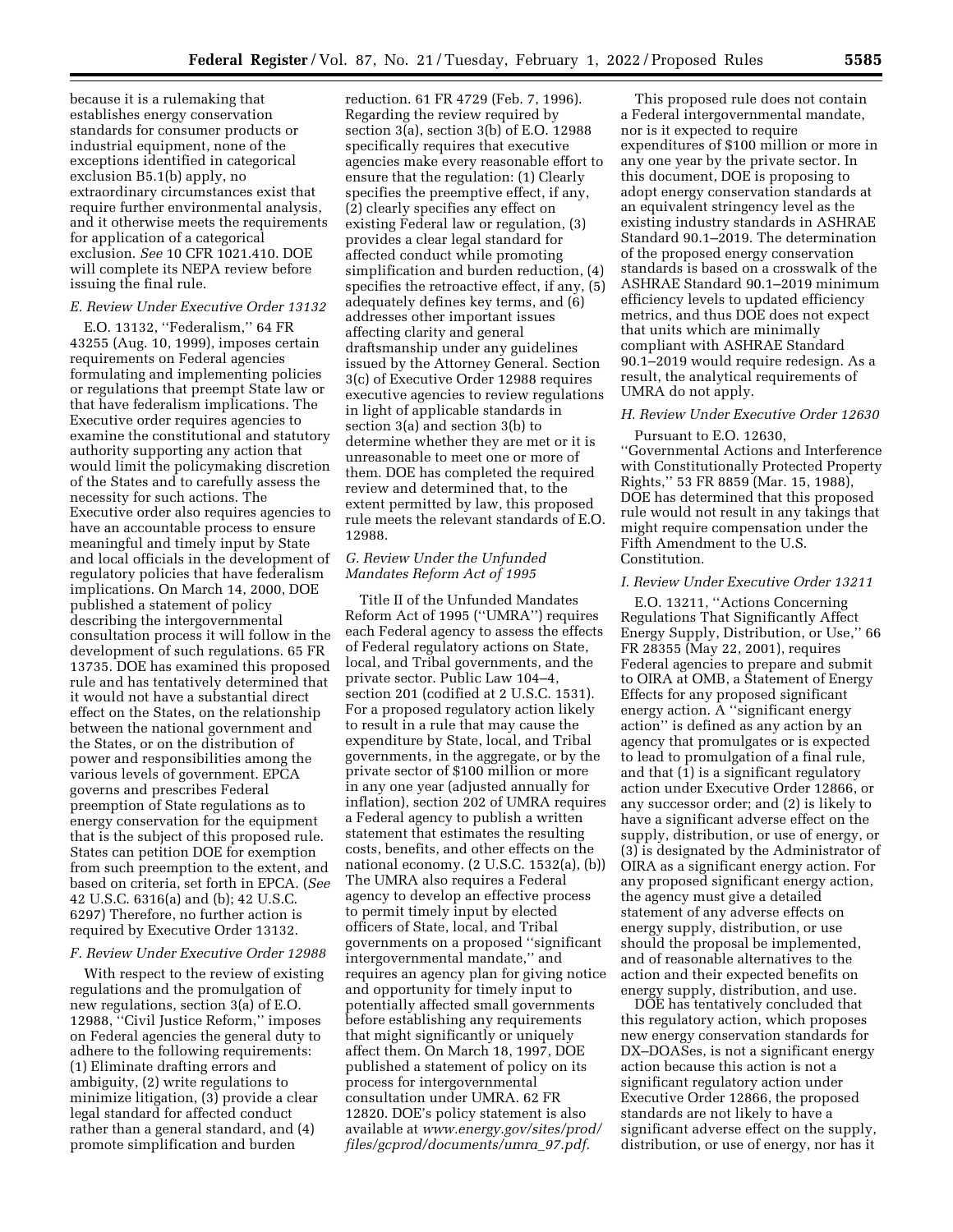been designated as such by the Administrator at OIRA. Accordingly, DOE has not prepared a Statement of Energy Effects on this proposed rule.

## *J. Information Quality*

On December 16, 2004, OMB, in consultation with the Office of Science and Technology Policy (''OSTP''), issued its Final Information Quality Bulletin for Peer Review (''the Bulletin''). 70 FR 2664 (January 14, 2005). The Bulletin establishes that certain scientific information shall be peer reviewed by qualified specialists before it is disseminated by the Federal Government, including influential scientific information related to agency regulatory actions. The purpose of the bulletin is to enhance the quality and credibility of the Government's scientific information. Under the Bulletin, the energy conservation standards rulemaking analyses are ''influential scientific information,'' which the Bulletin defines as ''scientific information the agency reasonably can determine will have, or does have, a clear and substantial impact on important public policies or private sector decisions.'' 70 FR 2664, 2667.

In response to OMB's Bulletin, DOE conducted formal peer reviews of the energy conservation standards development process and the analyses that are typically used and has prepared a report describing that peer review.25 Generation of this report involved a rigorous, formal, and documented evaluation using objective criteria and qualified and independent reviewers to make a judgment as to the technical/ scientific/business merit, the actual or anticipated results, and the productivity and management effectiveness of programs and/or projects. DOE has determined that the peer-reviewed analytical process continues to reflect current practice, and the Department followed that process for developing energy conservation standards in the case of the present rulemaking.

# *K. Review Under Section 32 of the Federal Energy Administration Act of 1974*

Under section 301 of the Department of Energy Organization Act (Pub. L. 95– 91; 42 U.S.C. 7101), DOE must comply with section 32 of the Federal Energy Administration Act of 1974, as amended by the Federal Energy Administration Authorization Act of 1977. (15 U.S.C.

788; ''FEAA'') Section 32 essentially provides in relevant part that, where a proposed rule authorizes or requires use of commercial standards, the notice of proposed rulemaking must inform the public of the use and background of such standards. In addition, section 32(c) requires DOE to consult with the Attorney General and the Chairman of the Federal Trade Commission (''FTC'') concerning the impact of the commercial or industry standards on competition.

The proposed energy conservation standards for DX–DOASes would incorporate the following commercial standards: AHRI 920–2020 and AHRI 1060–2018. DOE has evaluated these standards and is unable to conclude whether they fully comply with the requirements of section 32(b) of the FEAA (*i.e.,* whether it was developed in a manner that fully provides for public participation, comment, and review). DOE will consult with both the Attorney General and the Chairman of the FTC concerning the impact of these test procedures on competition, prior to prescribing a final rule.

# *L. Description of Materials Incorporated by Reference*

In this NOPR, DOE proposes to incorporate by reference the following industry standards:

(1) The test standard published by AHRI, titled ''2020 Standard for Performance Rating of DX-Dedicated Outdoor Air System Units,'' AHRI Standard 920–2020 (I–P). AHRI Standard 920–2020 (I–P) is an industryaccepted test procedure for measuring the performance of dehumidifying direct-expansion dedicated outdoor air system units (DX–DOASes). AHRI Standard 920–2020 (I–P) is available on AHRI's website at: *[www.ahrinet.org/](http://www.ahrinet.org/App_Content/ahri/files/STANDARDS/AHRI/AHRI_Standard_920_I-P_2020.pdf) App*\_*[Content/ahri/files/STANDARDS/](http://www.ahrinet.org/App_Content/ahri/files/STANDARDS/AHRI/AHRI_Standard_920_I-P_2020.pdf)  [AHRI/AHRI](http://www.ahrinet.org/App_Content/ahri/files/STANDARDS/AHRI/AHRI_Standard_920_I-P_2020.pdf)*\_*Standard*\_*920*\_*I-P*\_ *[2020.pdf.](http://www.ahrinet.org/App_Content/ahri/files/STANDARDS/AHRI/AHRI_Standard_920_I-P_2020.pdf)* 

(2) The test standard published by AHRI, titled ''2018 Standard for Performance Rating of Air-to-Air Exchangers for Energy Recovery Ventilation Equipment,'' ANSI/AHRI Standard 1060–2018. ANSI/AHRI Standard 1060–2018 is an industryaccepted test procedure for measuring the performance of air-to-air exchangers for energy recovery ventilation equipment (VERS). ANSI/AHRI Standard 1060–2018 is available on AHRI's website at: *[www.ahrinet.org/](http://www.ahrinet.org/App_Content/ahri/files/STANDARDS/AHRI/AHRI_Standard_1060_I-P_2018.pdf) App*\_*[Content/ahri/files/STANDARDS/](http://www.ahrinet.org/App_Content/ahri/files/STANDARDS/AHRI/AHRI_Standard_1060_I-P_2018.pdf)  [AHRI/AHRI](http://www.ahrinet.org/App_Content/ahri/files/STANDARDS/AHRI/AHRI_Standard_1060_I-P_2018.pdf)*\_*Standard*\_*1060*\_*I-P*\_ *[2018.pdf.](http://www.ahrinet.org/App_Content/ahri/files/STANDARDS/AHRI/AHRI_Standard_1060_I-P_2018.pdf)* 

# **VIII. Public Participation**

# *A. Participation in the Webinar*

The time and date of the webinar meeting is listed in the **DATES** section at the beginning of this document. Webinar registration information, participant instructions, and information about the capabilities available to webinar participants will be published on DOE's website: *[www.energy.gov/eere/buildings/public](http://www.energy.gov/eere/buildings/public-meetings-and-comment-deadlines)[meetings-and-comment-deadlines.](http://www.energy.gov/eere/buildings/public-meetings-and-comment-deadlines)*  Participants are responsible for ensuring their systems are compatible with the webinar software.

### *B. Procedure for Submitting Prepared General Statements for Distribution*

Any person who has an interest in the topics addressed in this proposed rule, or who is representative of a group or class of persons that has an interest in these issues, may request an opportunity to make an oral presentation at the webinar. Such persons may submit to *[ApplianceStandardsQuestions@](mailto:ApplianceStandardsQuestions@ee.doe.gov) [ee.doe.gov.](mailto:ApplianceStandardsQuestions@ee.doe.gov)* Persons who wish to speak should include with their request a computer file in WordPerfect, Microsoft Word, PDF, or text (ASCII) file format that briefly describes the nature of their interest in this rulemaking and the topics they wish to discuss. Such persons should also provide a daytime telephone number where they can be reached.

Persons requesting to speak should briefly describe the nature of their interest in this rulemaking and provide a telephone number for contact. DOE requests persons selected to make an oral presentation to submit an advance copy of their statements at least two weeks before the webinar. At its discretion, DOE may permit persons who cannot supply an advance copy of their statement to participate, if those persons have made advance alternative arrangements with the Building Technologies Office. As necessary, requests to give an oral presentation should ask for such alternative arrangements.

#### *C. Conduct of the Webinar*

DOE will designate a DOE official to preside at the webinar and may also use a professional facilitator to aid discussion. The meeting will not be a judicial or evidentiary-type public hearing, but DOE will conduct it in accordance with section 336 of EPCA (42 U.S.C. 6306). A court reporter will be present to record the proceedings and prepare a transcript. DOE reserves the right to schedule the order of presentations and to establish the

<sup>25</sup>The 2007 ''Energy Conservation Standards Rulemaking Peer Review Report'' is available at the following website: *[www.energy.gov/eere/buildings/](http://www.energy.gov/eere/buildings/downloads/energy-conservation-standards-rulemaking-peer-review-report-0) [downloads/energy-conservation-standards](http://www.energy.gov/eere/buildings/downloads/energy-conservation-standards-rulemaking-peer-review-report-0)[rulemaking-peer-review-report-0](http://www.energy.gov/eere/buildings/downloads/energy-conservation-standards-rulemaking-peer-review-report-0)* (Last accessed August 6, 2021).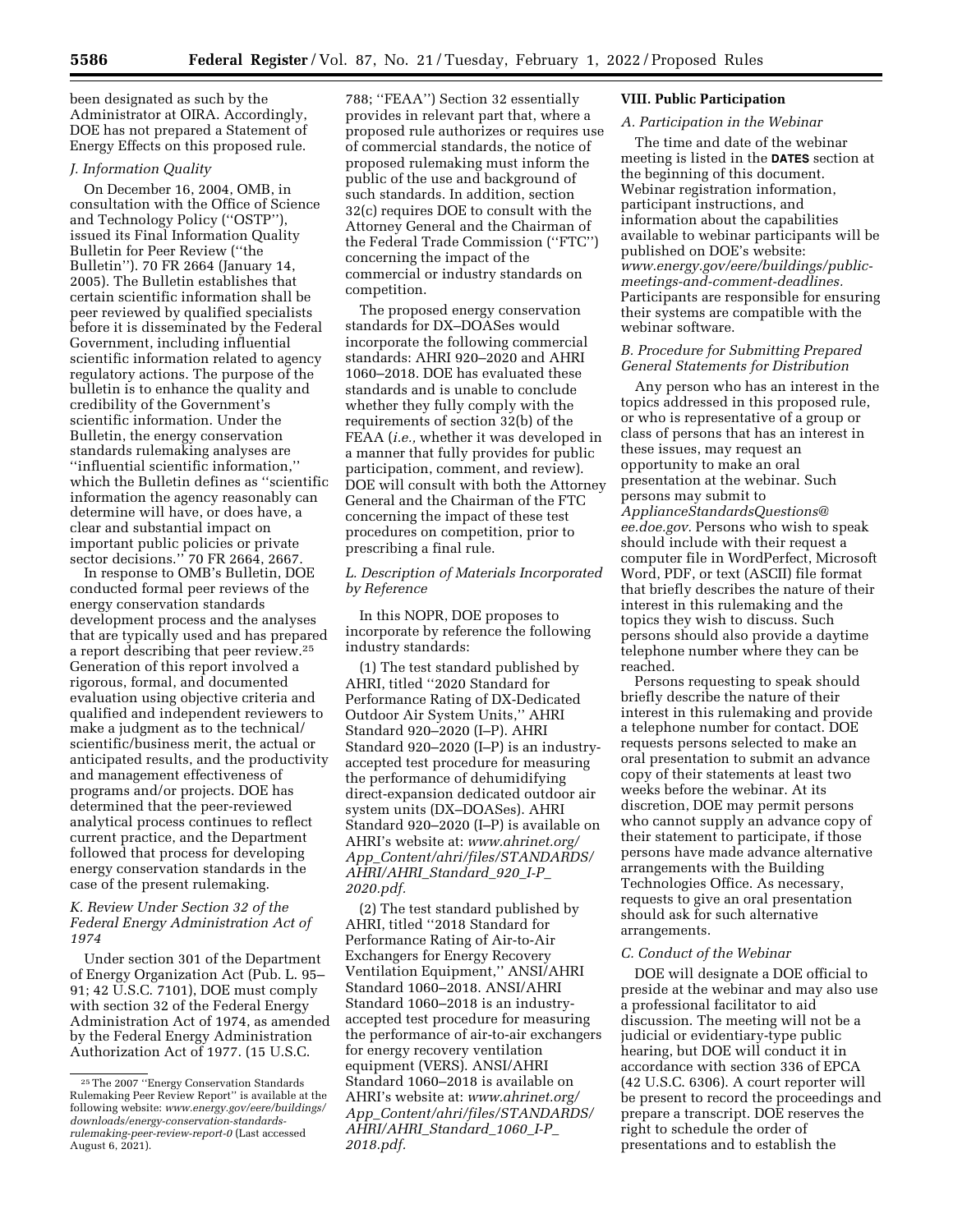procedures governing the conduct of the webinar. There shall not be discussion of proprietary information, costs or prices, market share, or other commercial matters regulated by U.S. anti-trust laws. After the webinar and until the end of the comment period, interested parties may submit further comments on the proceedings and any aspect of the proposed rulemaking.

The webinar will be conducted in an informal, conference style. DOE will present summaries of comments received before the webinar, allow time for prepared general statements by participants, and encourage all interested parties to share their views on issues affecting this rulemaking. Each participant will be allowed to make a general statement (within time limits determined by DOE), before the discussion of specific topics. DOE will permit, as time permits, other participants to comment briefly on any general statements.

At the end of all prepared statements on a topic, DOE will permit participants to clarify their statements briefly. Participants should be prepared to answer questions by DOE and by other participants concerning these issues. DOE representatives may also ask questions of participants concerning other matters relevant to this rulemaking. The official conducting the webinar will accept additional comments or questions from those attending, as time permits. The presiding official will announce any further procedural rules or modification of the above procedures that may be needed for the proper conduct of the webinar.

A transcript of the webinar will be included in the docket, which can be viewed as described in the *Docket*  section at the beginning of this NOPR. In addition, any person may buy a copy of the transcript from the transcribing reporter.

#### *D. Submission of Comments*

DOE will accept comments, data, and information regarding this proposed rule before or after the public webinar, but no later than the date provided in the **DATES** section at the beginning of this proposed rule. Interested parties may submit comments, data, and other information using any of the methods described in the **ADDRESSES** section at the beginning of this document.

*Submitting comments via [www.regulations.gov.](http://www.regulations.gov)* The *[www.regulations.gov](http://www.regulations.gov)* web page will require you to provide your name and contact information. Your contact information will be viewable to DOE Building Technologies staff only. Your contact information will not be publicly viewable except for your first and last names, organization name (if any), and submitter representative name (if any). If your comment is not processed properly because of technical difficulties, DOE will use this information to contact you. If DOE cannot read your comment due to technical difficulties and cannot contact you for clarification, DOE may not be able to consider your comment.

However, your contact information will be publicly viewable if you include it in the comment itself or in any documents attached to your comment. Any information that you do not want to be publicly viewable should not be included in your comment, nor in any document attached to your comment. Otherwise, persons viewing comments will see only first and last names, organization names, correspondence containing comments, and any documents submitted with the comments.

Do not submit to *[www.regulations.gov](http://www.regulations.gov)*  information for which disclosure is restricted by statute, such as trade secrets and commercial or financial information (hereinafter referred to as Confidential Business Information (CBI)). Comments submitted through *[www.regulations.gov](http://www.regulations.gov)* cannot be claimed as CBI. Comments received through the website will waive any CBI claims for the information submitted. For information on submitting CBI, see the Confidential Business Information section.

DOE processes submissions made through *[www.regulations.gov](http://www.regulations.gov)* before posting. Normally, comments will be posted within a few days of being submitted. However, if large volumes of comments are being processed simultaneously, your comment may not be viewable for up to several weeks. Please keep the comment tracking number that *[www.regulations.gov](http://www.regulations.gov)*  provides after you have successfully uploaded your comment.

*Submitting comments via email.*  Comments and documents submitted via email also will be posted to

*[www.regulations.gov.](http://www.regulations.gov)* If you do not want your personal contact information to be publicly viewable, do not include it in your comment or any accompanying documents. Instead, provide your contact information in a cover letter. Include your first and last names, email address, telephone number, and optional mailing address. The cover letter will not be publicly viewable as long as it does not include any comments.

Include contact information each time you submit comments, data, documents, and other information to DOE. No telefacsimiles (''faxes'') will be accepted.

Comments, data, and other information submitted to DOE electronically should be provided in PDF (preferred), Microsoft Word or Excel, or text (ASCII) file format. Provide documents that are not secured, that are written in English, and that are free of any defects or viruses. Documents should not contain special characters or any form of encryption and, if possible, they should carry the electronic signature of the author.

*Campaign form letters.* Please submit campaign form letters by the originating organization in batches of between 50 to 500 form letters per PDF or as one form letter with a list of supporters' names compiled into one or more PDFs. This reduces comment processing and posting time.

*Confidential Business Information.*  Pursuant to 10 CFR 1004.11, any person submitting information that he or she believes to be confidential and exempt by law from public disclosure should submit via email two well-marked copies: One copy of the document marked ''confidential'' including all the information believed to be confidential, and one copy of the document marked ''non-confidential'' with the information believed to be confidential deleted. DOE will make its own determination about the confidential status of the information and treat it according to its determination.

It is DOE's policy that all comments may be included in the public docket, without change and as received, including any personal information provided in the comments (except information deemed to be exempt from public disclosure).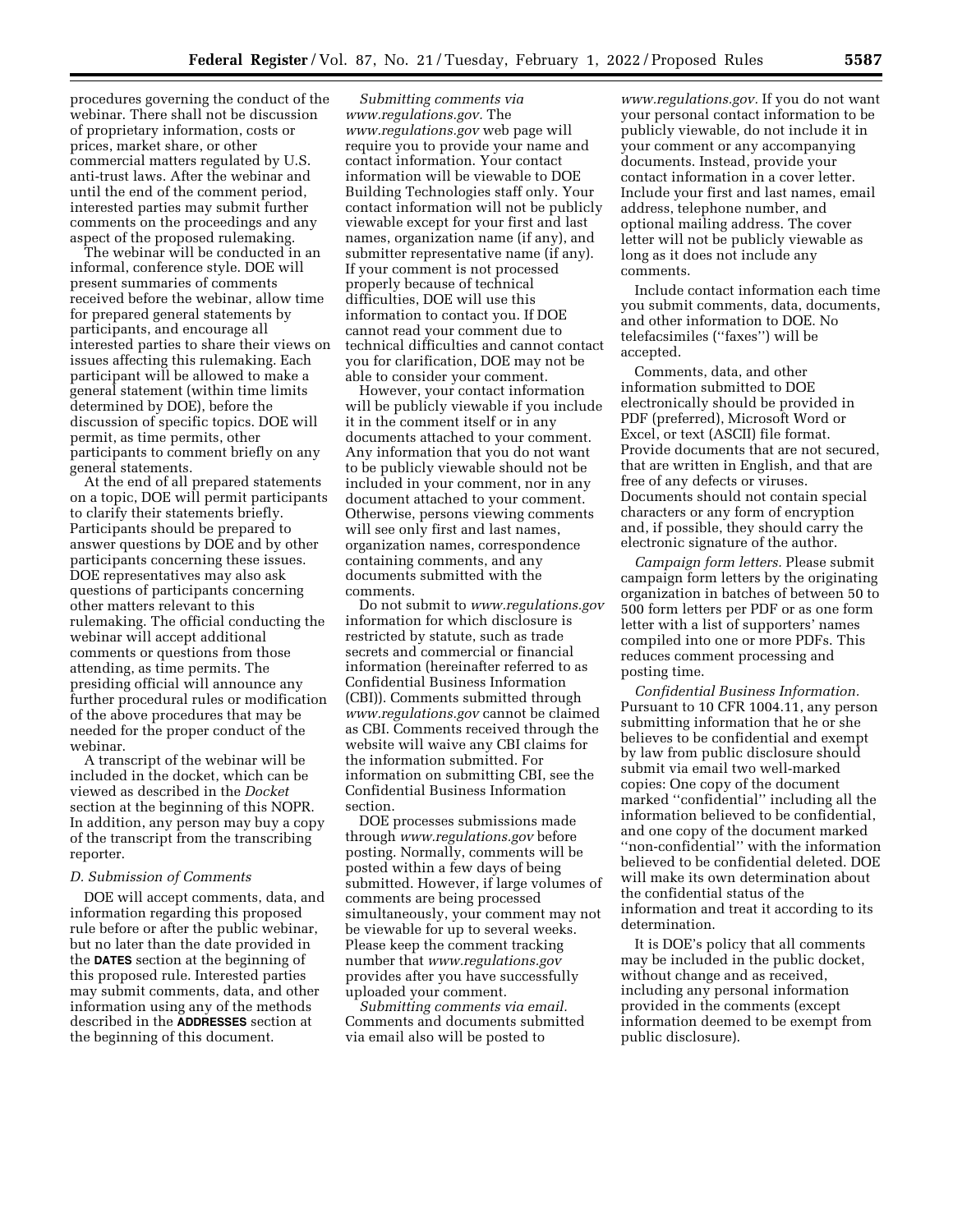# *E. Review Under the Treasury and General Government Appropriations Act, 2001*

Section 515 of the Treasury and General Government Appropriations Act, 2001 (44 U.S.C. 3516 note) provides for Federal agencies to review most disseminations of information to the public under information quality guidelines established by each agency pursuant to general guidelines issued by OMB. OMB's guidelines were published at 67 FR 8452 (Feb. 22, 2002), and DOE's guidelines were published at 67 FR 62446 (Oct. 7, 2002). Pursuant to OMB Memorandum M–19–15, Improving Implementation of the Information Quality Act (April 24, 2019), DOE published updated guidelines which are available at *[www.energy.gov/sites/prod/files/2019/](http://www.energy.gov/sites/prod/files/2019/12/f70/DOE%20Final%20Updated%20IQA%20Guidelines%20Dec%202019.pdf) [12/f70/DOE%20Final%20](http://www.energy.gov/sites/prod/files/2019/12/f70/DOE%20Final%20Updated%20IQA%20Guidelines%20Dec%202019.pdf) [Updated%20IQA%20Guidelines%20](http://www.energy.gov/sites/prod/files/2019/12/f70/DOE%20Final%20Updated%20IQA%20Guidelines%20Dec%202019.pdf) [Dec%202019.pdf.](http://www.energy.gov/sites/prod/files/2019/12/f70/DOE%20Final%20Updated%20IQA%20Guidelines%20Dec%202019.pdf)* DOE has reviewed this NOPR under the OMB and DOE guidelines and has concluded that it is consistent with applicable policies in those guidelines.

*F. Issues on Which DOE Seeks Comment* 

Although DOE welcomes comments on any aspect of this proposal, DOE is particularly interested in receiving comments and views of interested parties concerning the following issues:

- Issue–1: DOE requests comment on the proposed eight equipment classes for energy conservation standards of DX– DOASes.
- Issue–2: DOE continues to seek information that may inform a market and technology assessment for the DX–DOAS industry, including data on technology options which may increase the ISMRE2 and/or ISCOP2 efficiencies of DX–DOASes.
- Issue–3: DOE requests comment on the proposed minimum ISMRE2 and ISCOP2 standards for DX–DOASes, as well as comment on any aspect of its crosswalk analysis, which is detailed in the CASD. DOE continues to seek information which compares ISMRE and ISCOP ratings to ISMRE2 and ISCOP2 ratings for the DX–DOASes that are representative of the market baseline efficiency level.
- Issue–4: DOE seeks feedback on the proposed representation requirement regarding MRC.

Issue–5: DOE requests comment on its proposed DX–DOAS-specific enforcement provisions, and in particular, the appropriateness of the proposed tolerances on certified values.

Issue–6: DOE requests comment and information on the number of small, domestic OEMs of the DX–DOASes.

Issue–7: DOE requests comment on the potential number of basic models that small, domestic OEMs would need to redesign and the costs associated with the redesign process. Further, DOE request comments on its conclusion that adopting levels other than ASHRAE would lead to higher costs for small manufacturers.

Additionally, DOE welcomes comments on other issues relevant to the conduct of this rulemaking that may not specifically be identified in this document.

# **IX. Approval of the Office of the Secretary**

The Secretary of Energy has approved publication of this notice of proposed rulemaking and request for comment.

# **List of Subjects**

### *10 CFR Part 429*

Administrative practice and procedure, Confidential business information, Energy conservation, Household appliances, Incorporation by reference, Reporting and recordkeeping requirements.

## *10 CFR Part 431*

Administrative practice and procedure, Confidential business information, Energy conservation test procedures, Reporting and recordkeeping requirements.

# **Signing Authority**

This document of the Department of Energy was signed on January 19, 2022, by Kelly J. Speakes-Backman, Principal Deputy Assistant Secretary for Energy Efficiency and Renewable Energy, pursuant to delegated authority from the Secretary of Energy. That document with the original signature and date is maintained by DOE. For administrative purposes only, and in compliance with requirements of the Office of the Federal Register, the undersigned DOE Federal Register Liaison Officer has been authorized to sign and submit the document in electronic format for publication, as an official document of the Department of Energy. This administrative process in no way alters the legal effect of this document upon publication in the **Federal Register**.

Signed in Washington, DC, on January 20, 2022.

### **Treena V. Garrett,**

*Federal Register Liaison Officer, U.S. Department of Energy.* 

For the reasons stated in the preamble, DOE is proposing to amend parts 429 and 431 of Chapter II of Title 10, Code of Federal Regulations as set forth below:

# **PART 429—CERTIFICATION, COMPLIANCE, AND ENFORCEMENT FOR CONSUMER PRODUCTS AND COMMERCIAL AND INDUSTRIAL EQUIPMENT**

■ 1. The authority citation for part 429 continues to read as follows:

**Authority:** 42 U.S.C. 6291–6317; 28 U.S.C. 2461 note.

■ 2. Amend § 429.4 by:

■ a. Revising paragraph (a) and the

introductory text to paragraph (c);

- b. Redesignating paragraph (c)(2) as (4); and
- c. Adding new paragraphs (c)(2) and (3).

The revision and additions read as follows:

### **§ 429.4 Materials incorporated by reference.**

(a) Certain material is incorporated by reference into this subpart with the approval of the Director of the Federal Register in accordance with 5 U.S.C. 552(a) and 1 CFR part 51. To enforce any edition other than that specified in this section, DOE must publish a document in the **Federal Register** and the material must be available to the public. All approved material is available for inspection at the U.S. Department of Energy, Office of Energy Efficiency and Renewable Energy, Building Technologies Program, Sixth Floor, 950 L'Enfant Plaza SW, Washington, DC 20024, (202) 586–2945, *[https://www.energy.gov/eere/buildings/](https://www.energy.gov/eere/buildings/appliance-and-equipment-standards-program)  [appliance-and-equipment-standards](https://www.energy.gov/eere/buildings/appliance-and-equipment-standards-program)[program,](https://www.energy.gov/eere/buildings/appliance-and-equipment-standards-program)* and may be obtained from the other sources in this section. Also, this material is available for inspection at the National Archives and Records Administration (NARA). For information on the availability of this material at NARA, email: *[fr.inspection@](mailto:fr.inspection@nara.gov) [nara.gov,](mailto:fr.inspection@nara.gov)* or go to: *[www.archives.gov/](http://www.archives.gov/federal-register/cfr/ibr-locations.html) [federal-register/cfr/ibr-locations.html.](http://www.archives.gov/federal-register/cfr/ibr-locations.html)*  \* \* \* \* \*

(c) *AHRI.* Air-Conditioning, Heating, and Refrigeration Institute, 2311 Wilson Blvd., Suite 400, Arlington, VA 22201, (703) 524–8800, or go to: *[www.ahrinet.org.](http://www.ahrinet.org)* 

\* \* \* \* \*

(2) AHRI Standard 920–2020 (I–P), (''AHRI 920–2020''), ''2020 Standard for Performance Rating of DX-Dedicated Outdoor Air System Units,'' approved February 4, 2020, IBR approved for § 429.134.

(3) AHRI Standard 1060–2018, (''AHRI 1060–2018''), ''2018 Standard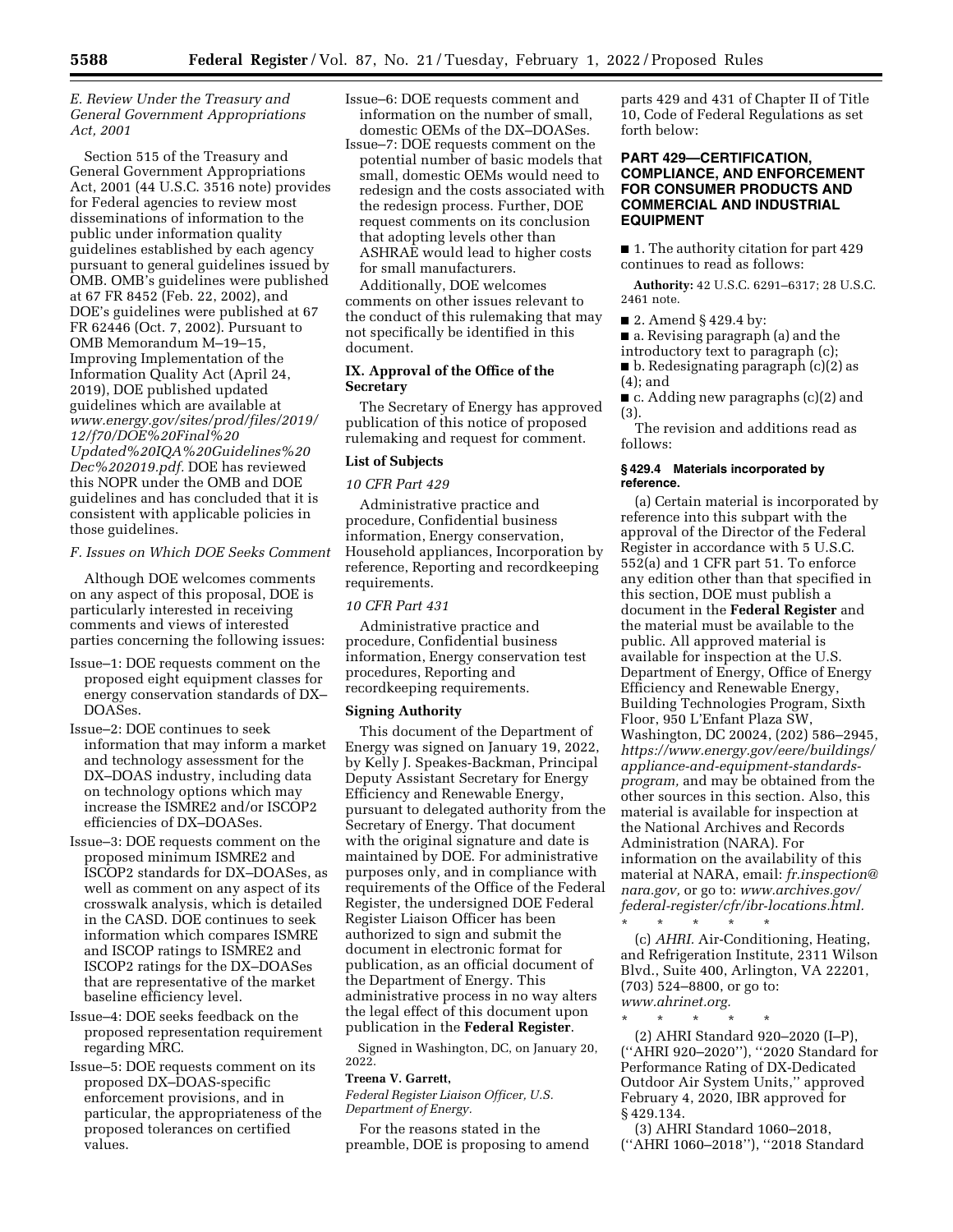for Performance Rating of Air-to-Air Exchangers for Energy Recovery Ventilation Equipment,'' approved 2018, (AHRI 1060–2018), IBR approved for § 429.134.

\* \* \* \* \*

■ 3. Amend § 429.43 by reserving paragraph (a)(3) and adding paragraph (a)(4) to read as follows:

# **§ 429.43 Commercial heating, ventilating, air conditioning (HVAC) equipment.**

- $(a) * * * *$
- (3) [Reserved]

(4) *Product-specific provisions for determination of represented values for dehumidifying direct-expansion dedicated outdoor air systems.* (i) When certifying, the following provisions apply.

(A) For ratings based on tested samples, the represented value of moisture removal capacity shall be the mean of the moisture removal capacities measured for the units in the sample selected, as described in paragraph (a)(1)(ii) of this section, rounded to the nearest lb/hr multiple according to Table 3 of AHRI 920–2020 (incorporated by reference; see § 429.4).

(B) For ratings based on an AEDM, the represented value of moisture removal capacity shall be the moisture removal capacity output simulated by the AEDM, as described in paragraph (a)(2) of this section, rounded to the nearest lb/hr multiple according to Table 3 of AHRI 920–2020.

(ii) [Reserved]

\* \* \* \* \*

 $\blacksquare$  4. Amend § 429.134 by adding paragraph (s) to read as follows:

# **§ 429.134 Product-specific enforcement provisions.**

\* \* \* \* \* (s) *Dehumidifying direct-expansion dedicated outdoor air systems (DX– DOASes) with ventilation energy recovery systems (VERS).* (1) If the manufacturer certified testing in accordance with Option 1 using default VERS exhaust air transfer ratio (EATR) values or Option 2 using default VERS effectiveness and EATR values, DOE may determine the integrated seasonal moisture removal efficiency 2 (ISMRE2) and/or the integrated seasonal coefficient of performance 2 (ISCOP2) using the default values or by conducting testing to determine VERS performance according to AHRI 1060– 2018 (incorporated by reference, see § 429.4) (with the minimum purge angle and zero pressure differential between supply and return air).

(2) If the manufacturer certified testing in accordance with Option 1 using VERS exhaust air transfer ratio (EATR) values or Option 2 using VERS effectiveness and EATR values determined using an analysis tool certified in accordance with AHRI 1060–2018, DOE may conduct its own testing to determine VERS performance in accordance with AHRI 1060–2018.

(i) DOE would use the values of VERS performance certified to DOE (*i.e.*  EATR, sensible effectiveness, and latent effectiveness) as the basis for determining the ISMRE2 and/or ISCOP2 of the basic model only if, for Option 1, the certified EATR is found to be no more than one percentage point less than the mean of the measured values (*i.e.* the difference between the measured EATR and the certified EATR

is no more than 0.01), or for Option 2, all certified values of sensible effectiveness are found to be no greater than 105 percent of the mean of the measured values (*i.e.* the certified effectiveness divided by the measured effectiveness is no greater than 1.05), all certified values of latent effectiveness are found to be no greater than 107 percent of the mean of the measured values, and the certified EATR is found to be no more than one percentage point less than the mean of the measured values.

(ii) If any of the conditions in paragraph (s)(2)(i) of this section do not hold true, then the mean of the measured values will be used as the basis for determining the ISMRE2 and/ or ISCOP2 of the basic model.

# **PART 431—ENERGY EFFICIENCY PROGRAM FOR CERTAIN COMMERCIAL AND INDUSTRIAL EQUIPMENT**

■ 5. The authority citation for part 431 continues to read as follows:

**Authority:** 42 U.S.C. 6291–6317; 28 U.S.C. 2461 note.

■ 6. Amend § 431.97 by adding paragraph (g) and Table 14 to read as follows:

### **§ 431.97 Energy efficiency standards and their compliance dates.**

\* \* \* \* \* (g) Each dehumidifying directexpansion dedicated outdoor air system manufactured on or after the compliance date listed in this table must meet the applicable minimum energy efficiency standard level(s) set forth in this section.

| TABLE 14 TO §431.97—MINIMUM EFFICIENCY STANDARDS FOR DEHUMIDIFYING DIRECT-EXPANSION DEDICATED |  |
|-----------------------------------------------------------------------------------------------|--|
| <b>OUTDOOR AIR SYSTEMS</b>                                                                    |  |

| Equipment type                                                     | Subcategory                                                                                                                                                                                                                                                      | <b>Efficiency level</b>                                                                 | Compliance date: Equipment<br>manufactured starting on                                                                                                                                                                                                        |
|--------------------------------------------------------------------|------------------------------------------------------------------------------------------------------------------------------------------------------------------------------------------------------------------------------------------------------------------|-----------------------------------------------------------------------------------------|---------------------------------------------------------------------------------------------------------------------------------------------------------------------------------------------------------------------------------------------------------------|
| Dehumidifying direct-expansion dedi-<br>cated outdoor air systems. | (AC)—Air-cooled without ventilation<br>energy recovery systems.<br>(AC w/VERS)-Air-cooled with ventila-<br>tion energy recovery systems.<br>(ASHP)-Air-source heat pumps with-<br>out ventilation energy recovery sys-<br>tems.<br>(ASHP w/VERS)—Air-source heat | $ISMRE2 = 3.8$<br>$ISMRE2 = 5.0$<br>$ISMRE2 = 3.8$<br>$ISCOP2 = 2.05$<br>$ISMRE2 = 5.0$ | Idate 18 months after the publication<br>of a standards final rule].<br>Idate 18 months after the publication<br>of a standards final rule].<br>Idate 18 months after the publication<br>of a standards final rule].<br>Idate 18 months after the publication |
|                                                                    | pumps with ventilation energy recov-<br>ery systems.<br>(WC)—Water-cooled without ventila-                                                                                                                                                                       | $ISCOP2 = 3.20$<br>$ISMRE2 = 4.7$                                                       | of a standards final rule].<br>[date 18 months after the publication]                                                                                                                                                                                         |
|                                                                    | tion energy recovery systems.                                                                                                                                                                                                                                    |                                                                                         | of a standards final rule].                                                                                                                                                                                                                                   |
|                                                                    | (WC w/VERS)-Water-cooled with<br>ventilation energy recovery systems.                                                                                                                                                                                            | $ISMRE2 = 5.1$                                                                          | Idate 18 months after the publication<br>of a standards final rule].                                                                                                                                                                                          |
|                                                                    | (WSHP)-Water-source heat pumps<br>without ventilation energy recovery<br>systems.                                                                                                                                                                                | $ SMRE2 = 3.8$<br>$ISCOP2 = 2.13$                                                       | Idate 18 months after the publication<br>of a standards final rule].                                                                                                                                                                                          |